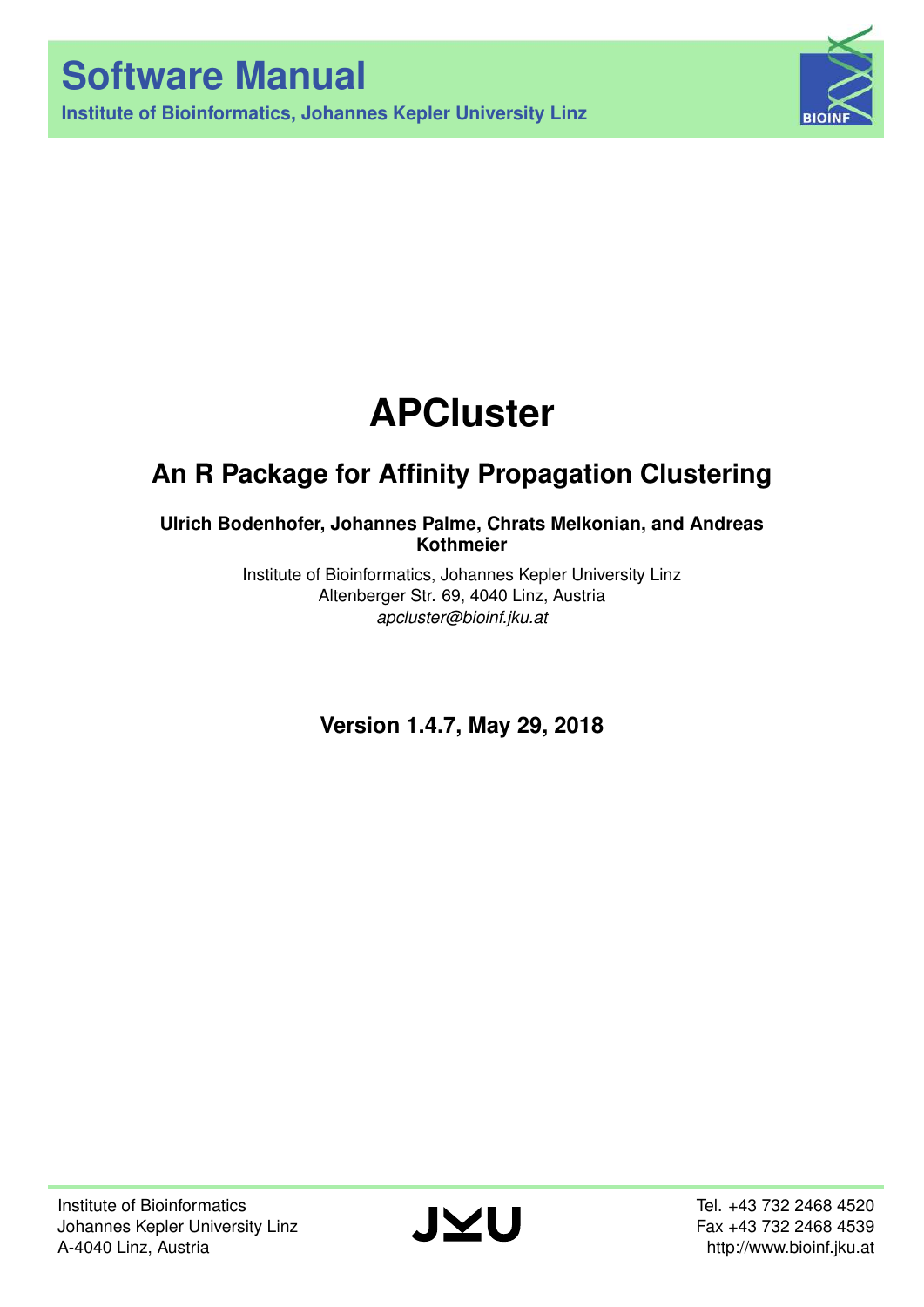### Scope and Purpose of this Document

This document is a user manual for the R package apcluster [\[2\]](#page-61-0). It is only meant as a gentle introduction into how to use the basic functions implemented in this package. Not all features of the R package are described in full detail. Such details can be obtained from the documentation enclosed in the R package. Further note the following: (1) this is neither an introduction to affinity propagation nor to clustering in general; (2) this is not an introduction to R. If you lack the background for understanding this manual, you first have to read introductory literature on these subjects.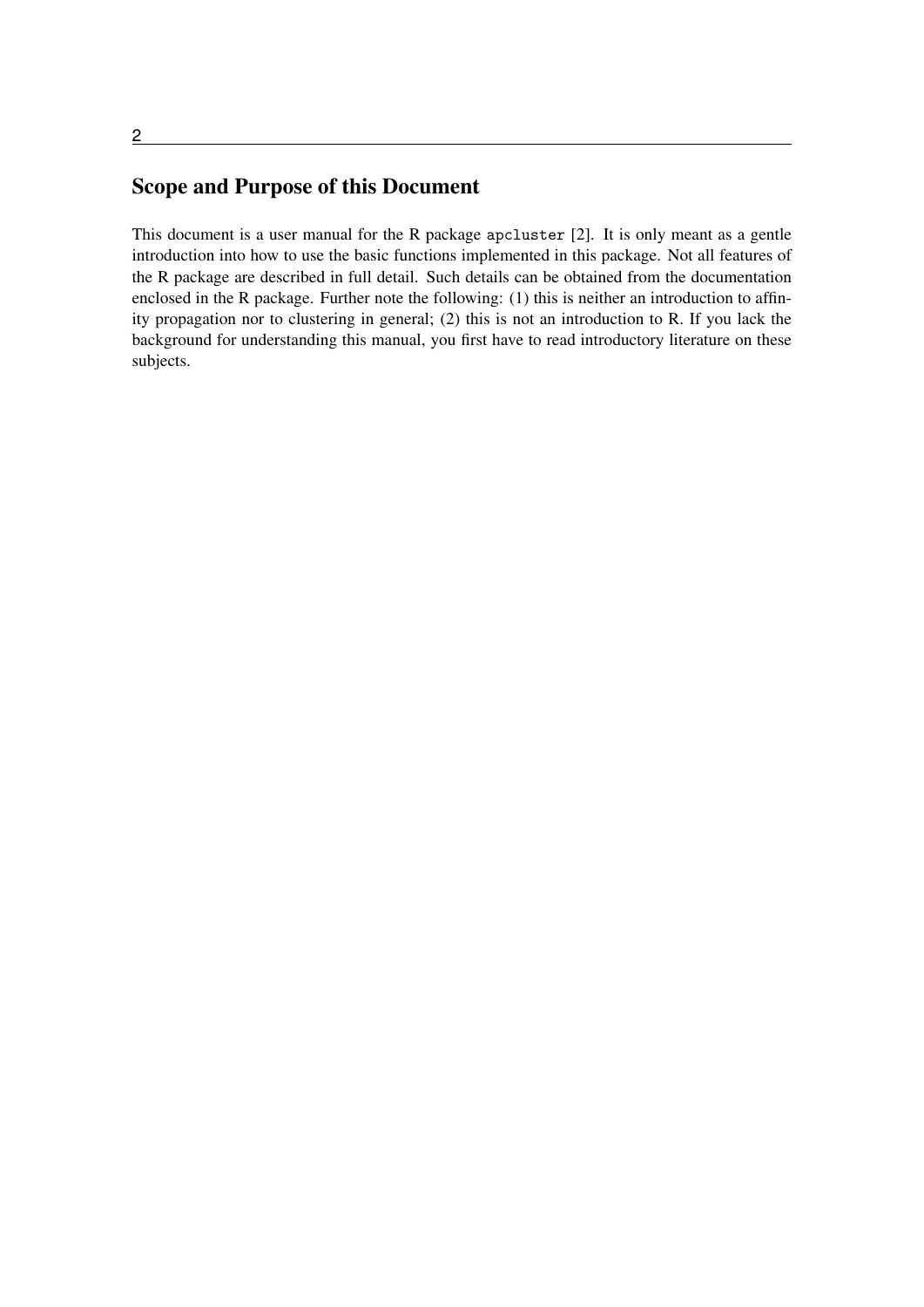### **Contents**

| 1              | <b>Introduction</b>                                                                                                                                                                                                                                                                     |                                                                  |  |  |  |  |  |  |  |  |  |
|----------------|-----------------------------------------------------------------------------------------------------------------------------------------------------------------------------------------------------------------------------------------------------------------------------------------|------------------------------------------------------------------|--|--|--|--|--|--|--|--|--|
| $\overline{2}$ | <b>Installation</b><br>2.1<br>2.2<br>2.3                                                                                                                                                                                                                                                | $\overline{\mathbf{4}}$<br>$\overline{4}$<br>$\overline{4}$<br>5 |  |  |  |  |  |  |  |  |  |
| 3              | <b>Getting Started</b>                                                                                                                                                                                                                                                                  | 5                                                                |  |  |  |  |  |  |  |  |  |
| 4              | <b>Adjusting Input Preferences</b>                                                                                                                                                                                                                                                      | 10                                                               |  |  |  |  |  |  |  |  |  |
| 5              | <b>Exemplar-based Agglomerative Clustering</b><br>5.1<br>Merging clusters obtained from affinity propagation<br>5.2<br>5.3                                                                                                                                                              | 20<br>20<br>23<br>26                                             |  |  |  |  |  |  |  |  |  |
| 6              | <b>Leveraged Affinity Propagation</b>                                                                                                                                                                                                                                                   | 27                                                               |  |  |  |  |  |  |  |  |  |
| 7              | <b>Sparse Affinity Propagation</b>                                                                                                                                                                                                                                                      | 30                                                               |  |  |  |  |  |  |  |  |  |
| 8              | A Toy Example with Biological Sequences                                                                                                                                                                                                                                                 | 33                                                               |  |  |  |  |  |  |  |  |  |
| 9              | <b>Similarity Matrices</b><br>9.1<br>9.2<br>9.3<br>Defining a custom similarity measure for leveraged affinity propagation<br>9.4<br>Defining a custom similarity measure that creates a sparse similarity matrix<br>9.5                                                                | 38<br>39<br>44<br>47<br>48<br>50                                 |  |  |  |  |  |  |  |  |  |
|                | 10 Miscellaneous                                                                                                                                                                                                                                                                        | 51<br>51<br>51<br>53<br>54<br>56<br>57<br>57                     |  |  |  |  |  |  |  |  |  |
|                | 11 Special Notes for Users Upgrading from Previous Versions<br>11.2 Upgrading to Version 1.3.3 or newer $\dots \dots \dots \dots \dots \dots \dots \dots \dots \dots$<br>11.3 Upgrading to Version $1.4.0 \ldots \ldots \ldots \ldots \ldots \ldots \ldots \ldots \ldots \ldots \ldots$ | 57<br>57<br>58<br>58                                             |  |  |  |  |  |  |  |  |  |
|                | 12 Change Log                                                                                                                                                                                                                                                                           | 58                                                               |  |  |  |  |  |  |  |  |  |
|                | 13 How to Cite This Package                                                                                                                                                                                                                                                             | 62                                                               |  |  |  |  |  |  |  |  |  |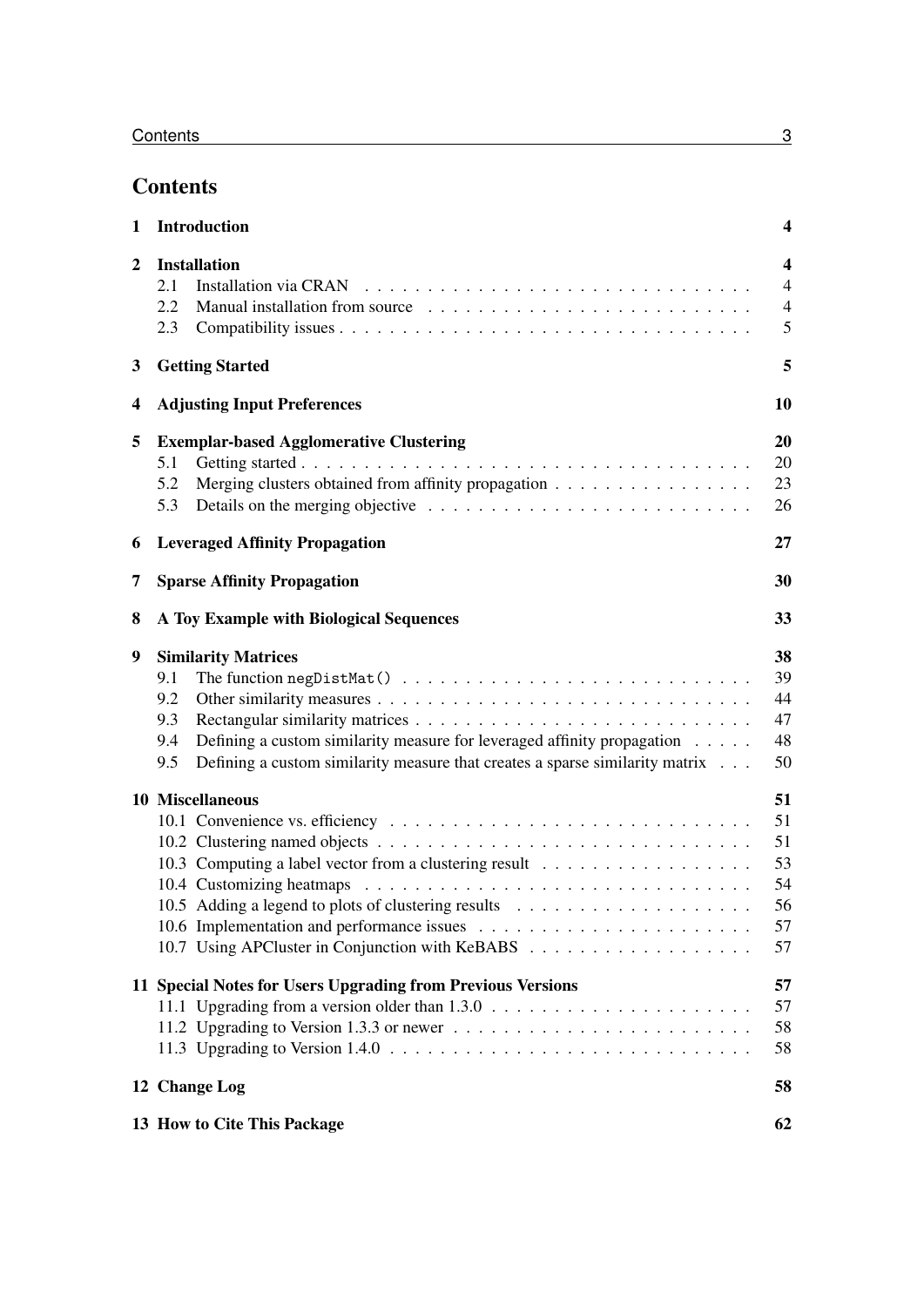### <span id="page-3-0"></span>1 Introduction

Affinity propagation (AP) is a relatively new clustering algorithm that has been introduced by Brendan J. Frey and Delbert Dueck  $[6]$ <sup>1</sup>. The authors themselves describe affinity propagation as follows:[2](#page-3-4)

"*An algorithm that identifies exemplars among data points and forms clusters of data points around these exemplars. It operates by simultaneously considering all data point as potential exemplars and exchanging messages between data points until a good set of exemplars and clusters emerges.*"

AP has been applied in various fields recently, among which bioinformatics is becoming increasingly important. Frey and Dueck have made their algorithm available as Matlab code.<sup>1</sup> Matlab, however, is relatively uncommon in bioinformatics. Instead, the statistical computing platform R has become a widely accepted standard in this field. In order to leverage affinity propagation for bioinformatics applications, we have implemented affinity propagation as an R package. Note, however, that the given package is in no way restricted to bioinformatics applications. It is as generally applicable as Frey's and Dueck's original Matlab code.<sup>1</sup>

Starting with Version 1.1.0, the apcluster package also features *exemplar-based agglomerative clustering* which can be used as a clustering method on its own or for creating a hierarchy of clusters that have been computed previously by affinity propagation. *Leveraged Affinity Propagation*, a variant of AP especially geared to applications involving large data sets, has first been included in Version 1.3.0.

### <span id="page-3-1"></span>2 Installation

### <span id="page-3-2"></span>2.1 Installation via CRAN

The R package apcluster (current version: 1.4.7) is part of the *Comprehensive R Archive Net-*work (CRAN)<sup>[3](#page-3-5)</sup>. The simplest way to install the package, therefore, is to enter the following command into your R session:

install.packages("apcluster")

If you use R on Windows or Mac OS, you can also conveniently use the package installation menu of your R GUI.

### <span id="page-3-3"></span>2.2 Manual installation from source

Under special circumstances, e.g. if you want to compile the C++ code included in the package with some custom options, you may prefer to install the package manually from source. To this end, open the package's page at  $CRAM<sup>4</sup>$  $CRAM<sup>4</sup>$  $CRAM<sup>4</sup>$  and then proceed as follows:

<sup>1</sup> <http://www.psi.toronto.edu/affinitypropagation/>

<span id="page-3-4"></span> $^2$ quoted from <code><http://www.psi.toronto.edu/affinitypropagation/faq.html#def></code>

<span id="page-3-5"></span> $^3$ <http://cran.r-project.org/>

<span id="page-3-6"></span><sup>4</sup> <https://CRAN.R-project.org/package=apcluster>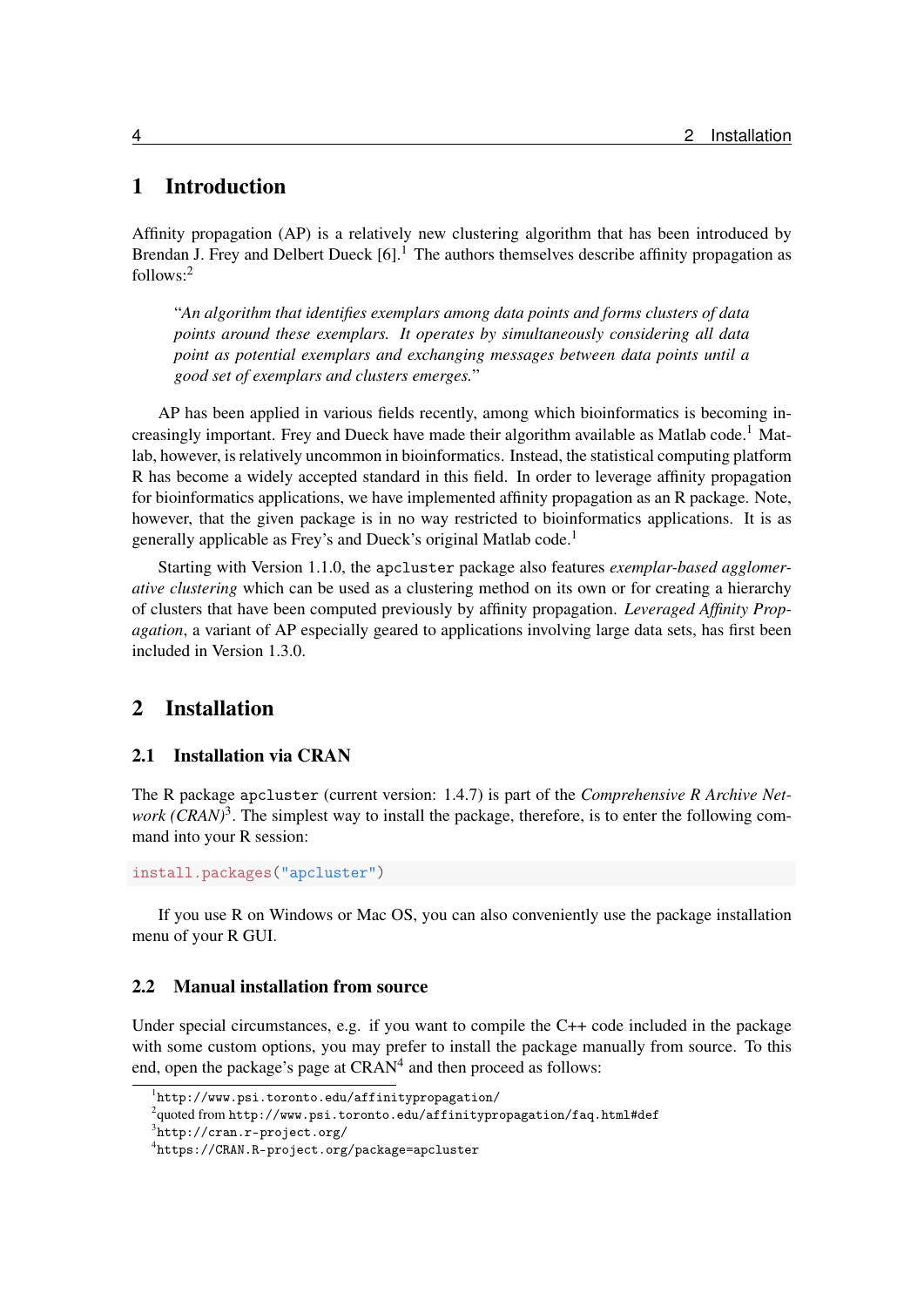- 1. Download apcluster\_1.4.7.tar.gz and save it to your harddisk.
- 2. Open a shell/terminal/command prompt window and change to the directory where you put apcluster\_1.4.7.tar.gz. Enter

R CMD INSTALL apcluster\_1.4.7.tar.gz

to install the package.

Note that this might require additional software on some platforms. Windows requires Rtools<sup>[5](#page-4-2)</sup> to be installed and to be available in the default search path (environment variable PATH). Mac OS X requires Xcode developer tools<sup>[6](#page-4-3)</sup> (make sure that you have the command line tools installed with Xcode).

### <span id="page-4-0"></span>2.3 Compatibility issues

All versions downloadable from CRAN have been built using the latest version, R 3.5.0. However, the package should work without severe problems on R versions  $\geq 3.0.0$ .

### <span id="page-4-1"></span>3 Getting Started

To load the package, enter the following in your R session:

```
library(apcluster)
```
If this command terminates without any error message or warning, you can be sure that the package has been installed successfully. If so, the package is ready for use now and you can start clustering your data with affinity propagation.

The package includes both a user manual (this document) and a reference manual (help pages for each function). To view the user manual, enter

vignette("apcluster")

Help pages can be viewed using the help command. It is recommended to start with

help(apcluster)

Affinity propagation does not require the data samples to be of any specific kind or structure. AP only requires a *similarity matrix*, i.e., given l data samples, this is an  $l \times l$  real-valued matrix S, in which an entry  $S_{ij}$  corresponds to a value measuring how similar sample i is to sample j. AP does not require these values to be in a specific range. Values can be positive or negative. AP does not even require the similarity matrix to be symmetric (although, in most applications, it will

<span id="page-4-2"></span><sup>5</sup> <http://cran.r-project.org/bin/windows/Rtools/>

<span id="page-4-3"></span> $^6$ <https://developer.apple.com/technologies/tools/>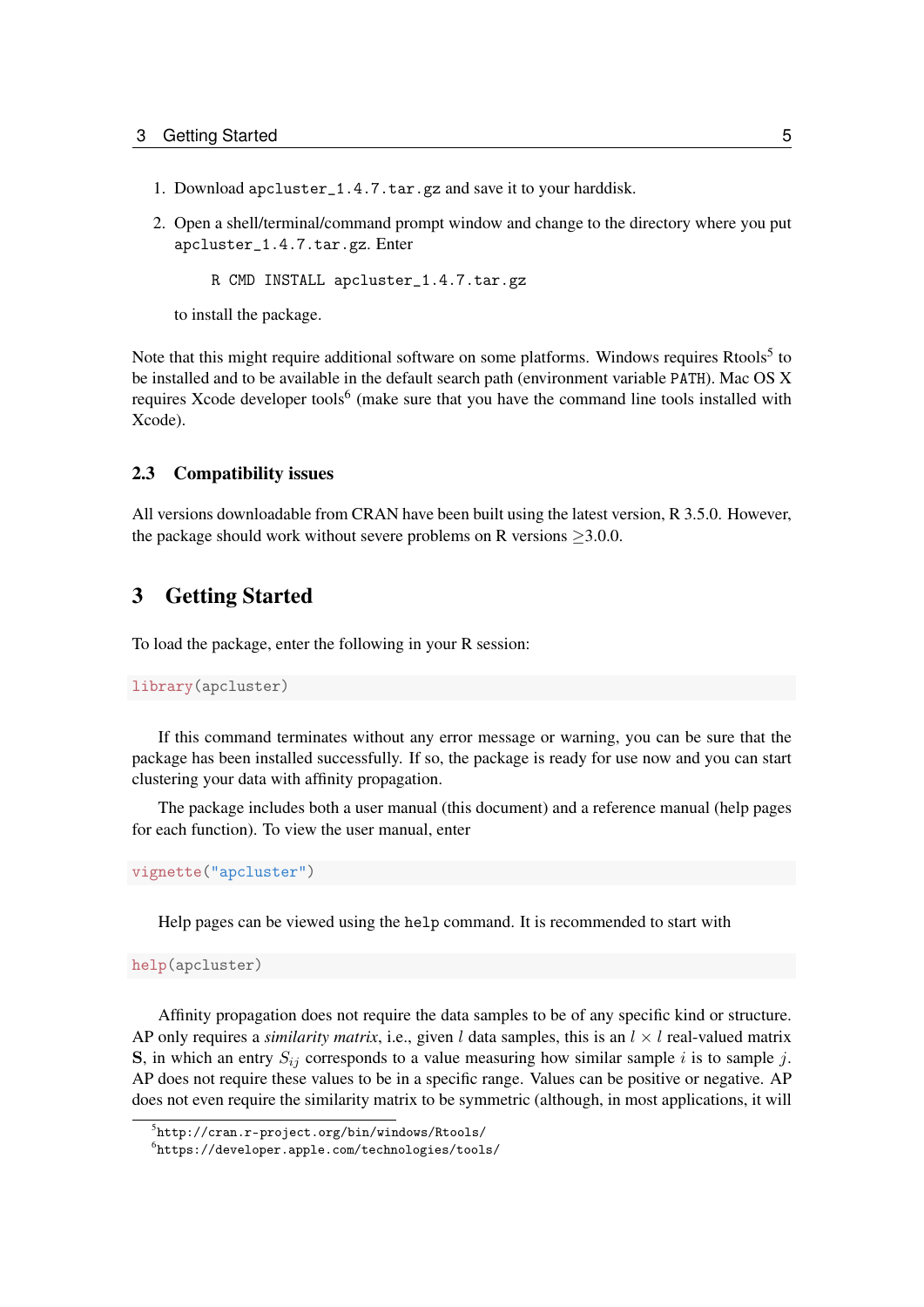be symmetric anyway). A value of  $-\infty$  is interpreted as "absolute dissimilarity". The higher a value, the more similar two samples are considered.

To get a first impression, let us create a random data set in  $\mathbb{R}^2$  as the union of two "Gaussian clouds":

```
cl1 <- cbind(rnorm(30, 0.3, 0.05), rnorm(30, 0.7, 0.04))
cl2 <- cbind(rnorm(30, 0.7, 0.04), rnorm(30, 0.4, .05))
x1 \leftarrow rbind(cl1, cl2)
plot(x1, xlab="", ylab="", pch=19, cex=0.8)
```


The package apcluster offers several different ways for clustering data. The simplest way is the following:

```
apres1a <- apcluster(negDistMat(r=2), x1)
```
In this example, the function apcluster () first computes a similarity matrix for the input data x1 using the *similarity function* passed as first argument. The choice negDistMat(r=2) is the standard similarity measure used in the papers of Frey and Dueck — negative squared distances.

Alternatively, one can compute the similarity matrix beforehand and call apcluster() for the similarity matrix (for a more detailed description of the differences, see [10.1\)](#page-50-1):

```
s1 \leftarrow negDistMat(x1, r=2)
apres1b <- apcluster(s1)
```
The function apcluster() creates an object belonging to the S4 class APResult which is defined by the present package. To get detailed information on which data are stored in such objects, enter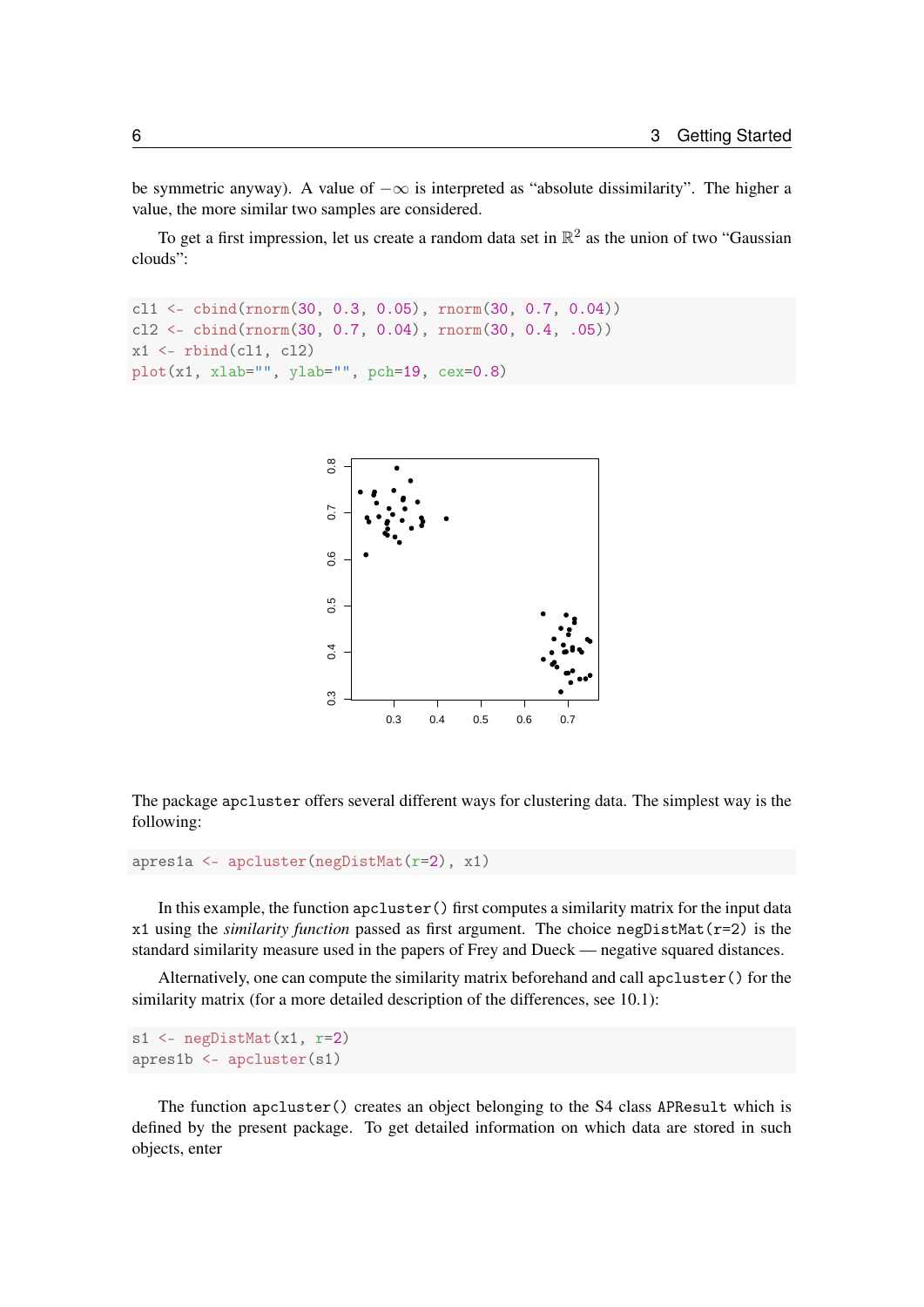#### help(APResult)

The simplest thing we can do is to enter the name of the object (which implicitly calls  $show()$ ) to get a summary of the clustering result:

```
apres1a
##
## APResult object
##
## Number of samples = 60
## Number of iterations = 131
\## Input preference = -0.1416022## Sum of similarities = -0.1955119
## Sum of preferences = -0.2832044
## Net similarity = -0.4787163
## Number of clusters = 2
##
## Exemplars:
## 25 44
## Clusters:
## Cluster 1, exemplar 25:
## 1 2 3 4 5 6 7 8 9 10 11 12 13 14 15 16 17 18 19 20 21 22 23 24 25
## 26 27 28 29 30
## Cluster 2, exemplar 44:
## 31 32 33 34 35 36 37 38 39 40 41 42 43 44 45 46 47 48 49 50 51 52
## 53 54 55 56 57 58 59 60
```
The apcluster package allows for plotting the original data set along with a clustering result: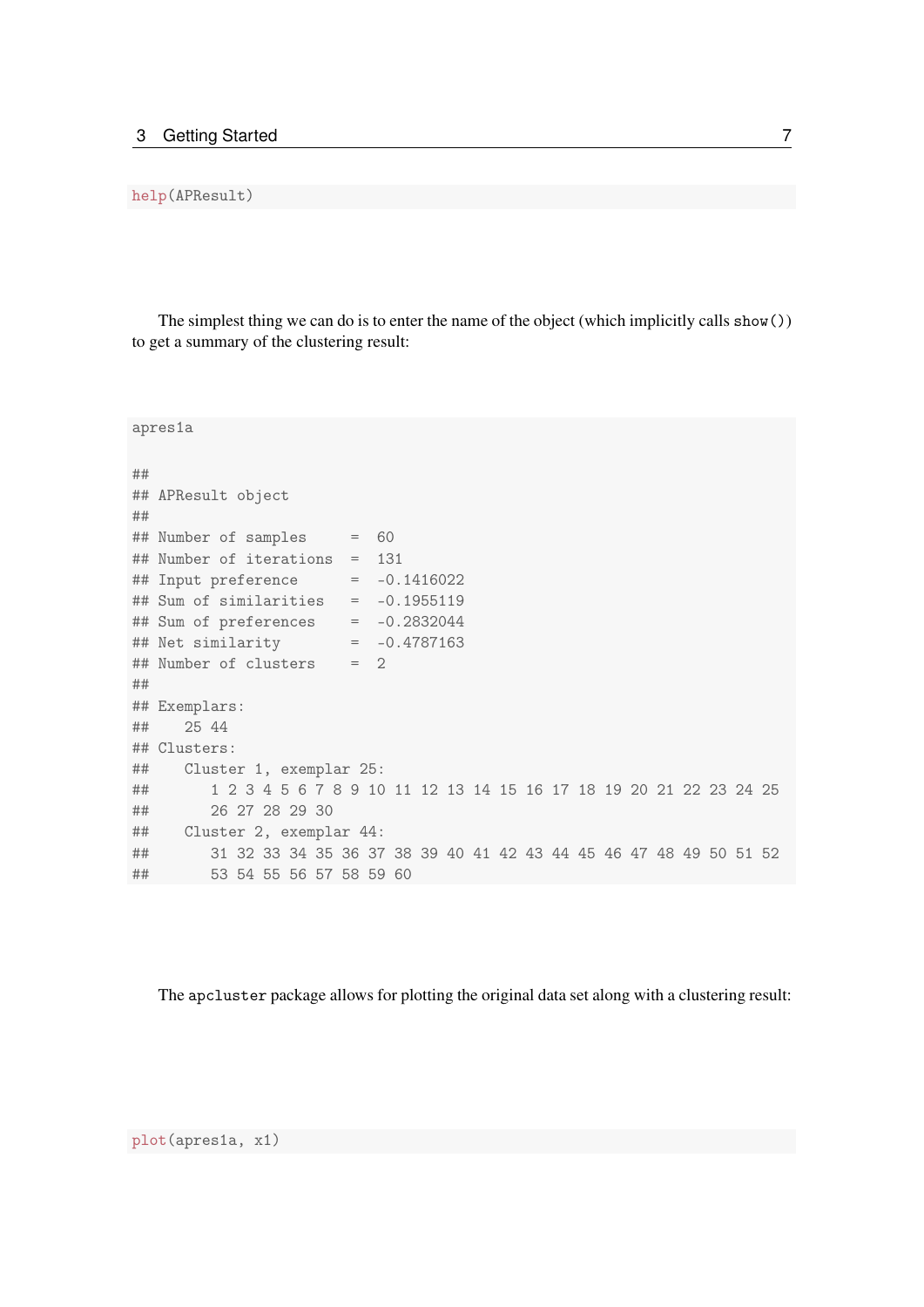

In this plot, each color corresponds to one cluster. The exemplar of each cluster is marked by a box and all cluster members are connected to their exemplars with lines.

```
A heatmap is plotted with heatmap():
```


In the heatmap, the samples are grouped according to clusters. The above heatmap confirms again that there are two main clusters in the data. A heatmap can be plotted for the object apres1a be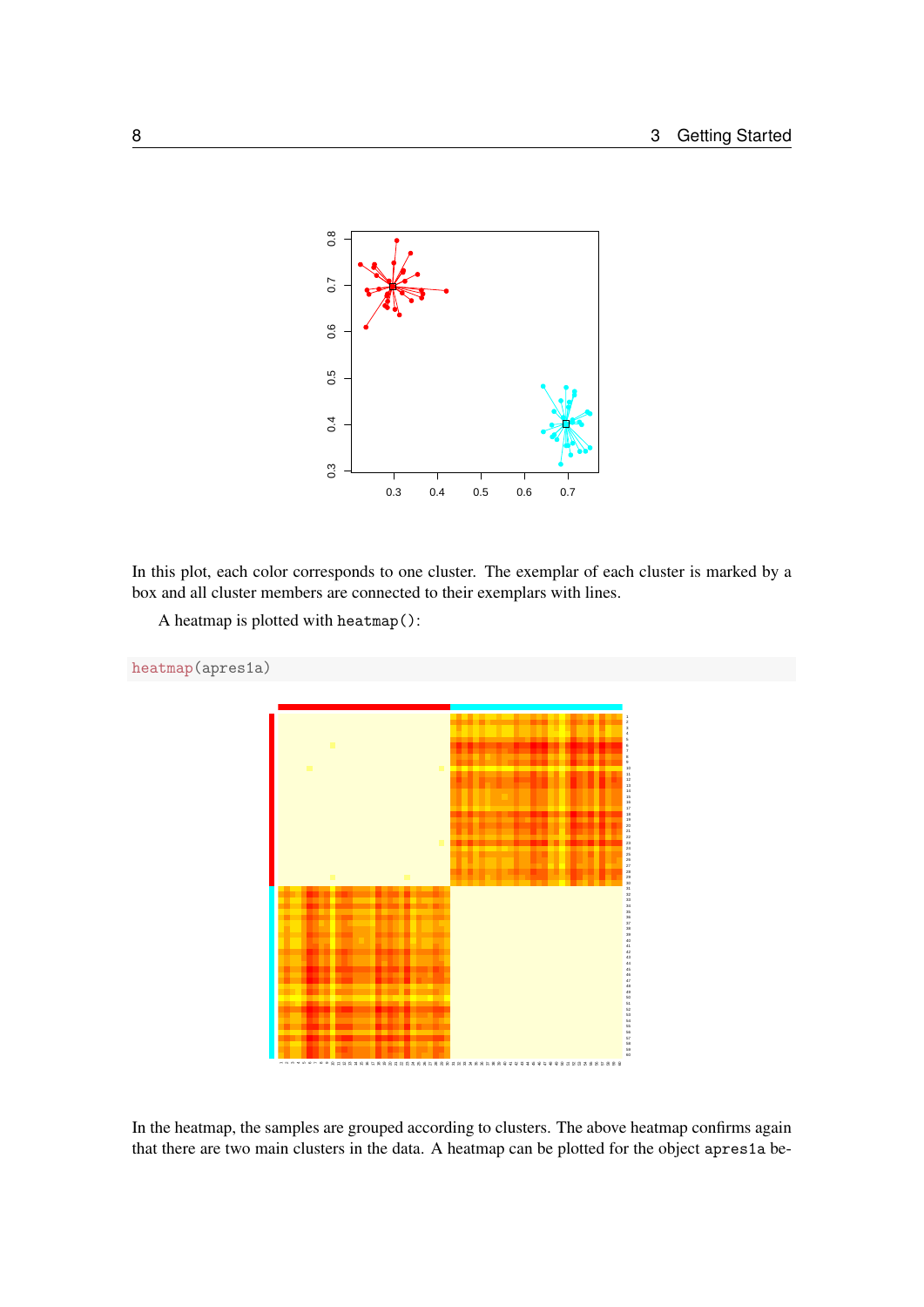cause apcluster(), if called for data and a similarity function, by default includes the similarity matrix in the output object (unless it was called with the switch includeSim=FALSE). If the similarity matrix is not included (which is the default if apcluster() has been called on a similarity matrix directly), heatmap() must be called with the similarity matrix as second argument:

```
heatmap(apres1b, s1)
```


Suppose we want to have better insight into what the algorithm did in each iteration. For this purpose, we can supply the option details=TRUE to apcluster():

```
apres1c <- apcluster(s1, details=TRUE)
```
This option tells the algorithm to keep a detailed log about its progress. For example, this allows for plotting the three performance measures that AP uses internally for each iteration:

```
plot(apres1c)
```
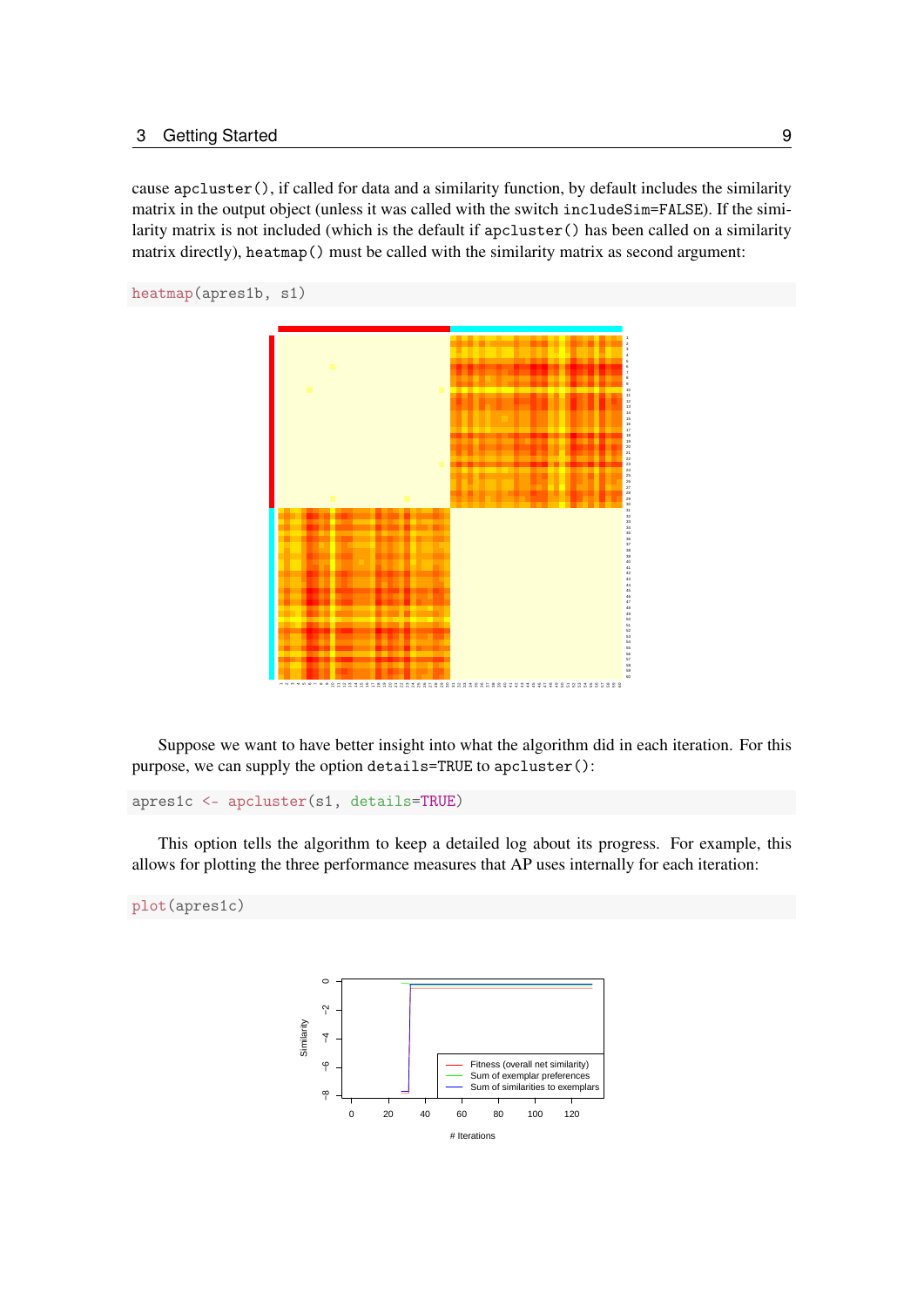These performance measures are:

- 1. Sum of exemplar preferences
- 2. Sum of similarities of exemplars to their cluster members
- 3. Net fitness: sum of the two former

For details, the user is referred to the original affinity propagation paper [\[6\]](#page-61-2) and the supplementary material published on the affinity propagation Web page.<sup>1</sup> We see from the above plot that the algorithm has not made any change for the last 100 iterations. AP, through its parameter convits, allows to control for how long AP waits for a change until it terminates (the default is convits=100). If the user has the feeling that AP will probably converge quicker on his/her data set, a lower value can be used:

```
apres1c <- apcluster(s1, convits=15, details=TRUE)
apres1c
### APResult object
##
## Number of samples = 60
## Number of iterations = 46
\## Input preference = -0.1416022## Sum of similarities = -0.1955119
## Sum of preferences = -0.2832044## Net similarity = -0.4787163
## Number of clusters = 2
##
## Exemplars:
## 25 44
## Clusters:
## Cluster 1, exemplar 25:
## 1 2 3 4 5 6 7 8 9 10 11 12 13 14 15 16 17 18 19 20 21 22 23 24 25
## 26 27 28 29 30
## Cluster 2, exemplar 44:
## 31 32 33 34 35 36 37 38 39 40 41 42 43 44 45 46 47 48 49 50 51 52
## 53 54 55 56 57 58 59 60
```
### <span id="page-9-0"></span>4 Adjusting Input Preferences

Apart from the similarity matrix itself, the most important input parameter of AP is the so-called *input preference* which can be interpreted as the tendency of a data sample to become an exemplar (see [\[6\]](#page-61-2) and supplementary material on the AP homepage<sup>1</sup> for a more detailed explanation). This input preference can either be chosen individually for each data sample or it can be a single value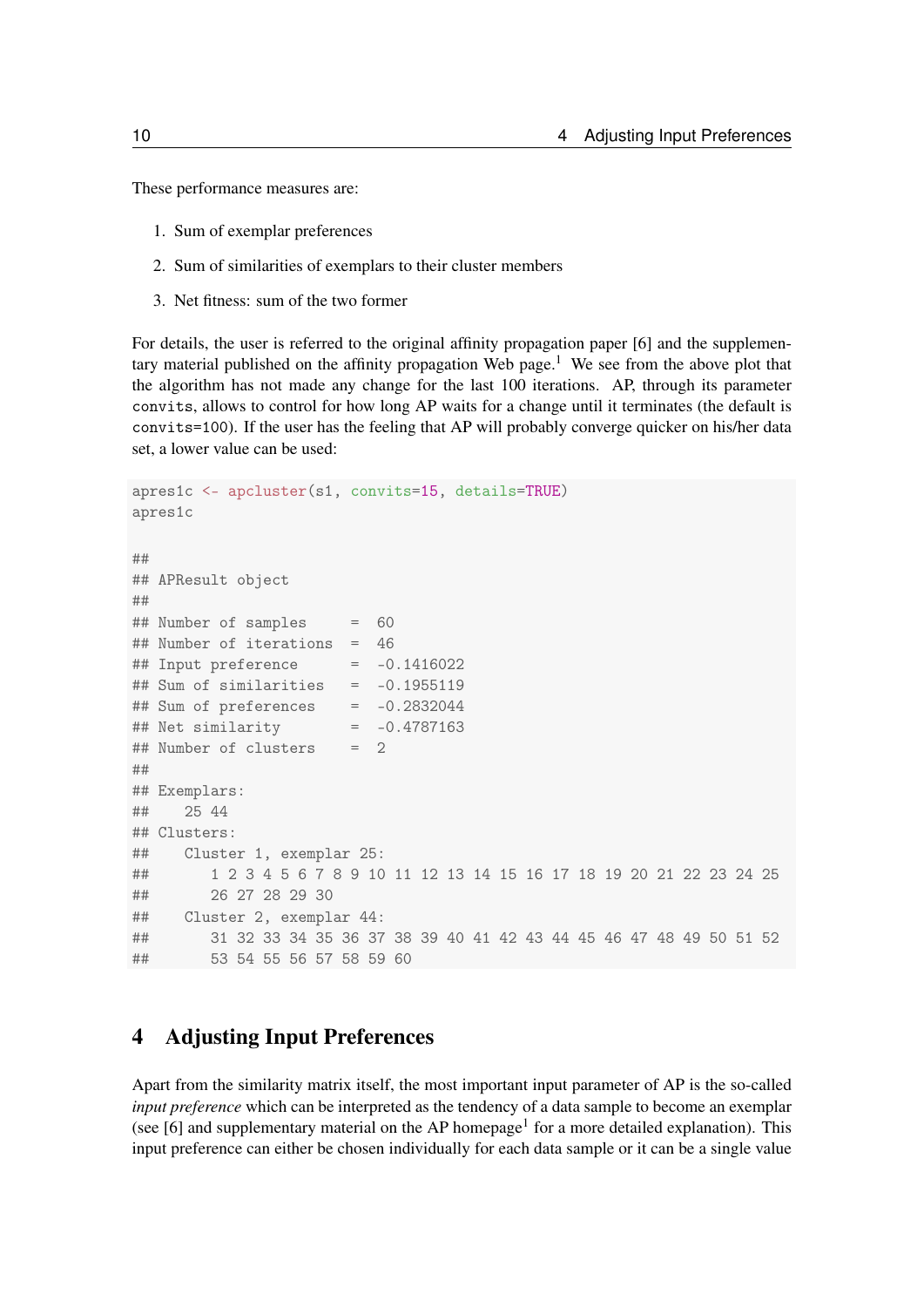shared among all data samples. Input preferences largely determine the number of clusters, in other words, how fine- or coarse-grained the clustering result will be.

The input preferences one can specify for AP are roughly in the same range as the similarity values, but they do not have a straightforward interpretation. Frey and Dueck have introduced the following rule of thumb: "*The shared value could be the median of the input similarities (resulting in a moderate number of clusters) or their minimum (resulting in a small number of clusters).*" [\[6\]](#page-61-2)

Our AP implementation uses the median rule by default if the user does not supply a custom value for the input preferences. In order to provide the user with a knob that is — at least to some extent — interpretable, the function apcluster() provides an argument q that allows to set the input preference to a certain quantile of the input similarities: resulting in the median for  $q=0.5$ and in the minimum for q=0. As an example, let us add two more "clouds" to the data set from above:

```
cl3 <- cbind(rnorm(20, 0.50, 0.03), rnorm(20, 0.72, 0.03))
c14 \leftarrow \text{cbind}(\text{rnorm}(25, 0.50, 0.03), \text{rnorm}(25, 0.42, 0.04))x2 \leftarrow rbind(x1, cl3, cl4)
plot(x2, xlab="", ylab="", pch=19, cex=0.8)
```


For the default setting, we obtain the following result:

```
apres2a <- apcluster(negDistMat(r=2), x2)
plot(apres2a, x2)
```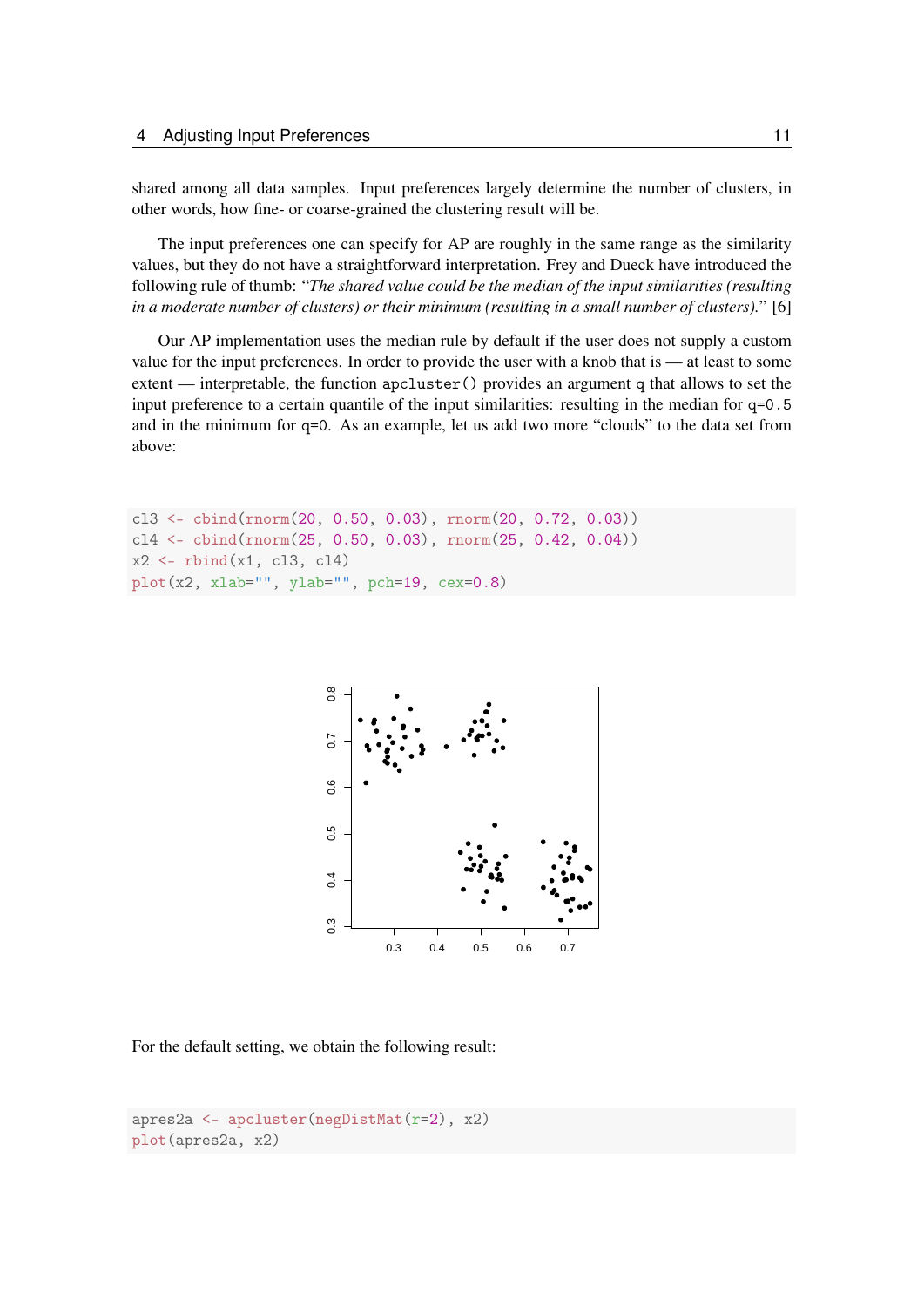

For the minimum of input similarities, we obtain the following result:

```
apres2b <- apcluster(negDistMat(r=2), x2, q=0)
plot(apres2b, x2)
```


So we see that AP is quite robust against a reduction of input preferences in this example which may be caused by the clear separation of the four clusters. If we increase input preferences, however, we can force AP to split the four clusters into smaller sub-clusters: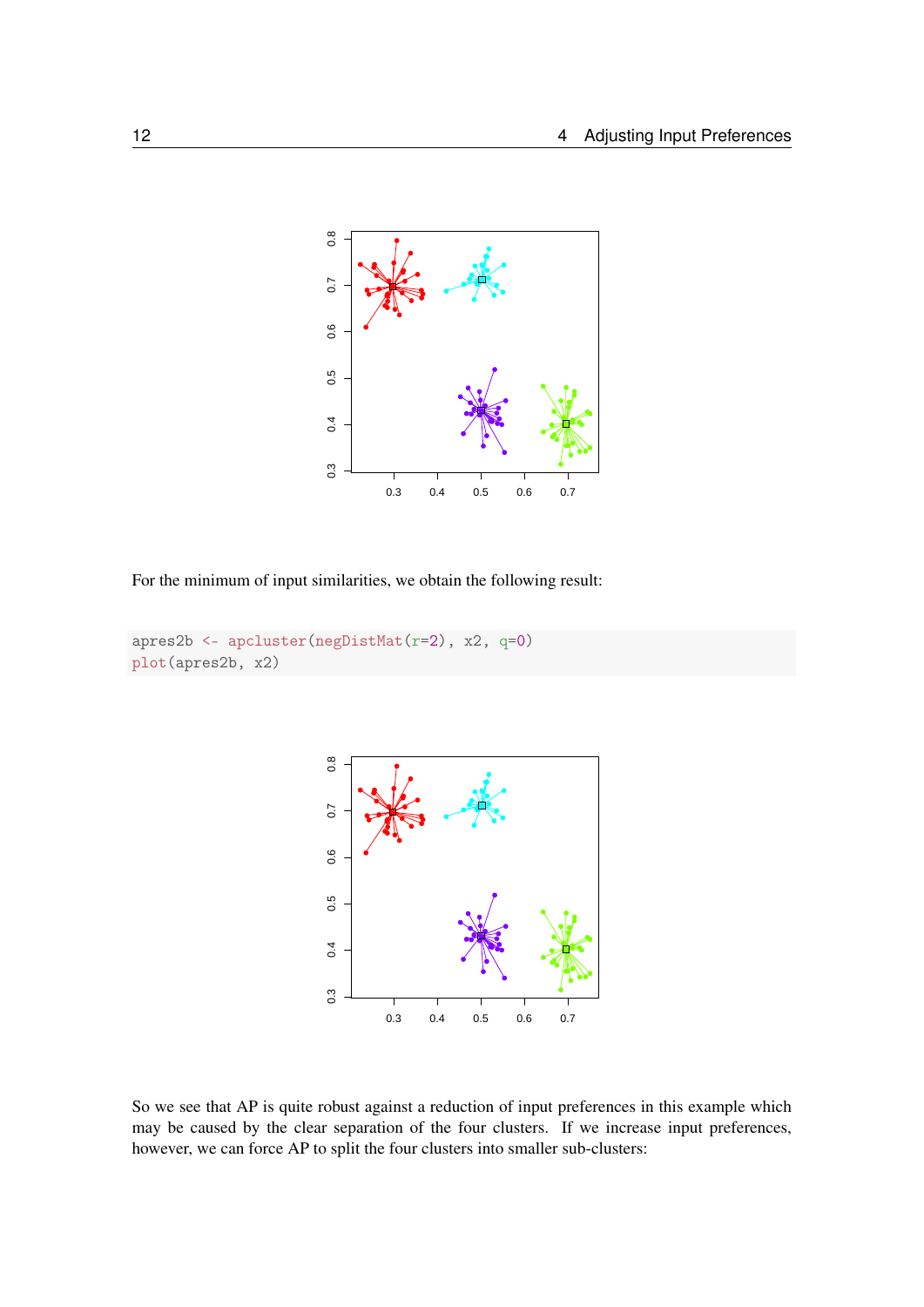### 4 Adjusting Input Preferences 13

```
apres2c <- apcluster(negDistMat(r=2), x2, q=0.8)
plot(apres2c, x2)
```


Note that the input preference used by AP can be recovered from the output object (no matter which method to adjust input preferences has been used). On the one hand, the value is printed if the object is displayed (by show or by entering the output object's name). On the other hand, the value can be accessed directly via the slot p:

apres2c@p

## [1] -0.009144609

As noted above already, we can produce a heatmap by calling heatmap() for an APResult object:

heatmap(apres2c)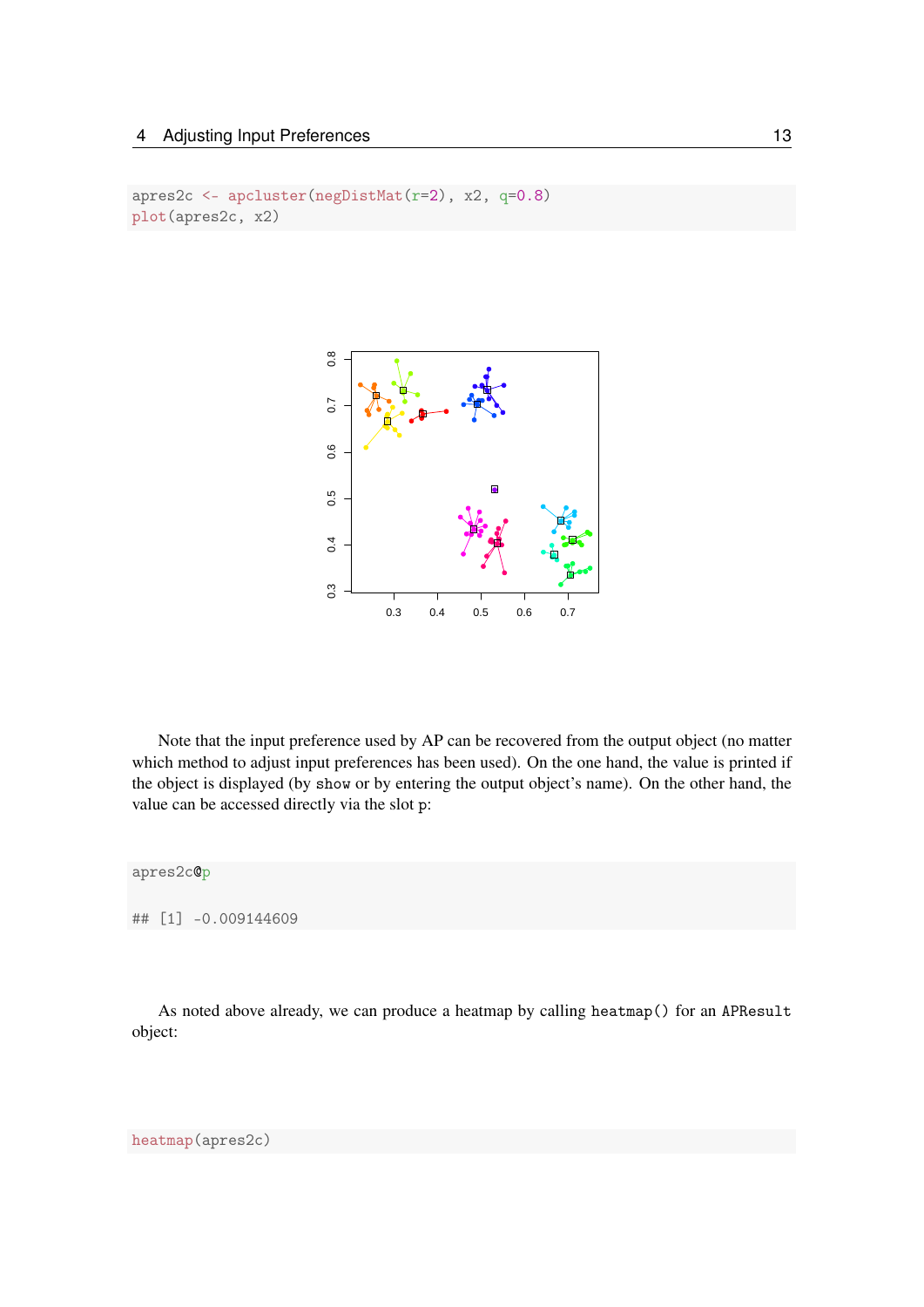

The order in which the clusters are arranged in the heatmap is determined by means of joining the cluster agglomeratively (see Section [5](#page-19-0) below). Although the affinity propagation result contains 13 clusters, the heatmap indicates that there are actually four clusters which can be seen as very brightly colored squares along the diagonal. We also see that there seem to be two pairs of adjacent clusters, which can be seen from the fact that there are two relatively light-colored blocks along the diagonal encompassing two of the four clusters in each case. If we look back at how the data have been created (see also plots above), this is exactly what is to be expected.

The above example with  $q=0$  demonstrates that setting input preferences to the minimum of input similarities does not necessarily result in a very small number of clusters (like one or two). This is due to the fact that input preferences need not necessarily be exactly in the range of the similarities. To determine a meaningful range, an auxiliary function is available which, in line with Frey's and Dueck's Matlab code,<sup>1</sup> allows to compute a minimum value (for which one or at most two clusters would be obtained) and a maximum value (for which as many clusters as data samples would be obtained):

```
preferenceRange(apres2b@sim)
```
## [1] -5.136255e+00 -1.818538e-06

The function returns a two-element vector with the minimum value as first and the maximum value as second entry. The computations are done approximately by default. If one is interested in exact bounds, supply exact=TRUE (resulting in longer computation times).

Many clustering algorithms need to know a pre-defined number of clusters. This is often a major nuisance, since the exact number of clusters is hard to know for non-trivial (in particular, high-dimensional) data sets. AP avoids this problem. If, however, one still wants to require a fixed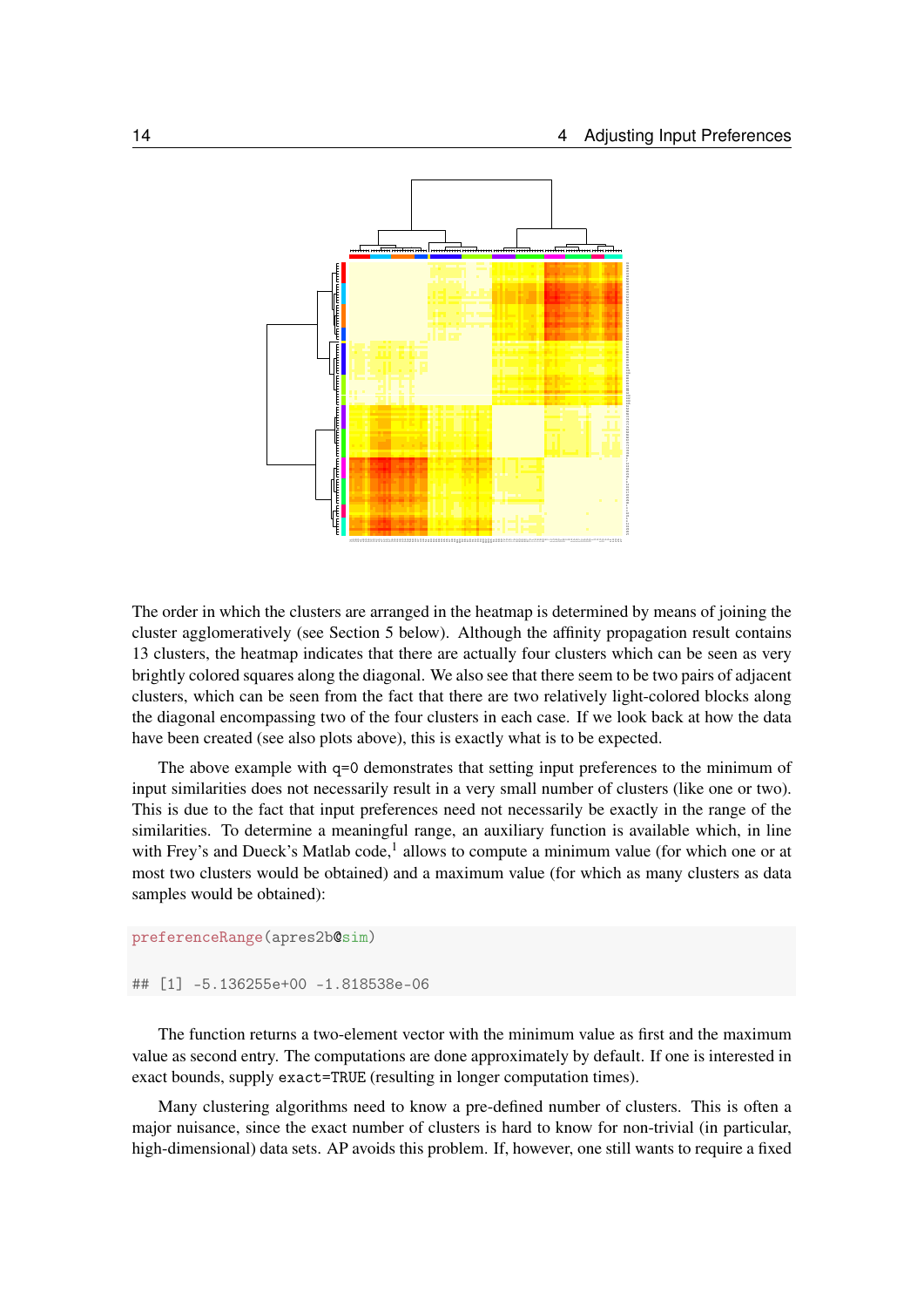number of clusters, this has to be accomplished by a search algorithm that adjusts input preferences in order to produce the desired number of clusters in the end. For convenience, this search algorithm is available as a function apclusterK() (analogous to Frey's and Dueck's Matlab implementation<sup>1</sup>). We can use this function to force AP to produce only two clusters (merging the two pairs of adjacent clouds into one cluster each). Analogously to apcluster(), apclusterK() supports two variants — it can either be called for a similarity measure and data or on a similarity matrix directly.

```
apres2d <- apclusterK(negDistMat(r=2), x2, K=2, verbose=TRUE)
## Trying p = -0.005138071
## Number of clusters: 16
## Trying p = -0.05136435
## Number of clusters: 4
## Trying p = -0.5136271
## Number of clusters: 4
## Trying p = -2.568128 (bisection step no. 1)
## Number of clusters: 2
##
## Number of clusters: 2 for p = -2.568128
```
plot(apres2d, x2)



Now let us quickly consider a simple data set with more than two features. The notorious example is Fisher's iris data set: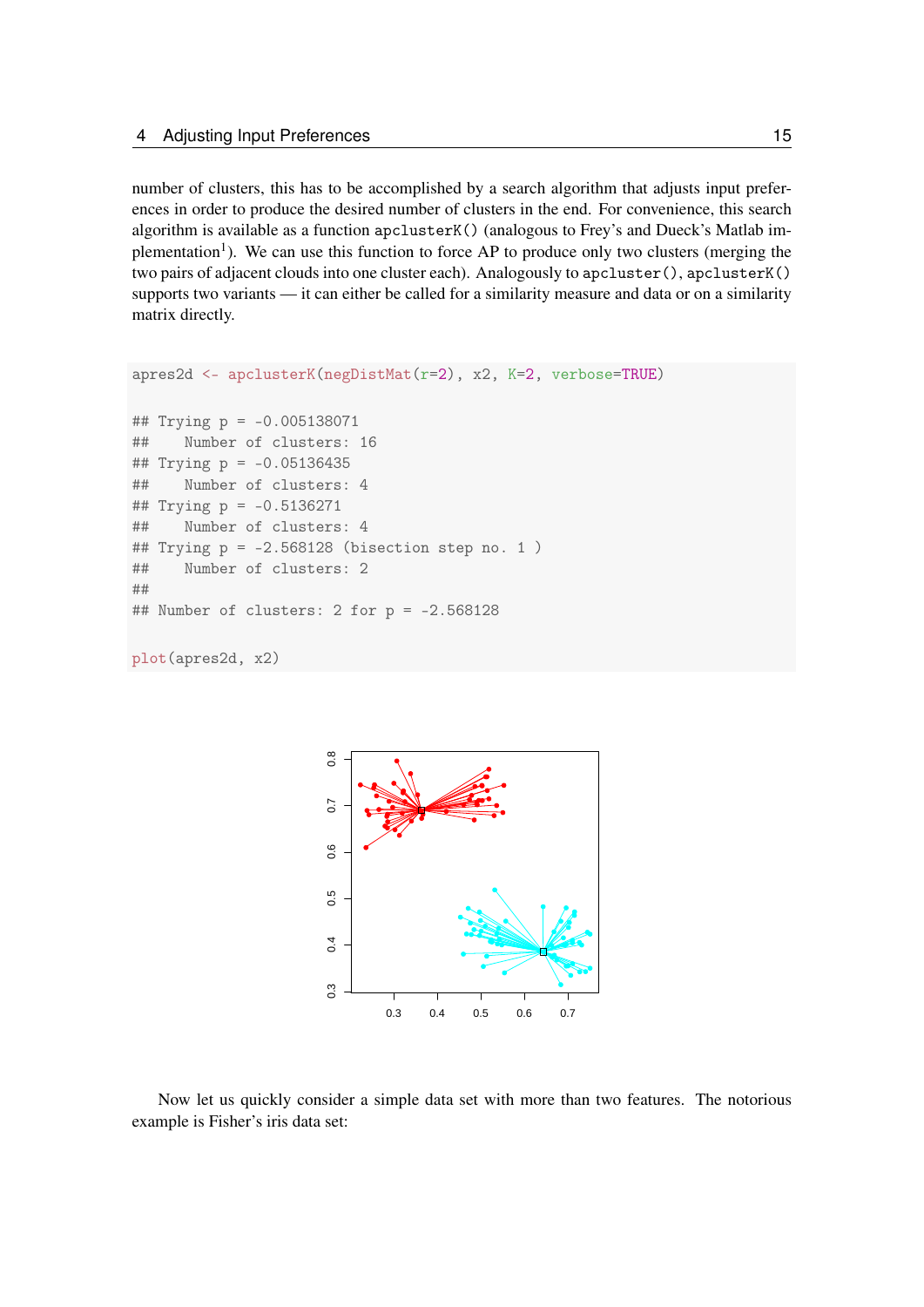```
data(iris)
apIris1 <- apcluster(negDistMat(r=2), iris)
apIris1
##
## APResult object
##
## Number of samples = 150
## Number of iterations = 162
## Input preference = -5.57
## Sum of similarities = -45.96
## Sum of preferences = -33.42
\# Net similarity = -79.38## Number of clusters = 6
##
## Exemplars:
## 8 55 70 106 113 139
## Clusters:
## Cluster 1, exemplar 8:
## 1 2 3 4 5 6 7 8 9 10 11 12 13 14 15 16 17 18 19 20 21 22 23 24 25
## 26 27 28 29 30 31 32 33 34 35 36 37 38 39 40 41 42 43 44 45 46 47
## 48 49 50
## Cluster 2, exemplar 55:
## 51 52 53 55 59 66 69 73 74 75 76 77 78 87 88 98 134
## Cluster 3, exemplar 70:
## 54 58 60 61 63 65 68 70 72 80 81 82 83 89 90 91 93 94 95 96 97 99
## 100 107
## Cluster 4, exemplar 106:
## 106 108 110 118 119 123 131 132 136
## Cluster 5, exemplar 113:
## 101 103 104 105 109 111 112 113 116 117 121 125 126 129 130 133
## 137 138 140 141 142 144 145 146 148 149
## Cluster 6, exemplar 139:
## 56 57 62 64 67 71 79 84 85 86 92 102 114 115 120 122 124 127 128
## 135 139 143 147 150
```
AP has identified 6 clusters. Since Version 1.3.2, the package also allows for superimposing clustering results in scatter plot matrices:

plot(apIris1, iris)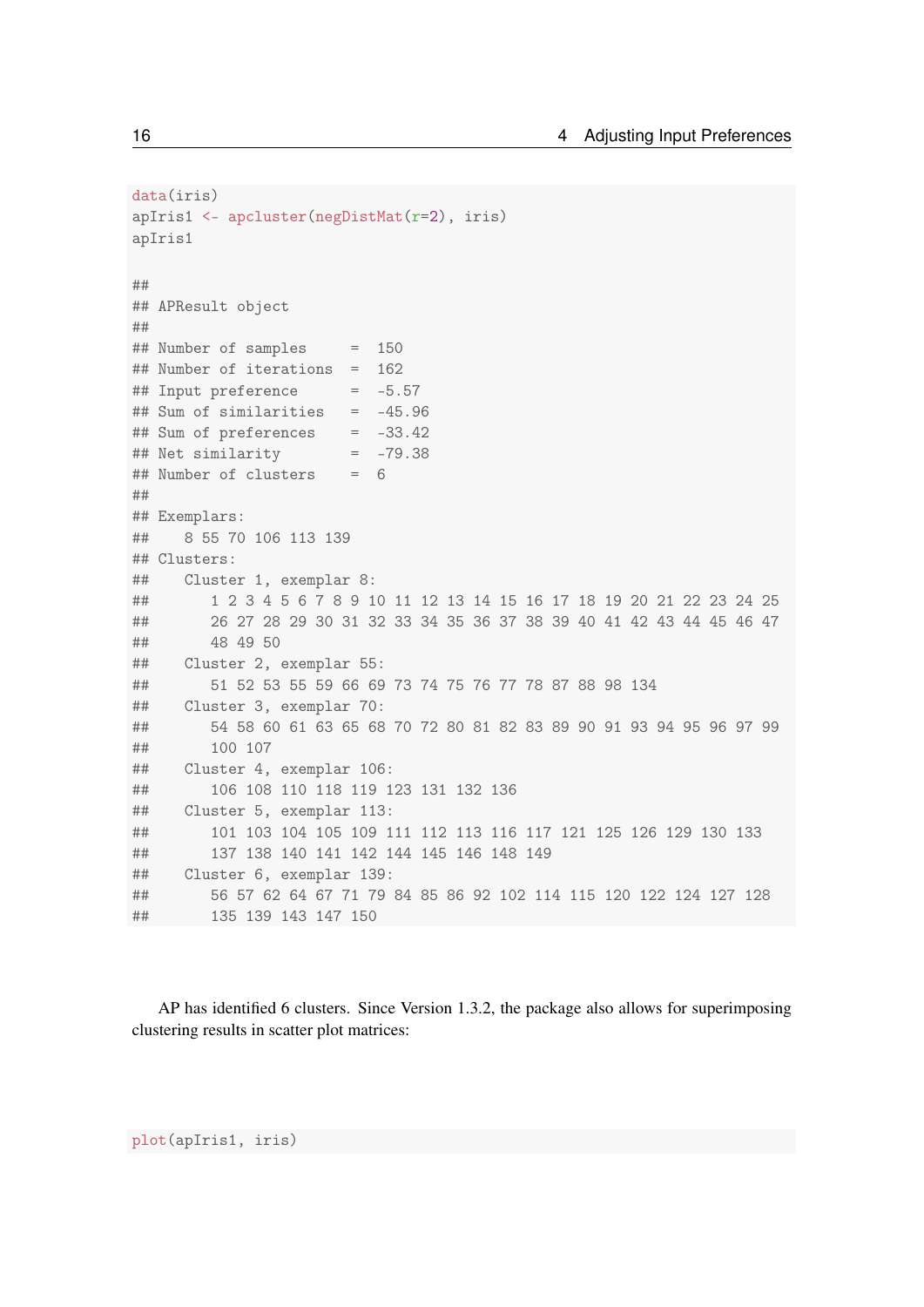

The heatmap looks as follows:

heatmap(apIris1)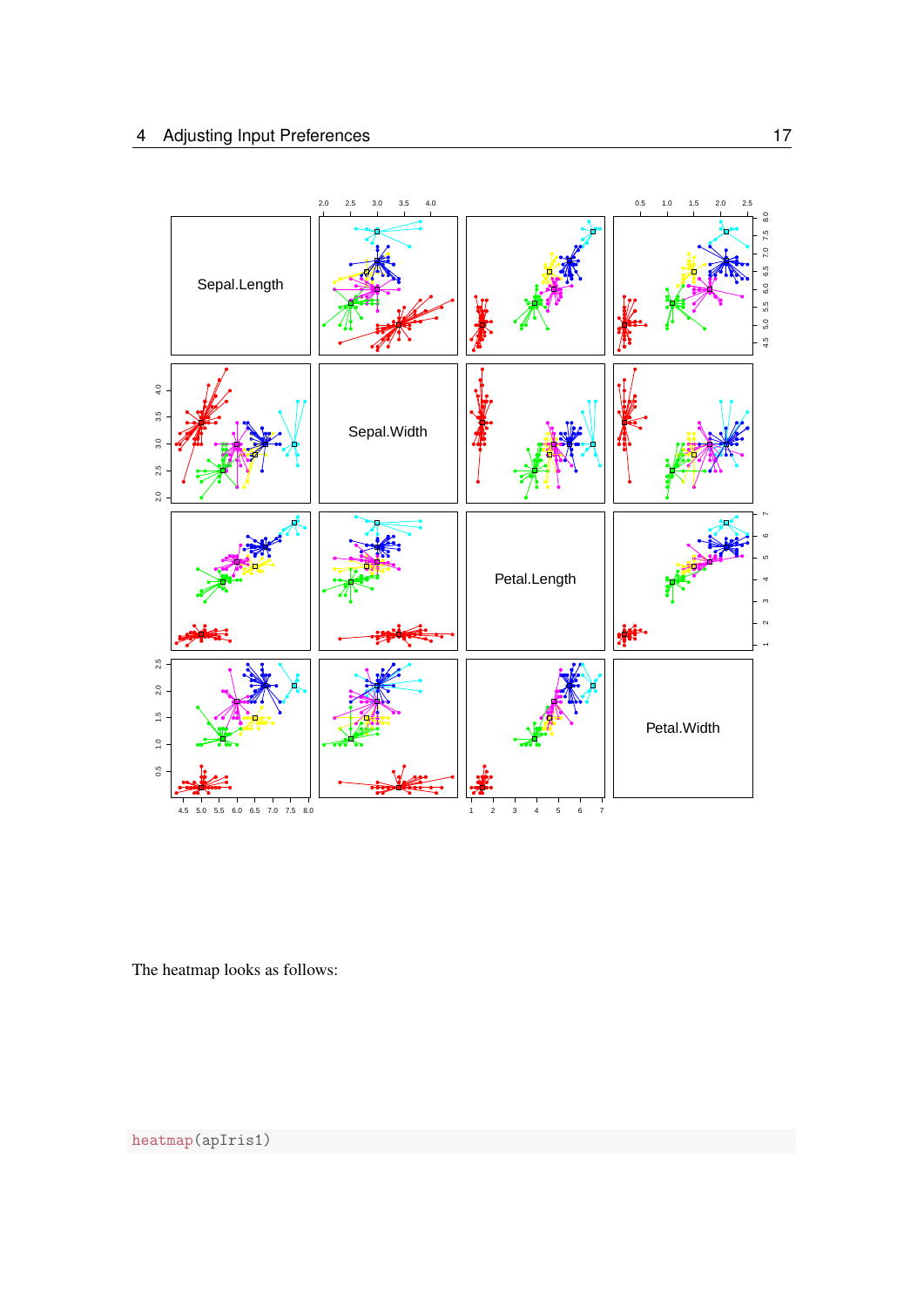

Now let us try to obtain fewer clusters by using the minimum of off-diagonal similarities:

```
data(iris)
apIris2 <- apcluster(negDistMat(r=2), iris, q=0)
apIris2
##
## APResult object
##
## Number of samples = 150
## Number of iterations = 126
\## Input preference = -50.2## Sum of similarities = -84.44
## Sum of preferences = -150.6
## Net similarity = -235.04
## Number of clusters = 3
##
## Exemplars:
## 8 56 113
## Clusters:
## Cluster 1, exemplar 8:
## 1 2 3 4 5 6 7 8 9 10 11 12 13 14 15 16 17 18 19 20 21 22 23 24 25
## 26 27 28 29 30 31 32 33 34 35 36 37 38 39 40 41 42 43 44 45 46 47
## 48 49 50
## Cluster 2, exemplar 56:
## 52 54 55 56 57 58 59 60 61 62 63 64 65 66 67 68 69 70 71 72 73 74
```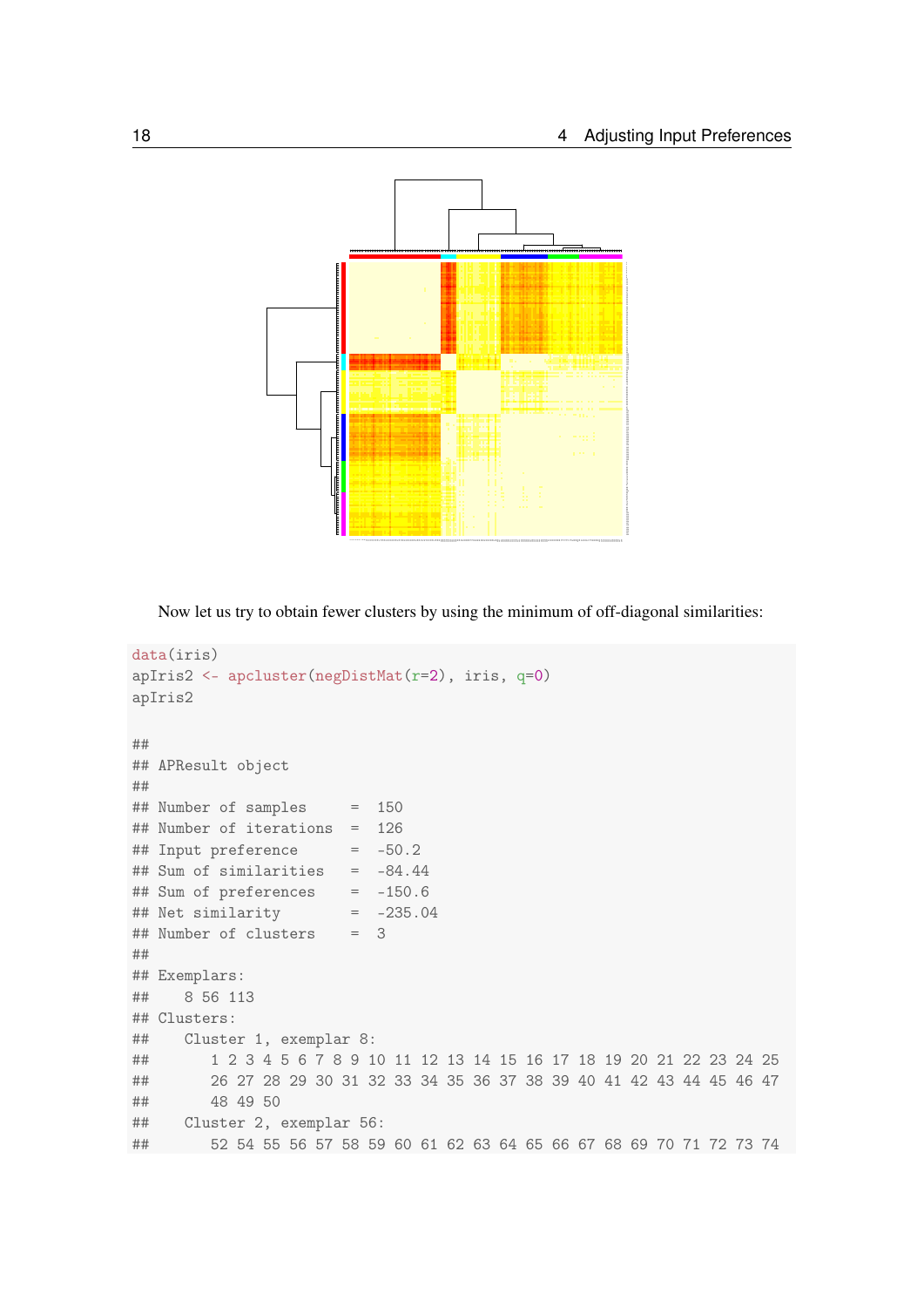| ## | 75 76 79 80 81 82 83 84 85 86 88 89 90 91 92 93 94 95 96 97 98 99 |
|----|-------------------------------------------------------------------|
| ## | 100 102 107 114 120 122 124 127 128 134 139 143 150               |
| ## | Cluster 3, exemplar 113:                                          |
| ## | 51 53 77 78 87 101 103 104 105 106 108 109 110 111 112 113 115    |
| ## | 116 117 118 119 121 123 125 126 129 130 131 132 133 135 136 137   |
| ## | 138 140 141 142 144 145 146 147 148 149                           |

AP has identified 3 clusters. If we again superimpose them in the scatter plot matrix, we obtain the following:

plot(apIris2, iris)



Finally, the heatmap looks as follows: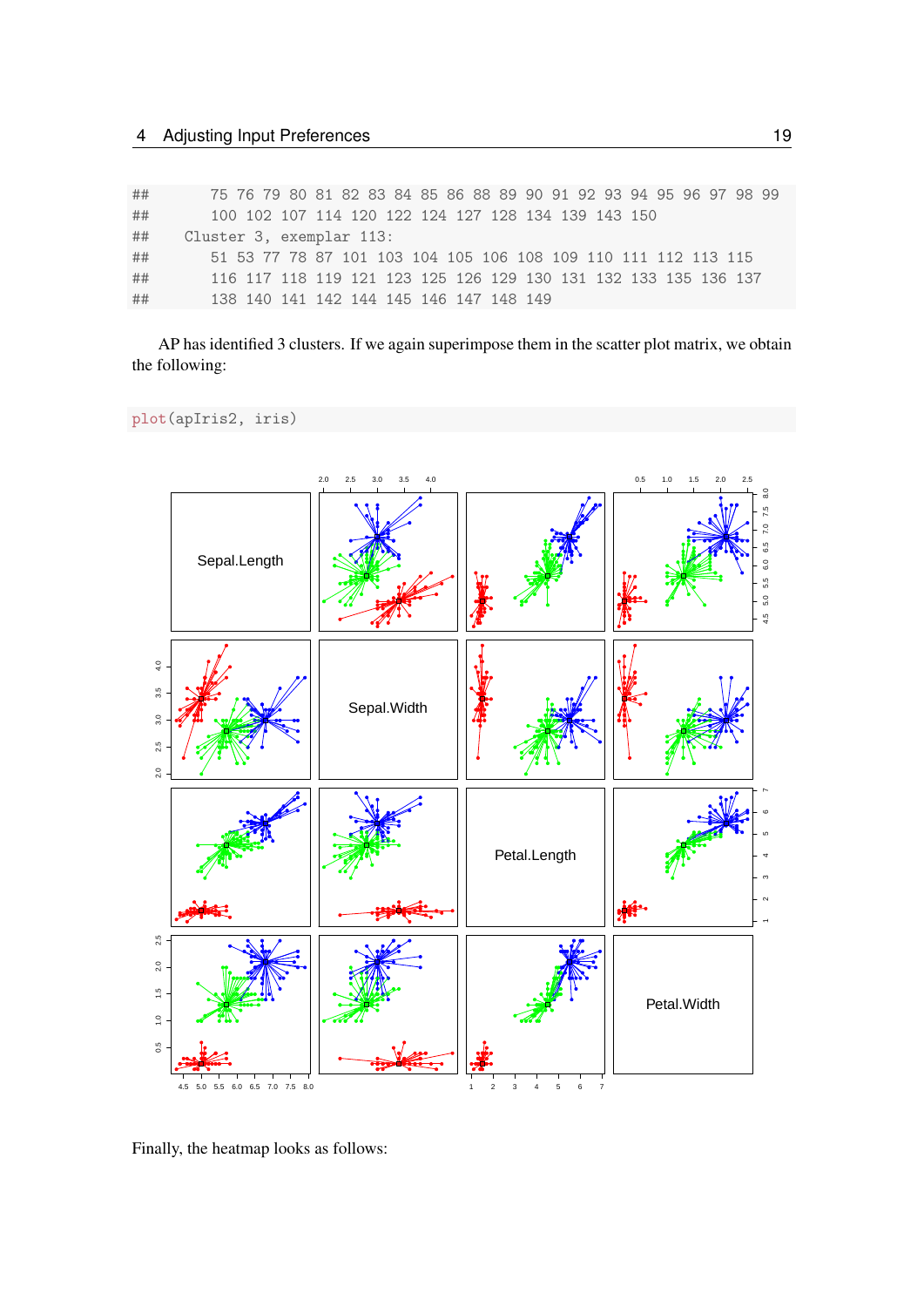

So, looking at the heatmap, the 3 clusters seem quite reasonable, at least in the light of the fact that there are three species in the data set, *Iris setosa*, *Iris versicolor*, and *Iris virginica*, where *Iris setosa* is very clearly separated from each other (first cluster in the heatmap) and the two others are partly overlapping.

### <span id="page-19-0"></span>5 Exemplar-based Agglomerative Clustering

The function aggExCluster() realizes what can best be described as "exemplar-based agglomerative clustering", i.e. agglomerative clustering whose merging objective is geared towards the identification of meaningful exemplars. Analogously to apcluster(), aggExCluster() supports two variants — it can either be called for a similarity measure and data or on matrix of pairwise similarities.

### <span id="page-19-1"></span>5.1 Getting started

Let us start with a simple example:

```
aggres1a <- aggExCluster(negDistMat(r=2), x1)
aggres1a
##
## AggExResult object
```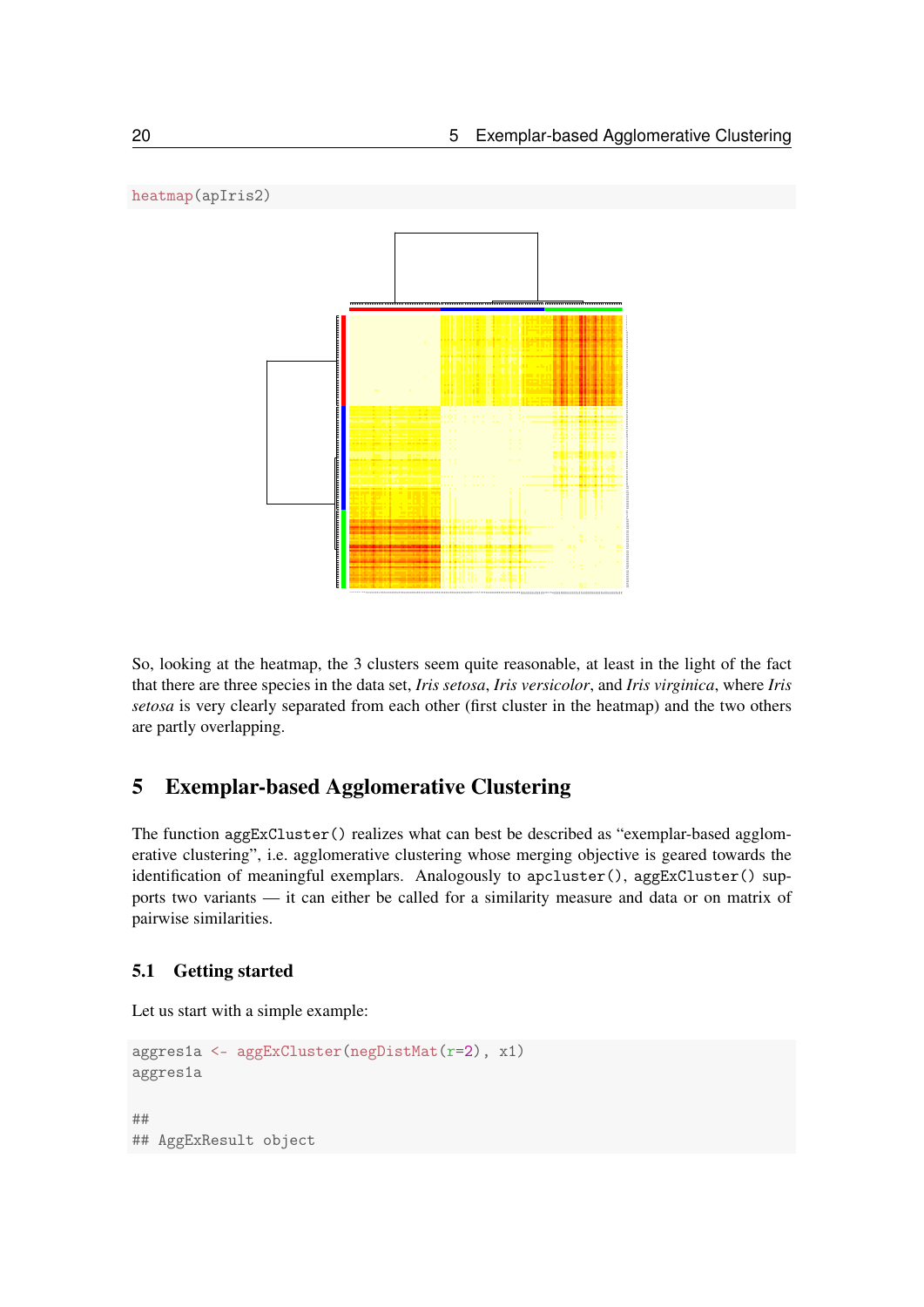## ## Number of samples = 60 ## Maximum number of clusters = 60

The output object aggres1a contains the complete cluster hierarchy. As obvious from the above example, the show() method only displays the most basic information. Calling plot() on an object that was the result of aggExCluster() (an object of class AggExResult), a dendrogram is plotted:



The heights of the merges in the dendrogram correspond to the merging objective: the higher the vertical bar of a merge, the less similar the two clusters have been. The dendrogram, therefore, clearly indicates two clusters. Heatmaps can be produced analogously as for APResult objects with the additional property that dendrograms are displayed on the top and on the left: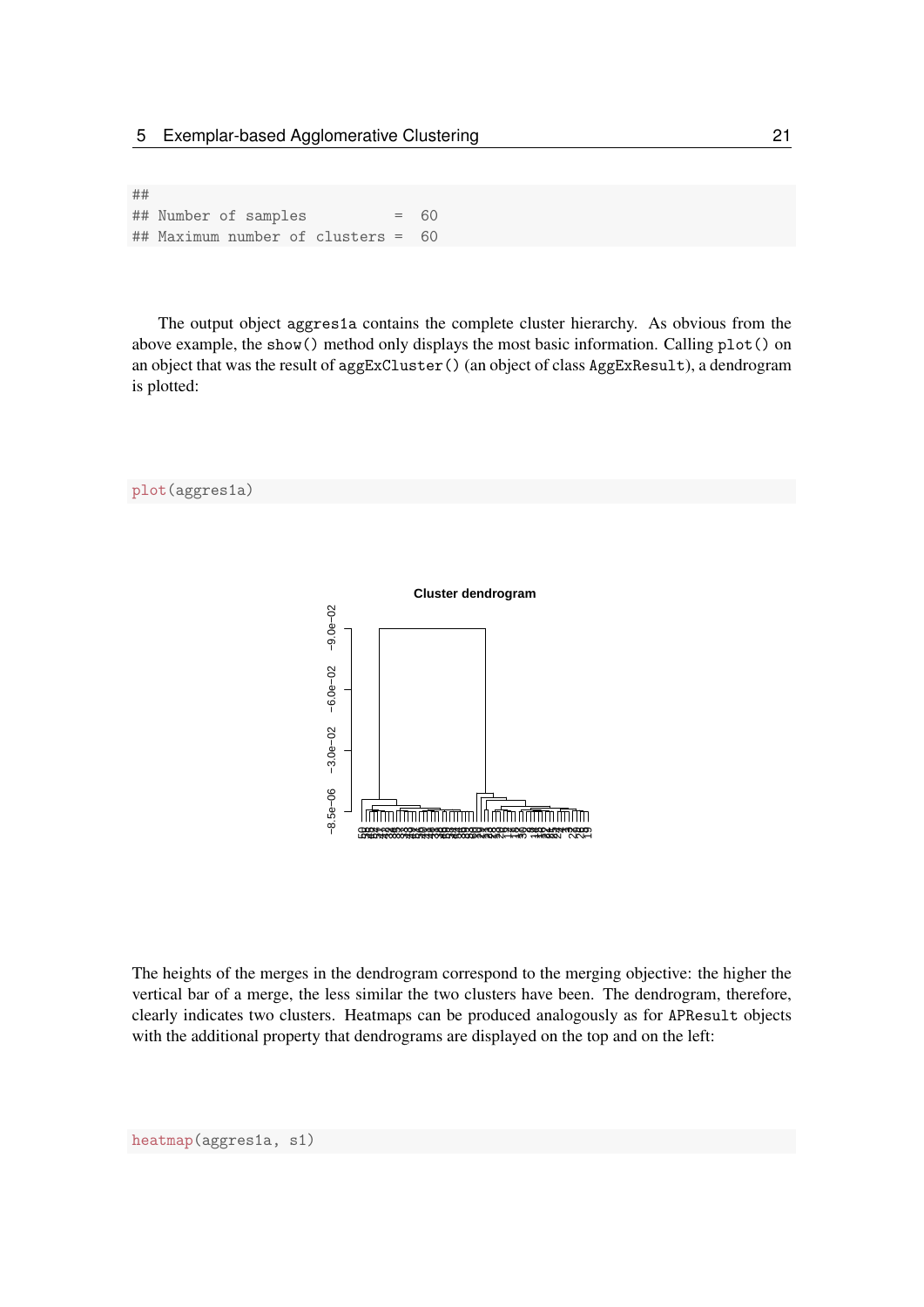

Once we have confirmed the number of clusters, which is clearly 2 according to the dendrogram and the heatmap above, we can extract the level with two clusters from the cluster hierarchy. In concordance with standard R terminology, the function for doing this is called cutree():

```
cl1a <- cutree(aggres1a, k=2)
cl1a
##
## ExClust object
##
## Number of samples = 60
## Number of clusters = 2
##
## Exemplars:
## 44 25
## Clusters:
## Cluster 1, exemplar 44:
## 50 55 45 52 57 47 42 32 34 35 37 33 43 49 51 56 40 41 48 31 38 46
## 59 58 44 54 36 39 53 60
## Cluster 2, exemplar 25:
## 10 29 11 23 28 13 20 6 12 7 18 17 30 2 8 14 15 16 22 21 25 24 4 1
## 3 27 9 26 5 19
```
plot(cl1a, x1)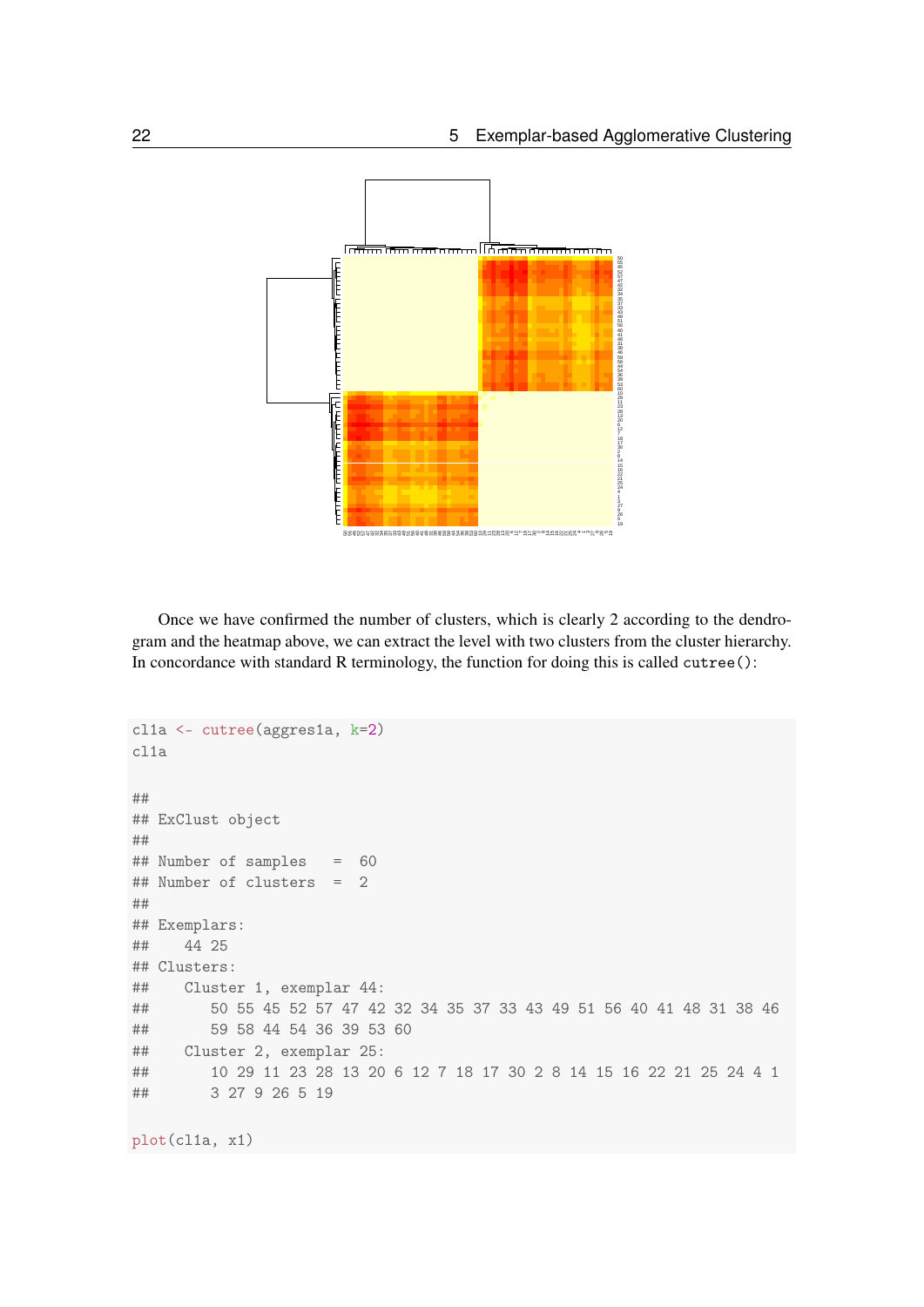

### <span id="page-22-0"></span>5.2 Merging clusters obtained from affinity propagation

The most important application of aggExCluster() (and the reason why it is part of the apcluster package) is that it can be used for creating a hierarchy of clusters starting from a set of clusters previously computed by affinity propagation. The examples in Section [4](#page-9-0) indicate that it may sometimes be tricky to define the right input preference. Exemplar-based agglomerative clustering on affinity propagation results provides an additional tool for finding the right number of clusters.

Let us revisit the four-cluster example from Section [4.](#page-9-0) We can apply aggExCluster() to an affinity propagation result if we run it on the affinity propagation result supplied as second argument x:

```
aggres2a <- aggExCluster(x=apres2c)
aggres2a
##
## AggExResult object
##
## Number of samples = 105
## Maximum number of clusters = 13
```
The result apres2c had 13 clusters. aggExCluster() successively joins these clusters until only one cluster is left. The dendrogram of this cluster hierarchy is given as follows: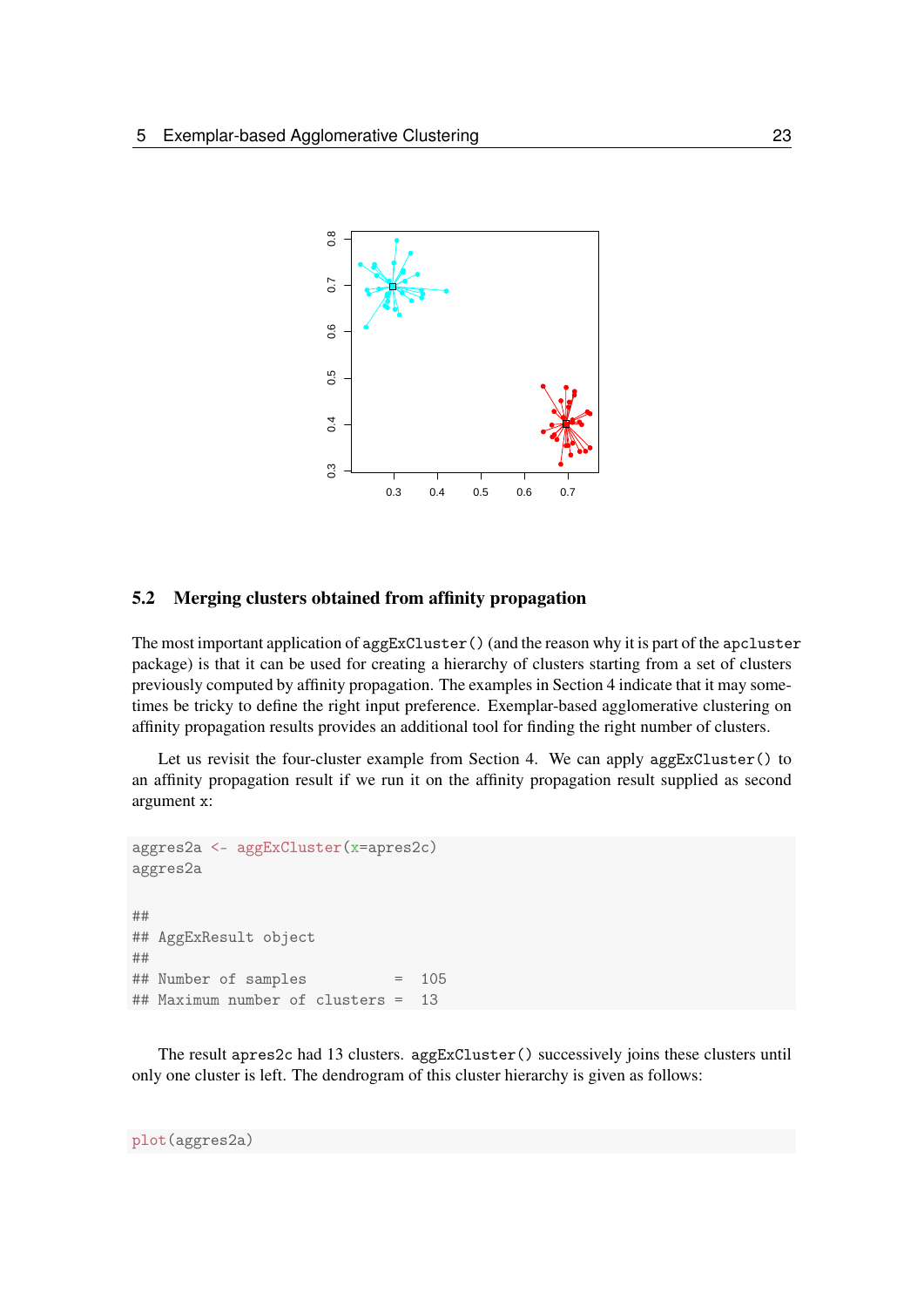

If one wants to see the original samples in the dendrogram of the cluster hierarchy, the showSamples=TRUE option can be used. In this case, it is recommended to reduce the font size of the labels via the nodePar parameter (see ?plot.dendrogram and the examples therein):

plot(aggres2a, showSamples=TRUE, nodePar=list(pch=NA, lab.cex=0.4))



The following heatmap coincides with the one shown in Section [4](#page-9-0) above. This is not surprising, since the heatmap plot for an affinity propagation result uses aggExCluster() internally to arrange the clusters: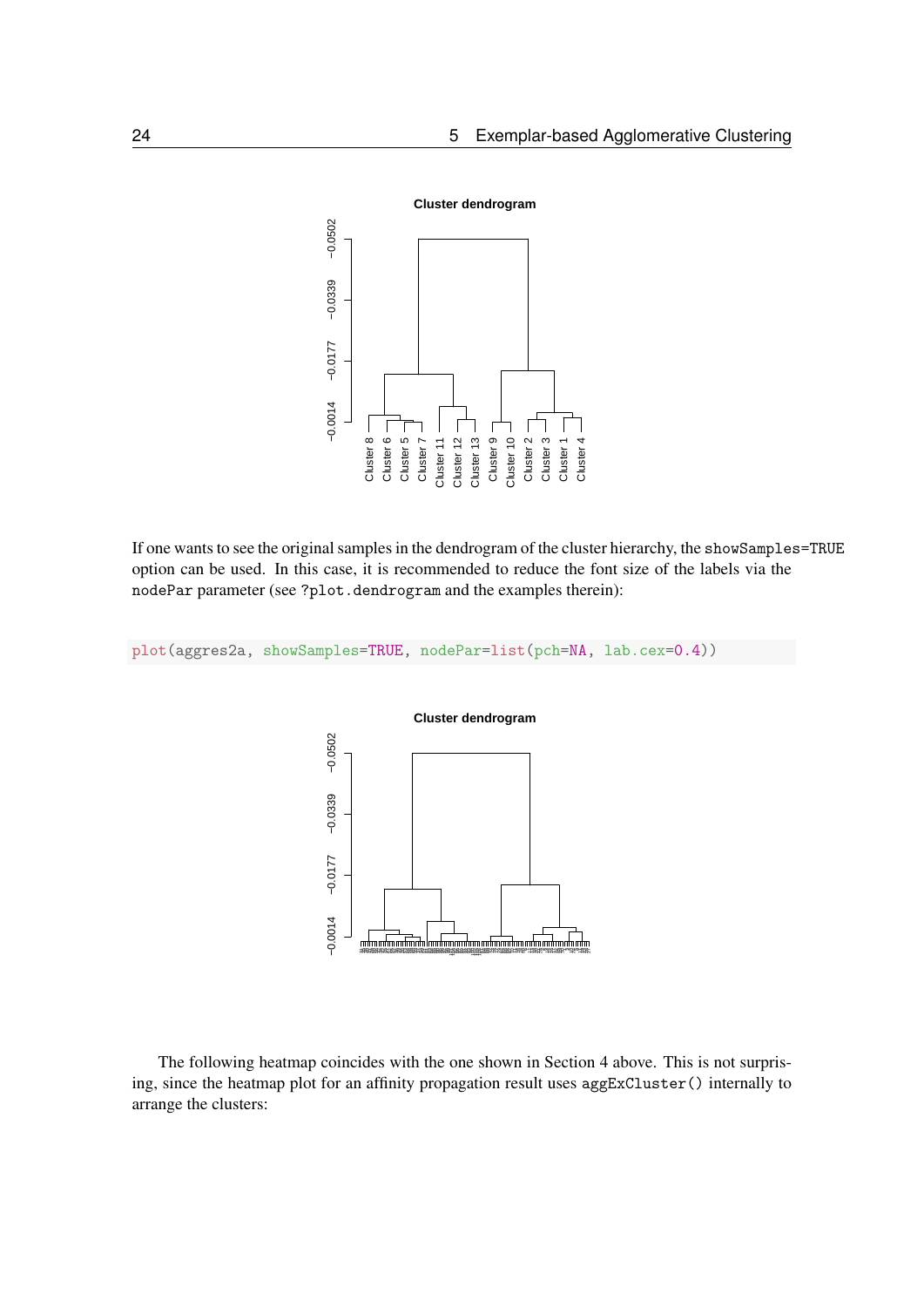

Once we are more or less sure about the number of clusters, we extract the right clustering level from the hierarchy. For demonstation purposes, we do this for  $k = 5, \ldots, 2$  in the following plots:

```
par(mfrow=c(2,2))for (k in 5:2)
   plot(aggres2a, x2, k=k, main=paste(k, "clusters"))
```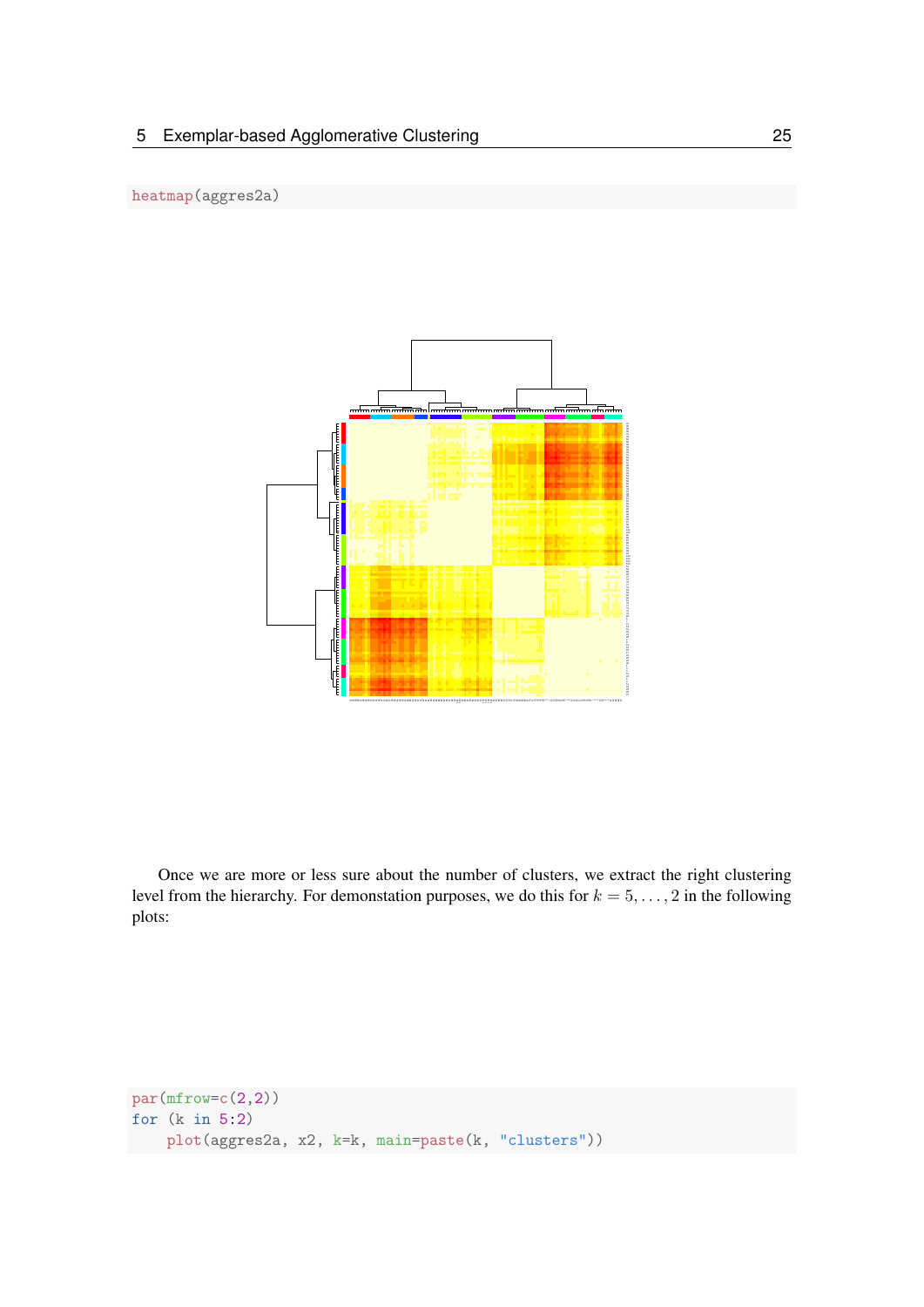

There is one obvious, but important, condition: applying aggExCluster() to an affinity propagation result only makes sense if the number of clusters to start from is at least as large as the number of true clusters in the data set. Clearly, if the number of clusters is already too small, then merging will make the situation only worse.

### <span id="page-25-0"></span>5.3 Details on the merging objective

Like any other agglomerative clustering method (see, e.g., [\[7,](#page-62-0) [10,](#page-62-1) [13\]](#page-62-2)), aggExCluster() merges clusters until only one cluster containing all samples is obtained. In each step, two clusters are merged into one, i.e. the number of clusters is reduced by one. The only aspect in which aggExCluster() differs from other methods is the merging objective.

Suppose we consider two clusters for possible merging, each of which is given by an index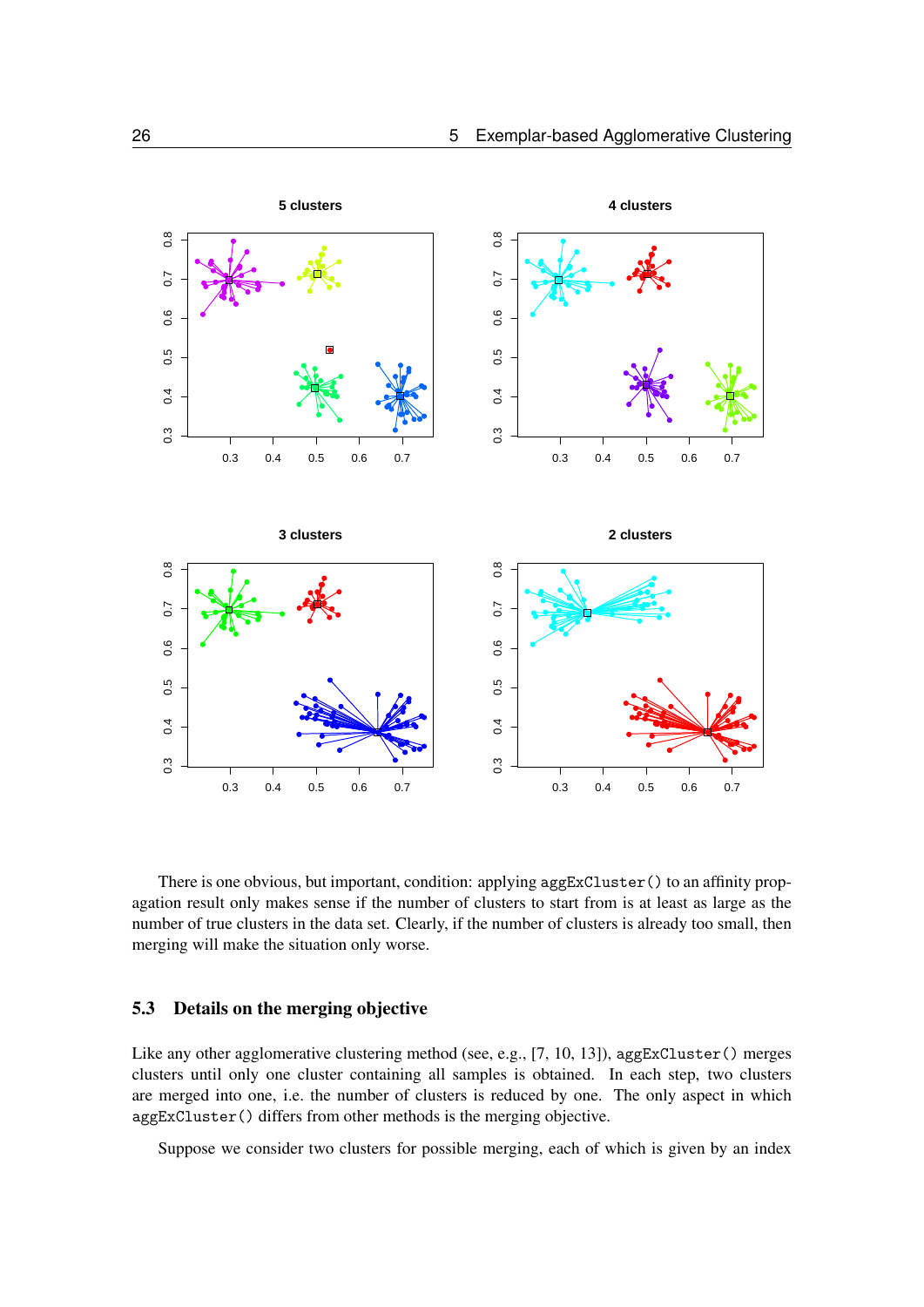set:

$$
I = \{i_1, \ldots, i_{n_I}\}\
$$
 and  $J = \{j_1, \ldots, j_{n_J}\}\$ 

Then we first determine the potential *joint exemplar*  $ex(I, J)$  as the sample that maximizes the average similarity to all samples in the joint cluster  $I \cup J$ :

$$
\mathrm{ex}(I, J) = \underset{i \in I \cup J}{\mathrm{argmax}} \frac{1}{n_I + n_J} \cdot \sum_{j \in I \cup J} S_{ij}
$$

Recall that S denotes the similarity matrix and  $S_{ij}$  corresponds to the similarity of the *i*-th and the  $j$ -th sample. Then the merging objective is computed as

$$
obj(I, J) = \frac{1}{2} \cdot \left( \frac{1}{n_I} \cdot \sum_{j \in I} S_{ex(I, J)j} + \frac{1}{n_J} \cdot \sum_{k \in J} S_{ex(I, J)k} \right),
$$

which can be best described as "*balanced average similarity to the joint exemplar*". In each step, aggExCluster() considers all pairs of clusters in the current cluster set and joins that pair of clusters whose merging objective is maximal. The rationale behind the merging objective is that those two clusters should be joined that are best described by a joint exemplar.

### <span id="page-26-0"></span>6 Leveraged Affinity Propagation

Leveraged affinity propagation is based on the idea that, for large data sets with many samples, the cluster structure is already visible on a subset of the samples. Instead of evaluating the similarity matrix for all sample pairs, the similarities of all samples to a subset of samples are computed — resulting in a non-square similarity matrix. Clustering is performed on this reduced similarity matrix allowing for clustering large data sets more efficiently.

In this form of clustering, several rounds of affinity propagation are executed with different sample subsets — iteratively improving the clustering result. The implementation is based on the Matlab code of Frey and Dueck provided on the AP Web page<sup>1</sup>. Apart from dynamic improvements through reduced amount of distance calculations and faster clustering, the memory consumption is also reduced not only in terms of the memory used for storing the similarity matrix, but also in terms of memory used by the clustering algorithm internally.

The two main parameters controlling leveraged AP clustering are the fraction of data points that should be selected for clustering (parameter frac) and the number of sweeps or repetitions of individual clustering runs (parameter sweeps). Initially, a sample subset is selected randomly. For the subsequent repetitions, the exemplars of the previous run are kept in the sample subset and the other samples in the subset are chosen randomly again. The best result of all sweeps with the highest net similarity is kept as final clustering result.

When called with a similarity measure and a dataset the function apcluster L() performs both the calculation of similarities and leveraged affinity propagation. In the example below, we use 10% of the samples and run 5 repetitions. The function implementing the similarity measure can either be passed as a function or as a function name (which must of course be resolvable in the current environment). Additional parameters for the distance calculation can be passed to apclusterL() which passes them on to the function implementing the similarity measure via the ... argument list. In any case, this function must be implemented such that it expects the data in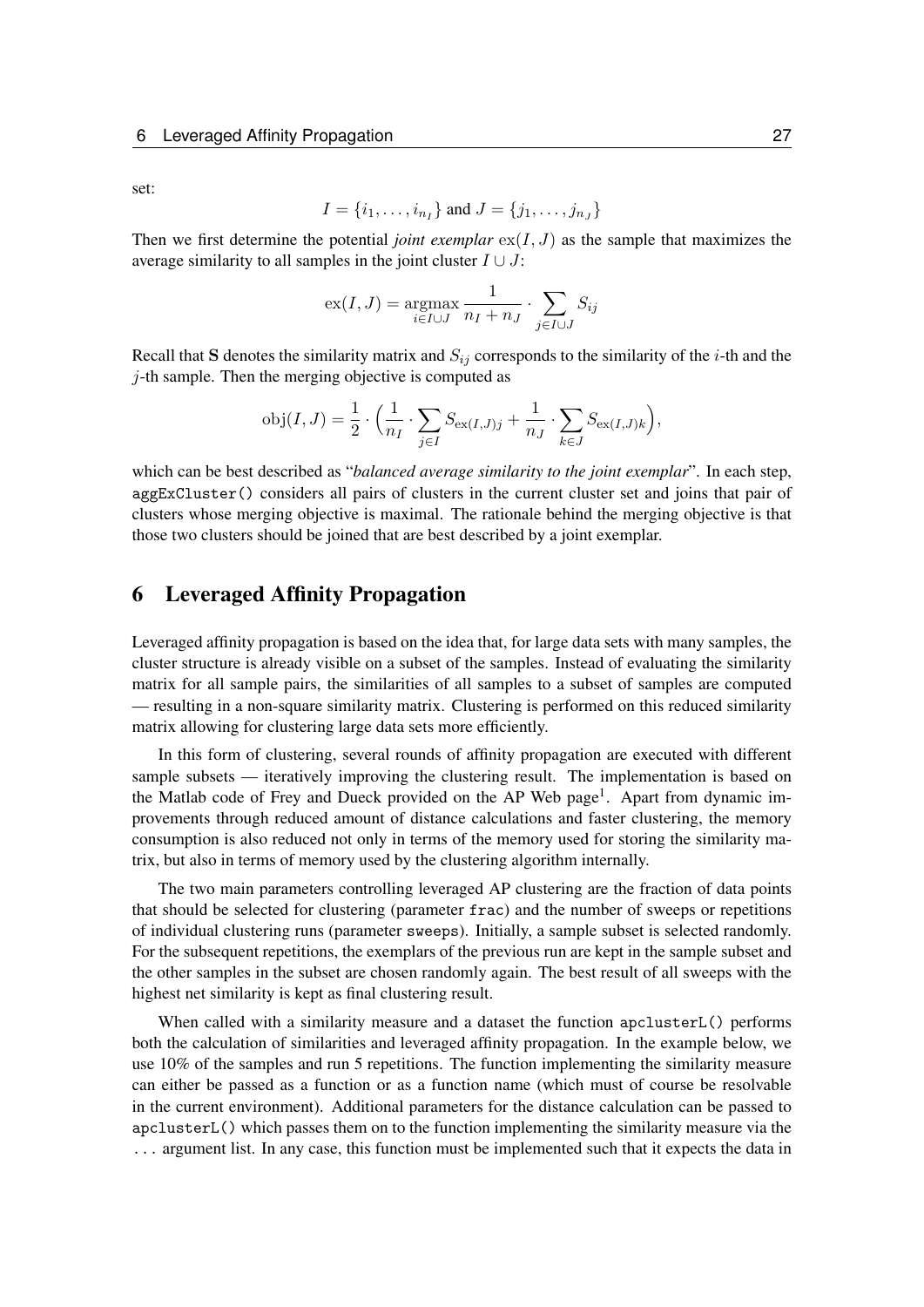its first argument x (a subsettable data structure, such as, a vector, matrix, data frame, or list) and that it takes the selection of "column objects" as a second argument sel which must be a set of column indices. The functions negDistMat(), expSimMat(), linSimMat(), corSimMat(), and linKernel() provided by the apcluster package also support the easy creation of parameterfree similarity measures (in R terminology called "closures"). We recommend this variant, as it is safer in terms of possible name conflicts between arguments of apclusterL() and arguments of the similarity function.

Here is an example that makes use of a closure for defining the similarity measure:

```
cl5 <- cbind(rnorm(100, 0.3, 0.05), rnorm(100, 0.7, 0.04))
cl6 <- cbind(rnorm(100, 0.70, 0.04), rnorm(100, 0.4, 0.05))
x3 \leftarrow \text{rbind}(\text{cl5}, \text{cl6})apres3 \leftarrow apclusterL(s=negDistMat(r=2), x=x3, frac=0.1, sweeps=5, p=-0.2)apres3
##
## APResult object
##
## Number of samples = 200
## Number of sel samples = 20 (10%)## Number of sweeps = 5
## Number of iterations = 123
## Input preference = -0.2
## Sum of similarities = -0.7263644## Sum of preferences = -0.4\## Net similarity = -1.126364## Number of clusters = 2
##
## Exemplars:
## 3 152
## Clusters:
## Cluster 1, exemplar 3:
## 1 2 3 4 5 6 7 8 9 10 11 12 13 14 15 16 17 18 19 20 21 22 23 24 25
## 26 27 28 29 30 31 32 33 34 35 36 37 38 39 40 41 42 43 44 45 46 47
## 48 49 50 51 52 53 54 55 56 57 58 59 60 61 62 63 64 65 66 67 68 69
## 70 71 72 73 74 75 76 77 78 79 80 81 82 83 84 85 86 87 88 89 90 91
## 92 93 94 95 96 97 98 99 100
## Cluster 2, exemplar 152:
## 101 102 103 104 105 106 107 108 109 110 111 112 113 114 115 116
## 117 118 119 120 121 122 123 124 125 126 127 128 129 130 131 132
## 133 134 135 136 137 138 139 140 141 142 143 144 145 146 147 148
## 149 150 151 152 153 154 155 156 157 158 159 160 161 162 163 164
## 165 166 167 168 169 170 171 172 173 174 175 176 177 178 179 180
## 181 182 183 184 185 186 187 188 189 190 191 192 193 194 195 196
## 197 198 199 200
```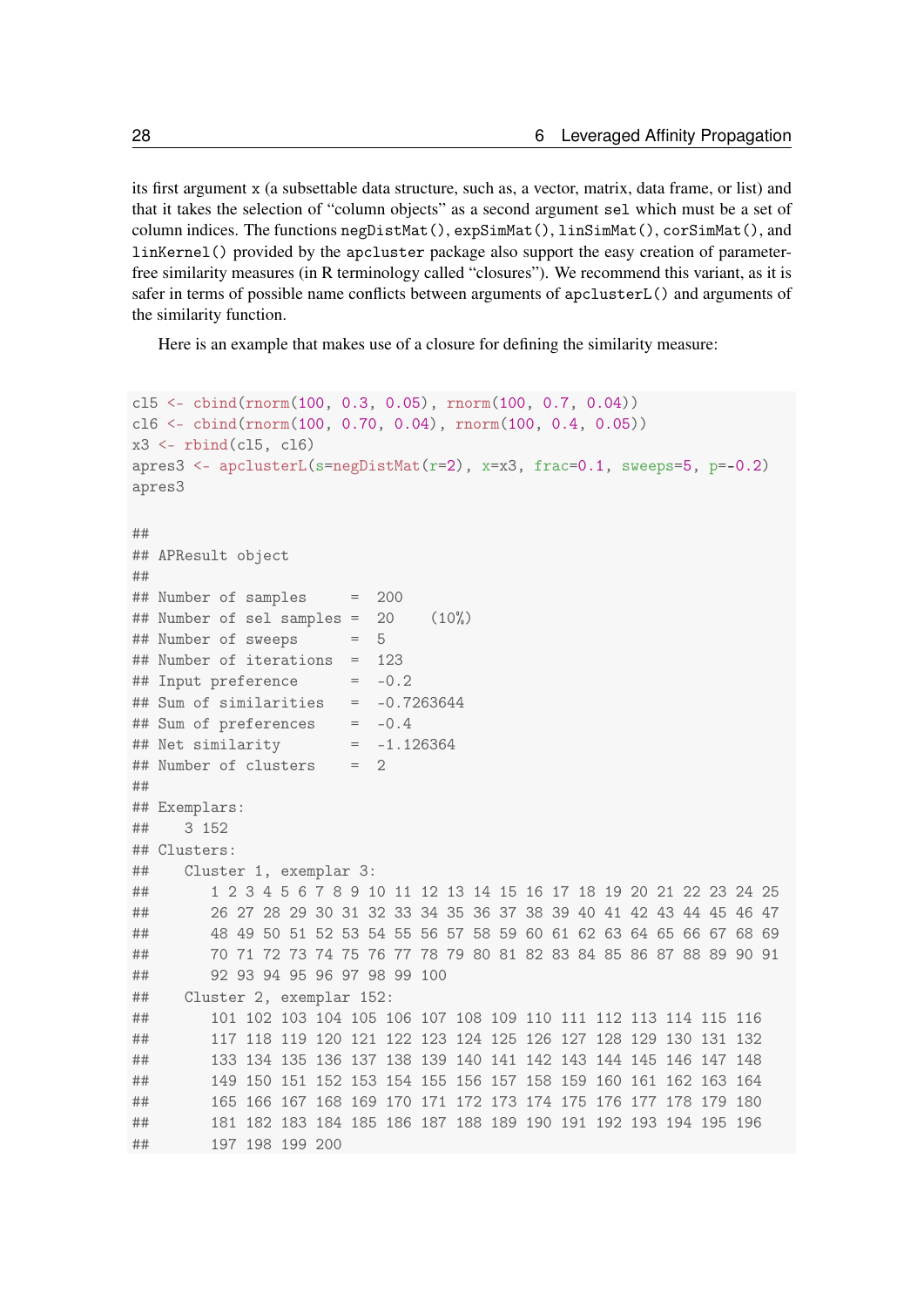

The function apclusterL() creates a result object of S4 class APResult that contains the same information as for standard AP. Additionally, the selected sample subset, the associated rectangular similarity matrix for the best sweep (provided that includeSim=TRUE) and the net similarities of all sweeps are returned in this object.

```
dim(apres3@sim)
## [1] 200 20
apres3@sel
## 3 7 26 37 39 72 81 86 96 100 105 106 121 131 143 148 151 152
## 3 7 26 37 39 72 81 86 96 100 105 106 121 131 143 148 151 152
## 169 179
## 169 179
apres3@netsimLev
## [1] -1.224741 -1.166019 -1.166019 -1.126364 -1.126364
```
The result returned by leveraged affinity propagation can be used for further processing in the same way as a result object returned from apcluster(), e.g., merging of clusters with agglomerative clustering can be performed.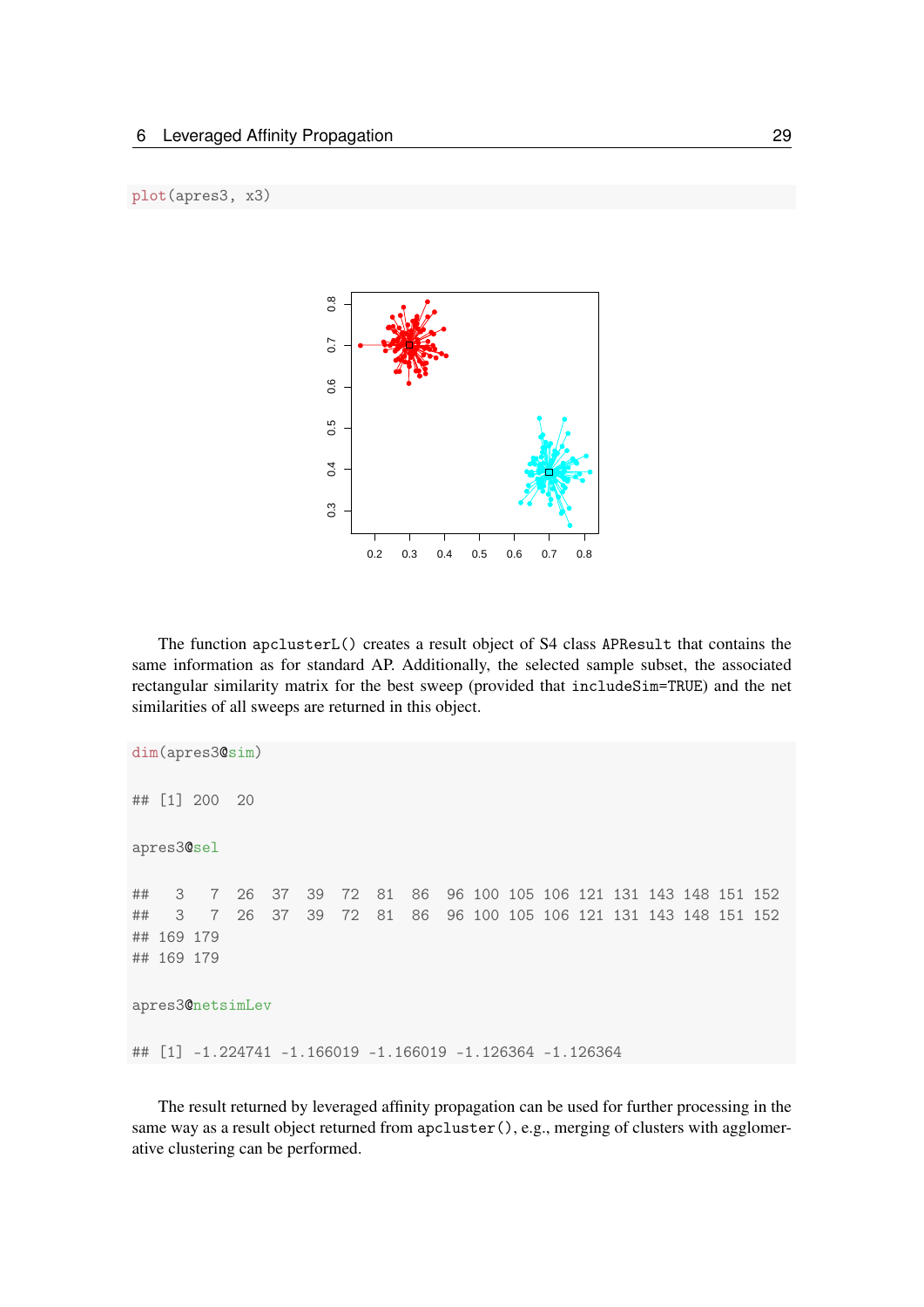For heatmap plotting either the parameter includeSim=TRUE must be set in apcluster() or apclusterL() to make the similarity matrix available in the result object or the similarity matrix must be passed as second parameter to heatmap() explicitly. The heatmap for leveraged AP looks slightly different compared to the heatmap for affinity propagation because the number of samples is different in both dimensions.

heatmap(apres3)



Often selected samples will be chosen as exemplars because, only for them, the full similarity information is available. This means that the fraction of samples should be selected in a way such that a considerable number of samples is available for each expected cluster. Please also note that a data set of the size used in this example can easily be clustered with regular affinity propagation. The data set was kept small to keep the package build time short and the amount of data output in the manual reasonable.

For users requiring a higher degree of flexibility, e.g., for a customized selection of the sample subset, apclusterL() called with a rectangular similiarity matrix performs affinity propagation on a rectangular similarity matrix. See the source code of apclusterL() with signature s=function and x=ANY for an example how to embed apclusterL() into a complete loop performing leveraged AP. The package-provided functions for distance calculation support the generation of rectangular similarity matrices (see Chapter [9\)](#page-37-0).

### <span id="page-29-0"></span>7 Sparse Affinity Propagation

Starting with Version 1.4.0 of the apcluster package, the functions apcluster  $(),$  apcluster  $K(),$ and preferenceRange() can also handle similarity matrices as defined by the Matrix package.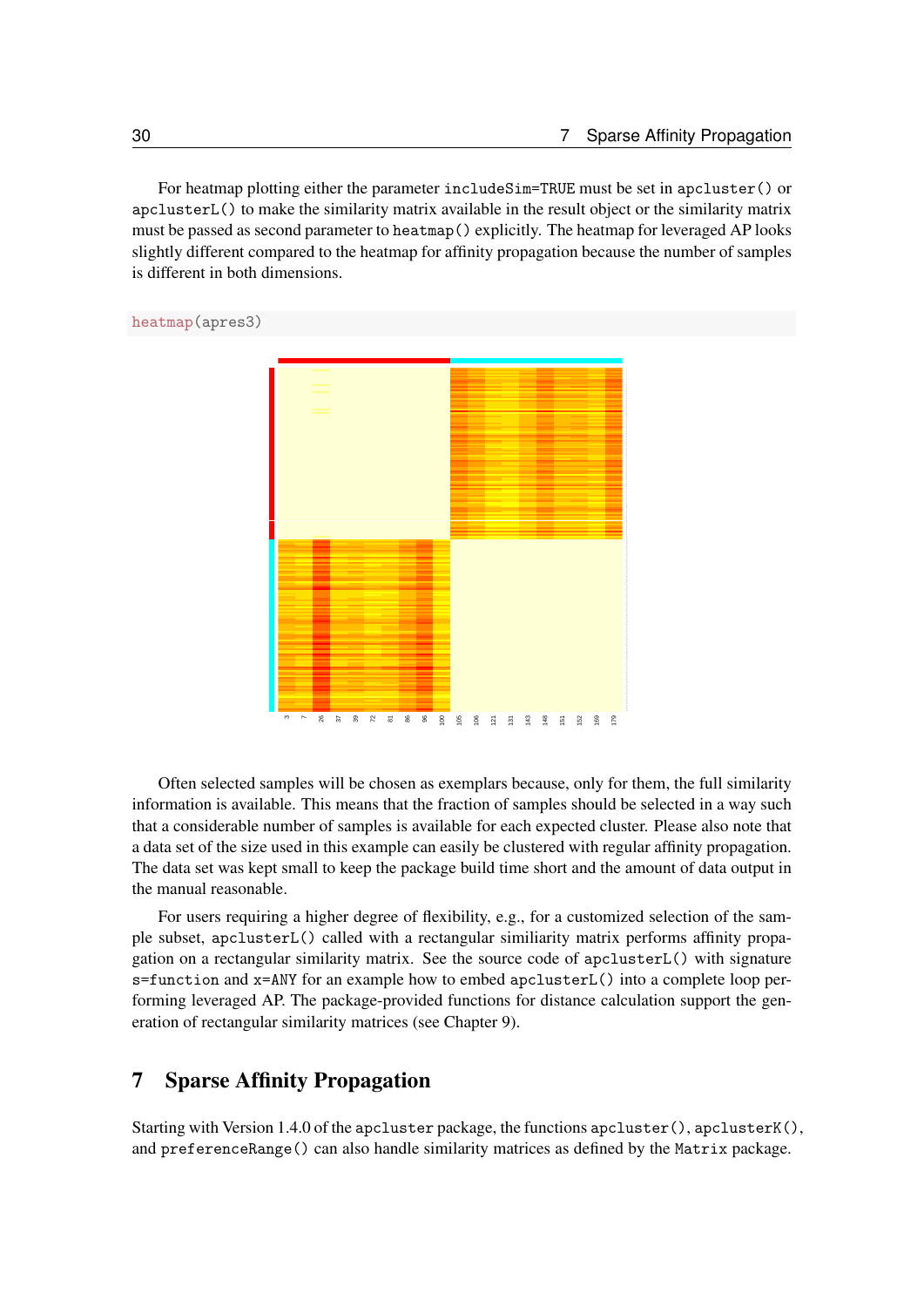While all dense matrix formats are converted to standard R matrices, sparse matrices are converted internally to dgTMatrix objects. For these sparse matrices, special implementations of the apcluster(), apclusterK(), and preferenceRange() are available that fully exploit the sparseness of the matrices and may require much less operations if the matrix is sufficiently sparse.

In order to demonstrate that, consider the following example:

```
dsim <- negDistMat(x2, r=2)
ssim <- as.SparseSimilarityMatrix(dsim, lower=-0.2)
str(ssim)
## Formal class 'dgTMatrix' [package "Matrix"] with 6 slots
## ..@ i : int [1:9244] 1 2 3 4 5 6 7 8 9 10 ...
## ..@ j : int [1:9244] 0 0 0 0 0 0 0 0 0 0 ...
## ..@ Dim : int [1:2] 105 105
## ..@ Dimnames:List of 2
## .. ..$ : NULL
## .. ..$ : NULL
## ..@ x : num [1:9244] -6.46e-03 -7.36e-05 -2.74e-04 -3.28e-03 -2.27e-02 ...
## ..@ factors : list()
```
The function as.SparseSimilarityMatrix() converts the dense similarity matrix dsim into a sparse similarity matrix by removing all pairwise similarities that are -0.2 or lower. Note that this is only for demonstration purposes. If the size of data permits that, it is advisable to use the entire dense similarity matrix. Anyway, let us run sparse AP on this similarity matrix:

```
sapres <- apcluster(ssim, q=0)
plot(sapres, x2)
```
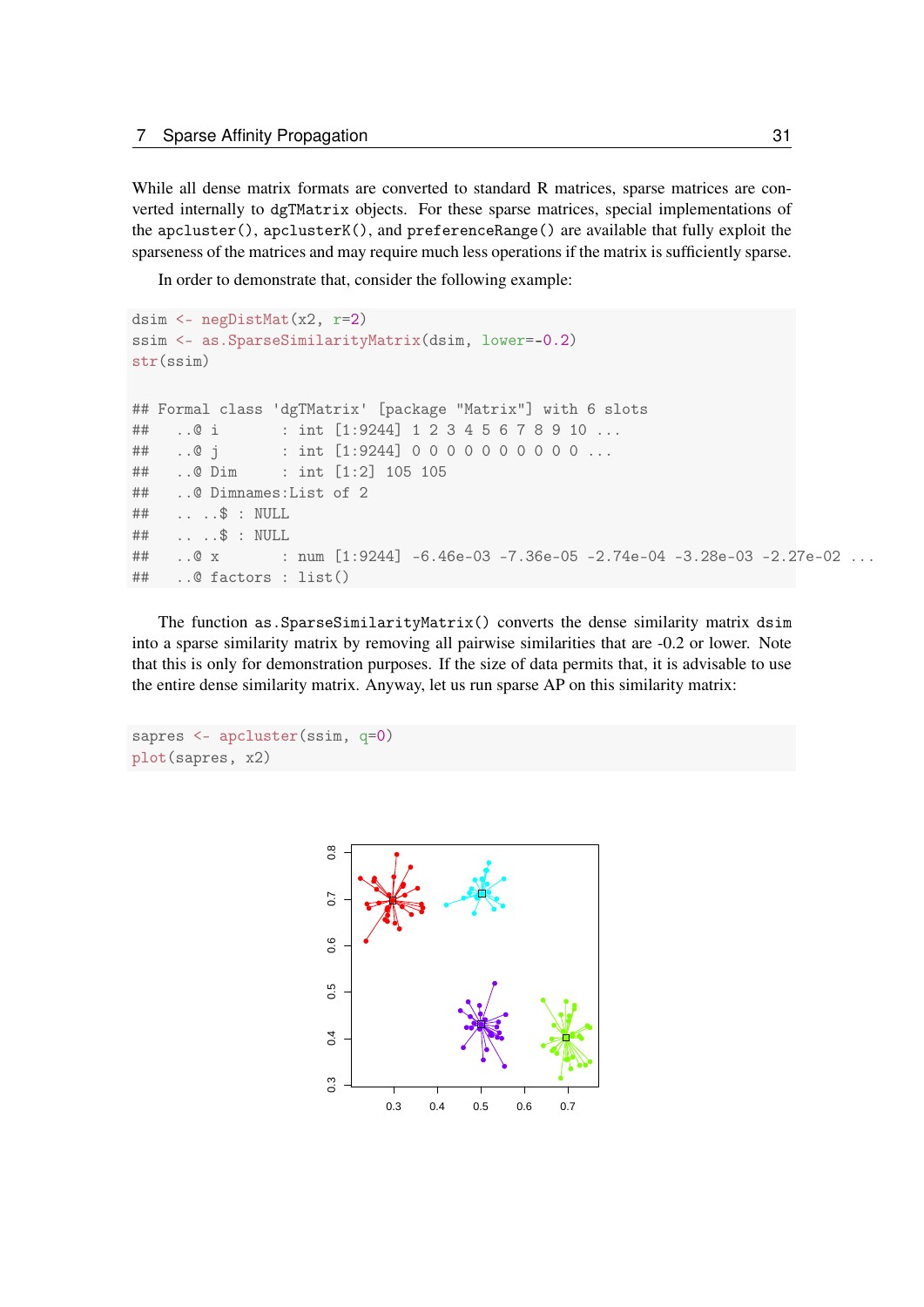The functions preferenceRange() and apclusterK() work in the same way as for dense similarity matrices:

```
preferenceRange(ssim)
## [1] -3.186784e+00 -1.818538e-06
apclusterK(ssim, K=2)
## Trying p = -0.0031886
## Number of clusters: 23
## Trying p = -0.03186964
## Number of clusters: 5
## Trying p = -0.31868
## Number of clusters: 4
## Trying p = -1.593393 (bisection step no. 1 )
## Number of clusters: 2
##
## Number of clusters: 2 for p = -1.593393
##
## APResult object
##
## Number of samples = 105
## Number of iterations = 129
\## Input preference = -1.593393\## Sum of similarities = -1.416411## Sum of preferences = -3.186785
## Net similarity = -4.603197
## Number of clusters = 2
##
## Exemplars:
## 1 37
## Clusters:
## Cluster 1, exemplar 1:
## 1 2 3 4 5 6 7 8 9 10 11 12 13 14 15 16 17 18 19 20 21 22 23 24 25
## 26 27 28 29 30 61 62 63 64 65 66 67 68 69 70 71 72 73 74 75 76 77
## 78 79 80
## Cluster 2, exemplar 37:
## 31 32 33 34 35 36 37 38 39 40 41 42 43 44 45 46 47 48 49 50 51 52
## 53 54 55 56 57 58 59 60 81 82 83 84 85 86 87 88 89 90 91 92 93 94
## 95 96 97 98 99 100 101 102 103 104 105
```
The functions aggExCluster() and heatmap() have been extended to be able to handle sparse matrices. Note, however, that these functions are not yet exploiting sparsity properly. Instead, they convert all inputs to dense matrices before processing them, which may lead to memory and/or performance issues for large data sets.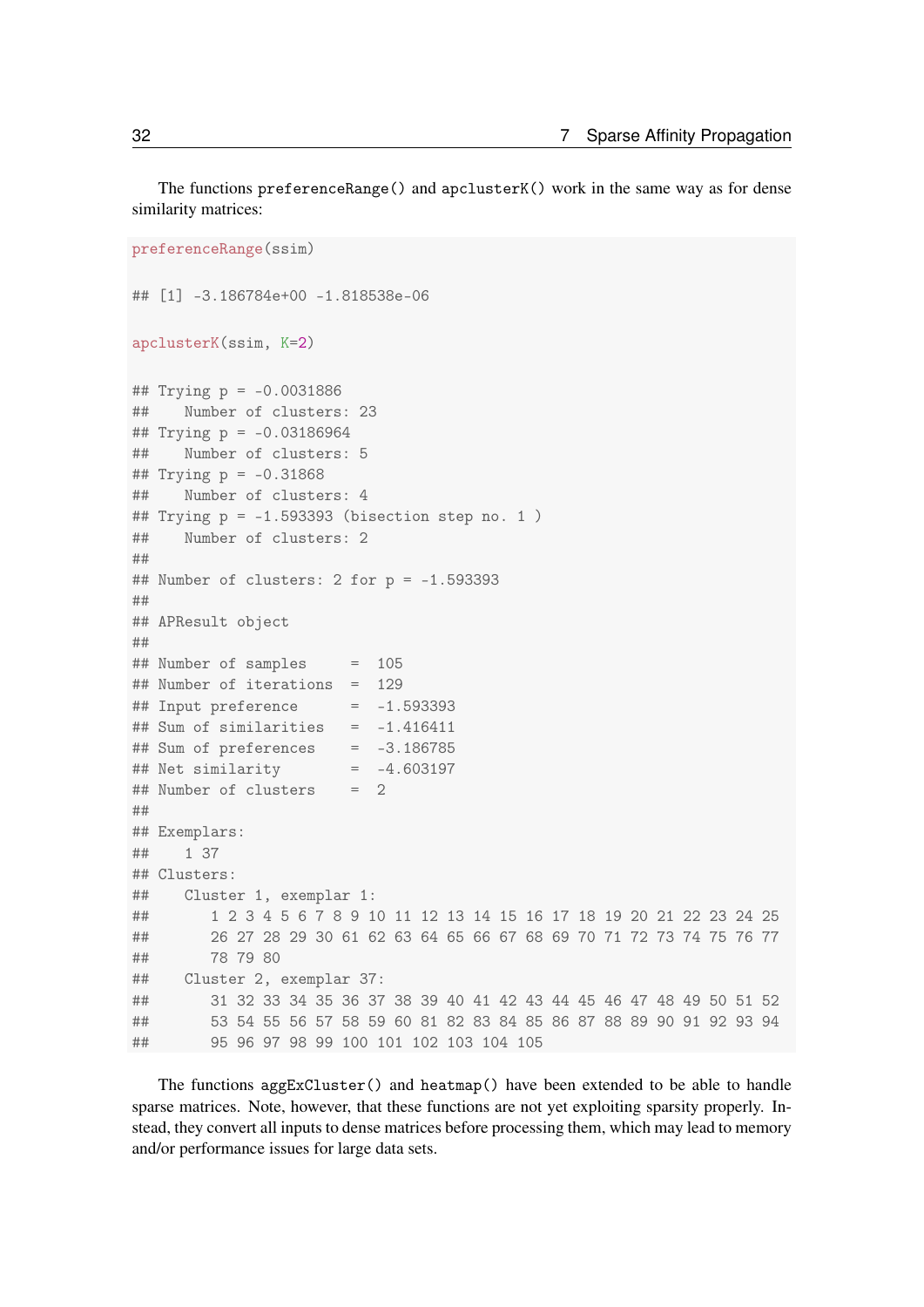

The above heatmap illustrates that values that are not stored in the sparse similarity matrix are filled up with low values (see the red areas between some pairs of samples that belong to different clusters). Actually, each missing value is replaced with

$$
\min(s) - (\max(s) - \min(s)) = 2 \cdot \min(s) - \max(s),
$$

where  $\min(s)$  and  $\max(s)$  denote the smallest and the largest similarity value specified in the sparse similarity matrix  $s$ , respectively. The same replacement takes place when aggExCluster() converts sparse similarity matrices to dense ones.

### <span id="page-32-0"></span>8 A Toy Example with Biological Sequences

As noted in the introduction above, one of the goals of this package is to leverage affinity propagation in bioinformatics applications. In order to demonstrate the usage of the package in a biological application, we consider a small toy example here.

The package comes with a toy data set ch22Promoters that consists of sub-sequences of promoter regions of 150 random genes from the human chromosome no. 22 (according to the human genome assembly hg18). Each sequence consists of the 1000 bases upstream of the transcription start site of each gene. Suppose we want to cluster these sequences in order to find out whether groups of promoters can be identified on the basis of the sequence only and, if so, to identify exemplars that are most typical for these groups.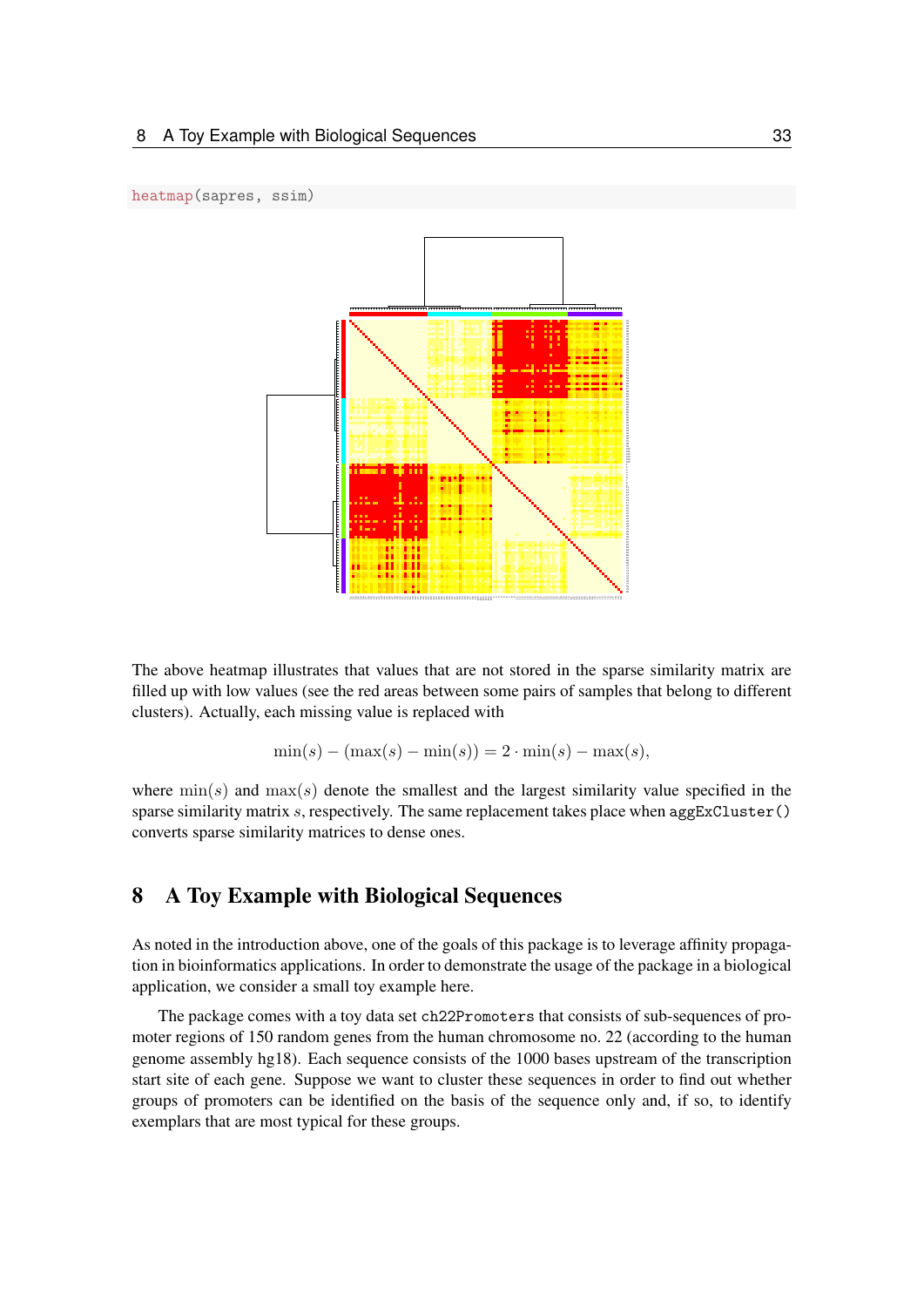```
library(Biostrings)
filepath <- system.file("examples", "ch22Promoters.fasta",
                      package="apcluster")
ch22Promoters <- readDNAStringSet(filepath)
ch22Promoters
## A DNAStringSet instance of length 150
## width seq names
## [1] 1000 AGACTTAAGGGACCTGGT...CGTGTGCGCATGCGCAGC NM_001169111
## [2] 1000 CCCGGCTAATTTTTTTGT...CGGAGTCCGGGCGAGGTG NM_012324
## [3] 1000 CACATGTGCCCTCTGGGC...CAAACGCAGCGCCAGACA NM_144704
## [4] 1000 AAGCATGGTGGGATTGGC...GAATGGTCCCGCGGCTCC NM_002473
## [5] 1000 TTTAGAGAACTGGGTCTT...CAGAGCCCAGCGGGAGCG NM_001184970
## ... ... ...
## [146] 1000 TCCGCCTCCTGGGTTCAA...TCGGGGAGGGCAGTAAG NM_032608
## [147] 1000 ACTAAACTTAGTATATTA...CGCGGGTGGGCGGGCCCT NM_003560
## [148] 1000 AGGATCACATCAGCTAAC...TTCAACCCTAGATCCACC NM_001166242
## [149] 1000 AGGCAGGAGAATCGATTG...GGATCATGAGGTCAGGAG NM_001165877
## [150] 1000 GCTCAGGATGAAATAGGC...GAGCTGCTGGGAAGTTGT NM_145343
```
Obviously, these are classical nucleotide sequences, each of which is identified by the RefSeq identifier of the gene the promoter sequence stems from.

In order to compute a similarity matrix for this data set, we choose (without further justification, just for demonstration purposes) the simple *spectrum kernel* [\[8\]](#page-62-3) with a sub-sequence length of  $k = 6$ . We use the implementation from the kebabs package [\[11\]](#page-62-4) to compute the similarity matrix in a convenient way:

```
library(kebabs)
specK6 <- spectrumKernel(k=6)
promSim <- getKernelMatrix(specK6, ch22Promoters)
promSim[1:4, 1:4]
## An object of class "KernelMatrix"
## NM_001169111 NM_012324 NM_144704 NM_002473
## NM_001169111 1.0000000 0.4123114 0.2684041 0.2706982
## NM_012324 0.4123114 1.0000000 0.2985638 0.2917208
## NM_144704 0.2684041 0.2985638 1.0000000 0.3254940
## NM_002473 0.2706982 0.2917208 0.3254940 1.0000000
```
Now we run affinity propagation on the similarity matrix:

```
promAP <- apcluster(promSim, q=0)
promAP
```
##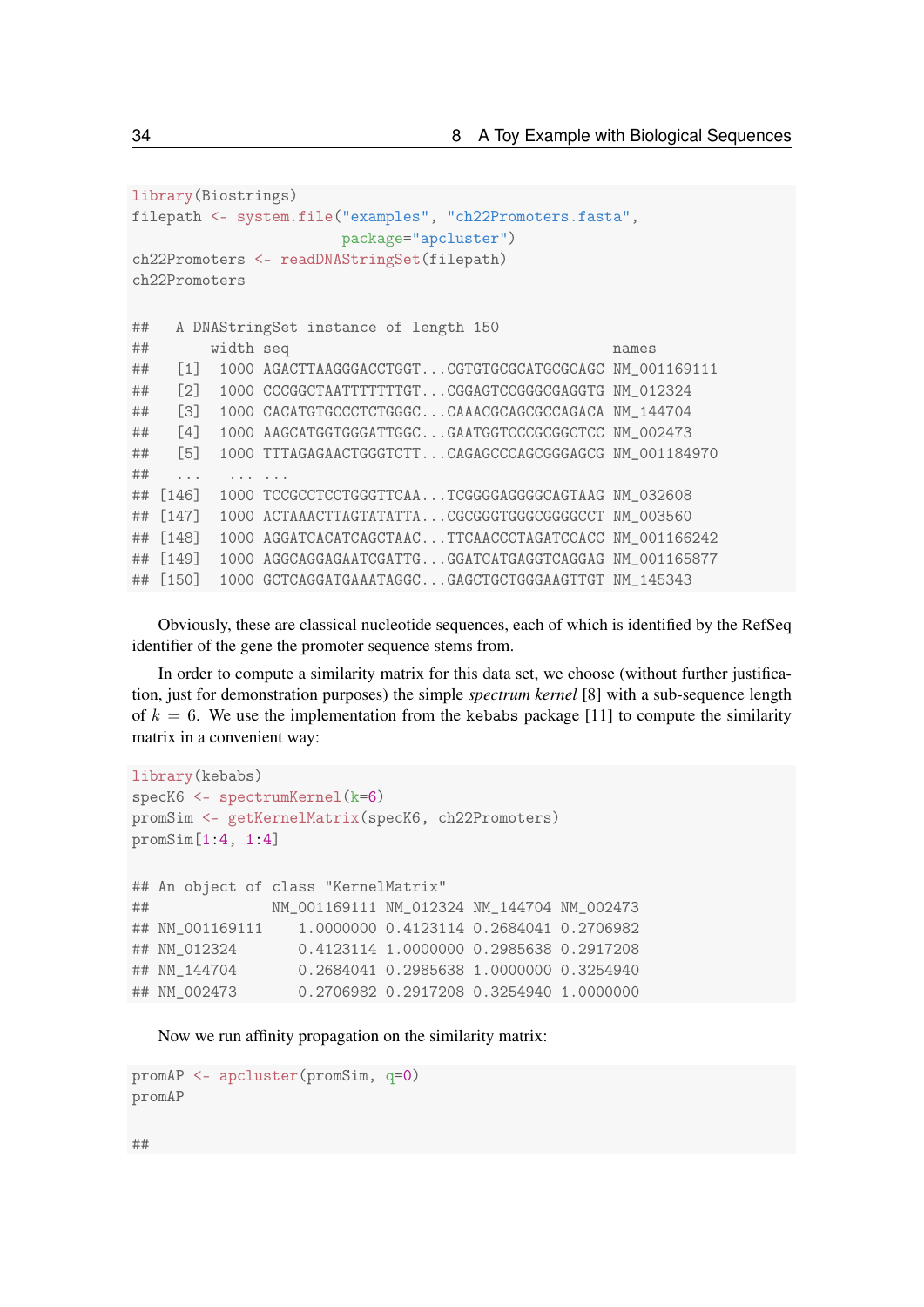```
## APResult object
##
## Number of samples = 150
## Number of iterations = 187
## Input preference = 0.01367984
## Sum of similarities = 57.79686
## Sum of preferences = 0.1094387
## Net similarity = 57.9063
## Number of clusters = 8
##
## Exemplars:
## NM_001199580 NM_022141 NM_152868 NM_001128633 NM_052945 NM_001099294
## NM 152513 NM 080764
## Clusters:
## Cluster 1, exemplar NM_001199580:
## NM_001169111 NM_012324 NM_144704 NM_002473 NM_005198 NM_004737
## NM_007194 NM_014292 NM_001199580 NM_032758 NM_003325 NM_014876
## NM_000407 NM_053004 NM_023004 NM_001130517 NM_002882 NM_001169110
## NM_020831 NM_001195071 NM_031937 NM_001164502 NM_152299 NM_014509
## NM_138433 NM_006487 NM_005984 NM_001085427 NM_013236
## Cluster 2, exemplar NM_022141:
## NM_001184970 NM_002883 NM_001051 NM_014460 NM_153615 NM_022141
## NM_001137606 NM_001184971 NM_053006 NM_015367 NM_000395 NM_012143
## NM_004147
## Cluster 3, exemplar NM_152868:
## NM_015140 NM_138415 NM_001195072 NM_001164501 NM_014339 NM_152868
## NM_033257 NM_014941 NM_033386 NM_007311 NM_017911 NM_007098
## NM_001670 NM_015653 NM_032775 NM_001172688 NM_001136029
## NM_001024939 NM_002969 NM_052906 NM_152511 NM_001001479
## Cluster 4, exemplar NM_001128633:
## NM_001128633 NM_002133 NM_015672 NM_013378 NM_001128633 NM_000106
## NM_152855
## Cluster 5, exemplar NM_052945:
## NM_001102371 NM_017829 NM_020243 NM_002305 NM_030882 NM_000496
## NM_022720 NM_024053 NM_052945 NM_018006 NM_014433 NM_032561
## NM_001142964 NM_181492 NM_003073 NM_015366 NM_005877 NM_148674
## NM_005008 NM_017414 NM_000185 NM_001135911 NM_001199562 NM_003935
## NM_003560 NM_001166242 NM_001165877
## Cluster 6, exemplar NM_001099294:
## NM_004900 NM_001097 NM_174975 NM_004377 NM_001099294 NM_004121
## NM_001146288 NM_002415 NM_001159546 NM_004327 NM_152426 NM_004861
## NM_001193414 NM_001145398 NM_015715 NM_021974 NM_001159554
## NM_001171660 NM_015124 NM_006932 NM_152906 NM_001002034 NM_000754
## NM_145343
## Cluster 7, exemplar NM_152513:
## NM_001135772 NM_007128 NM_014227 NM_203377 NM_152267 NM_017590
```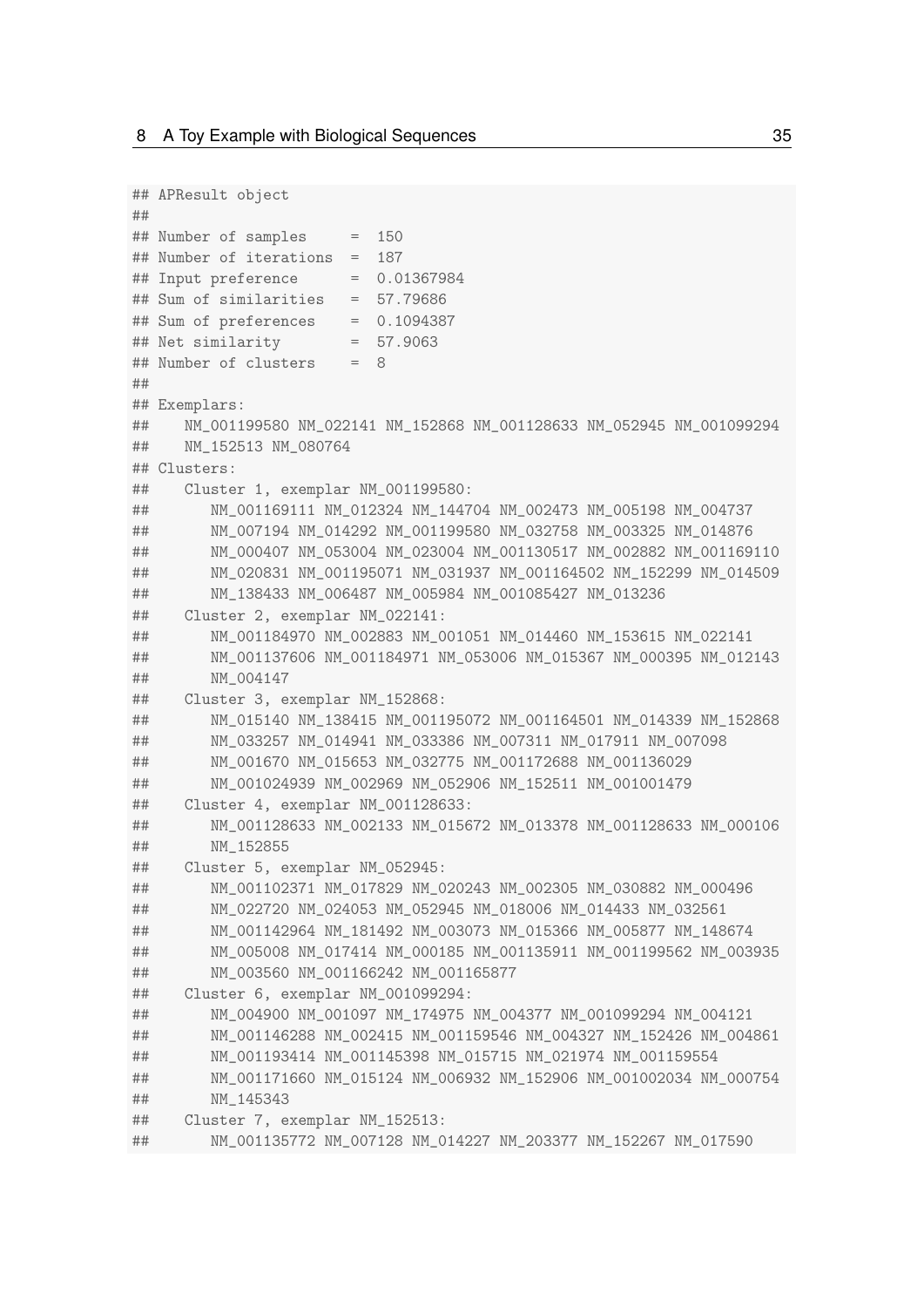| ## | NM_001098270 NM_138481 NM_012401 NM_014303 NM_001144931           |
|----|-------------------------------------------------------------------|
| ## | NM_001098535 NM_000262 NM_152510 NM_003347 NM_001039141           |
| ## | NM_001014440_NM_152513_NM_015330_NM_138338_NM_032608              |
| ## | Cluster 8, exemplar NM_080764:                                    |
| ## | NM_175878 NM_003490 NM_001039366 NM_001010859 NM_014306 NM_080764 |
| ## | NM 001164104                                                      |

So we obtain 8 clusters in total. The corresponding heatmap looks as follows (note that we have to supply the similarity matrix, as it is not included by default if apcluster() is called with the similarity matrix; the reason is that, for large data sets, it is more memory-efficient not to make multiple copies of the similarity matrix; see also [10.1\)](#page-50-1):



heatmap(promAP, promSim, Rowv=FALSE, Colv=FALSE)

Let us now run agglomerative clustering to further join clusters.

promAgg <- aggExCluster(promSim, promAP)

The resulting dendrogram is given as follows:

plot(promAgg)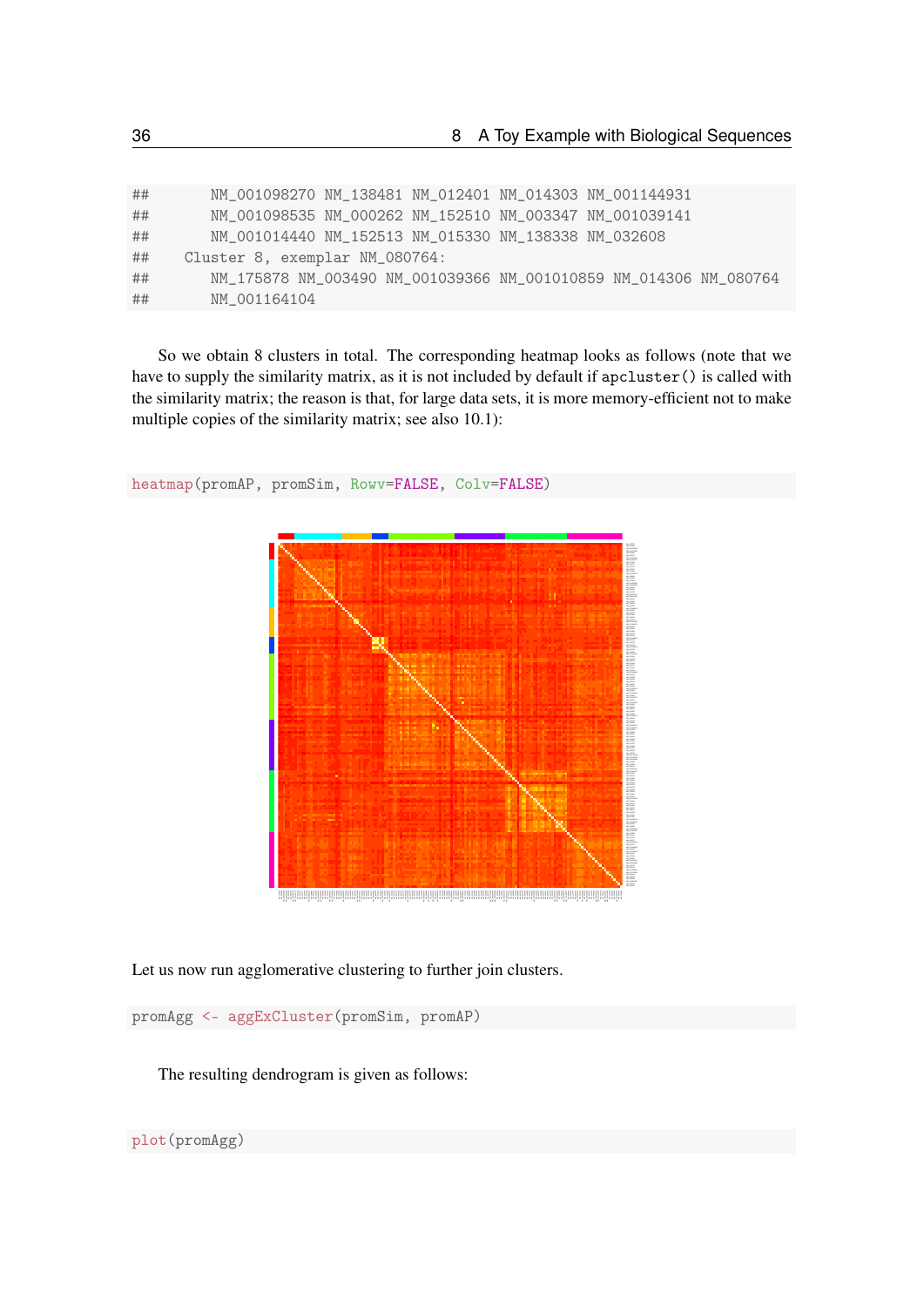

The dendrogram does not give a very clear indication about the best number of clusters. Let us adopt the viewpoint for a moment that 5 clusters are reasonable.

```
prom5 <- cutree(promAgg, k=5)
prom5
##
## ExClust object
##
## Number of samples = 150
## Number of clusters = 5
##
## Exemplars:
## 115 116 10 30 63
## Clusters:
## Cluster 1, exemplar 115:
## NM_001135772 NM_007128 NM_014227 NM_203377 NM_152267 NM_017590
## NM_001098270 NM_138481 NM_012401 NM_014303 NM_001144931
## NM_001098535 NM_000262 NM_152510 NM_003347 NM_001039141
## NM_001014440 NM_152513 NM_015330 NM_138338 NM_032608
## Cluster 2, exemplar 116:
## NM_175878 NM_003490 NM_001039366 NM_001010859 NM_014306 NM_080764
## NM_001164104
## Cluster 3, exemplar 10:
## 5 6 9 23 32 34 40 41 53 62 86 93 117 10 14 18 29 59 61 73
## Cluster 4, exemplar 30:
## 1 2 3 4 11 12 26 27 30 37 42 50 51 55 64 67 69 71 72 76 79 80 81
## 105 120 128 139 142 145 22 24 25 33 44 46 49 77 87 97 98 99 102
## 108 110 111 114 118 124 126 127 130
```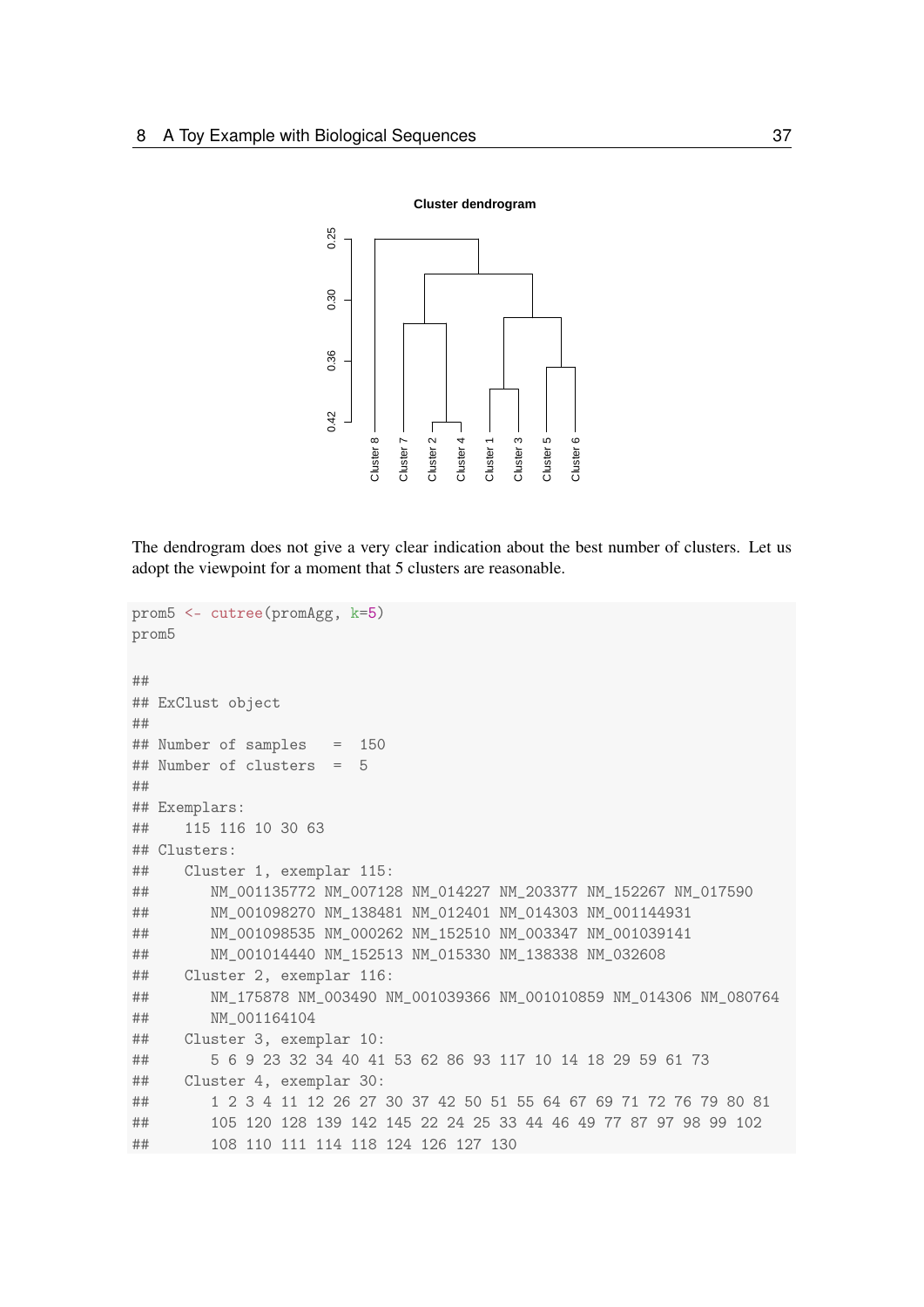| ## | Cluster 5, exemplar 63:                                          |  |  |  |  |  |  |  |  |  |
|----|------------------------------------------------------------------|--|--|--|--|--|--|--|--|--|
| ## | 8 35 38 45 48 52 57 58 63 65 68 88 90 96 100 104 112 113 119 122 |  |  |  |  |  |  |  |  |  |
| ## | 132 133 135 136 147 148 149 13 15 17 54 66 75 78 82 84 89 92 103 |  |  |  |  |  |  |  |  |  |
| ## | 107 109 123 125 131 134 137 140 141 143 144 150                  |  |  |  |  |  |  |  |  |  |

The final heatmap looks as follows:

heatmap(prom5, promSim, Rowv=FALSE, Colv=FALSE)



### <span id="page-37-0"></span>9 Similarity Matrices

Apart from the obvious monotonicity "the higher the value, the more similar two samples", affinity propagation does not make any specific assumption about the similarity measure. Negative squared distances must be used if one wants to minimize squared errors [\[6\]](#page-61-2). Apart from that, the choice and implementation of the similarity measure is left to the user.

Our package offers a few more methods to obtain similarity matrices. The choice of the right one (and, consequently, the objective function the algorithm optimizes) still has to be made by the user.

All functions described in this section assume the input data matrix to be organized such that each row corresponds to one sample and each column corresponds to one feature (in line with the standard function dist). If a vector is supplied instead of a matrix, each single entry is interpreted as a (one-dimensional) sample.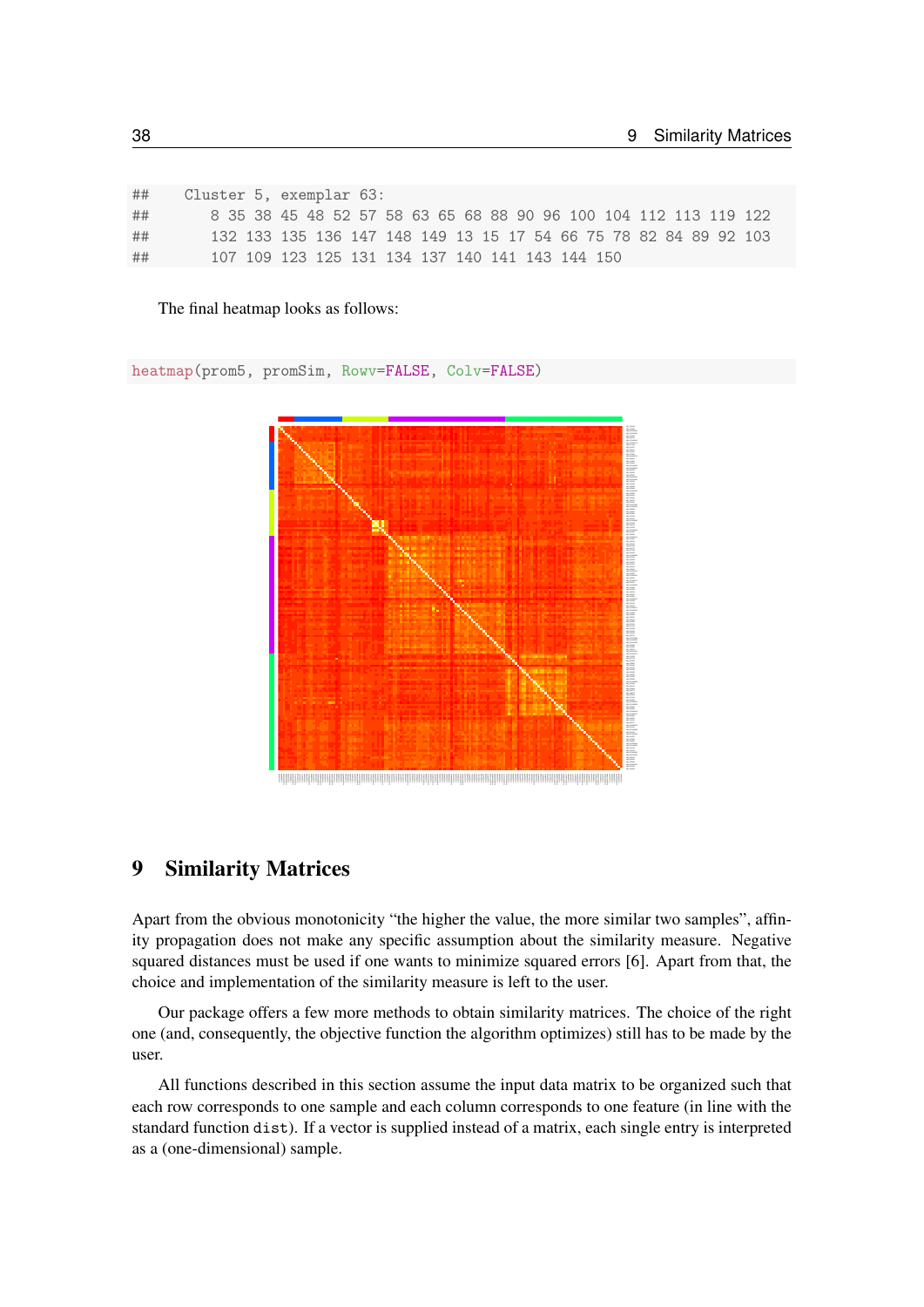### <span id="page-38-0"></span>9.1 The function negDistMat()

The function negDistMat(), in line with Frey and Dueck, allows for computing negative distances for a given set of real-valued data samples. If called with the first argument x, a similarity matrix with pairwise negative distances is returned:

s <- negDistMat(x2)

The function negDistMat() provides the same set of distance measures and parameters as the standard function dist() (except for method="binary" which makes little sense for real-valued data). Presently, negDistMat() provides the following variants of computing the distance  $d(\mathbf{x}, \mathbf{y})$ of two data samples  $\mathbf{x} = (x_1, \dots, x_n)$  and  $\mathbf{y} = (y_1, \dots, y_n)$ :

#### Euclidean:

$$
d(\mathbf{x}, \mathbf{y}) = \sqrt{\sum_{i=1}^{n} (x_i - y_i)^2}
$$

use method="euclidean" or do not specify argument method (since this is the default);

#### Maximum:

$$
d(\mathbf{x}, \mathbf{y}) = \max_{i=1}^{n} |x_i - y_i|
$$

use method="maximum";

#### Sum of absolute distances / Manhattan:

$$
d(\mathbf{x}, \mathbf{y}) = \sum_{i=1}^{n} |x_i - y_i|
$$

use method="manhattan";

Canberra:

$$
d(\mathbf{x}, \mathbf{y}) = \sum_{i=1}^{n} \frac{|x_i - y_i|}{|x_i + y_i|}
$$

summands with zero denominators are not taken into account; use method="canberra";

#### Minkowski:

$$
d(\mathbf{x}, \mathbf{y}) = \left(\sum_{i=1}^{n} (x_i - y_i)^p\right)^{\frac{1}{p}}
$$

use method="minkowski" and specify p using the additional argument p (default is  $p=2$ , resulting in the standard Euclidean distance);

#### Discrepancy:

$$
d(\mathbf{x}, \mathbf{y}) = \max_{1 \le \alpha \le \beta \le n} \left| \sum_{i=\alpha}^{\beta} (y_i - x_i) \right|
$$

use method="discrepancy" [\[14\]](#page-62-5).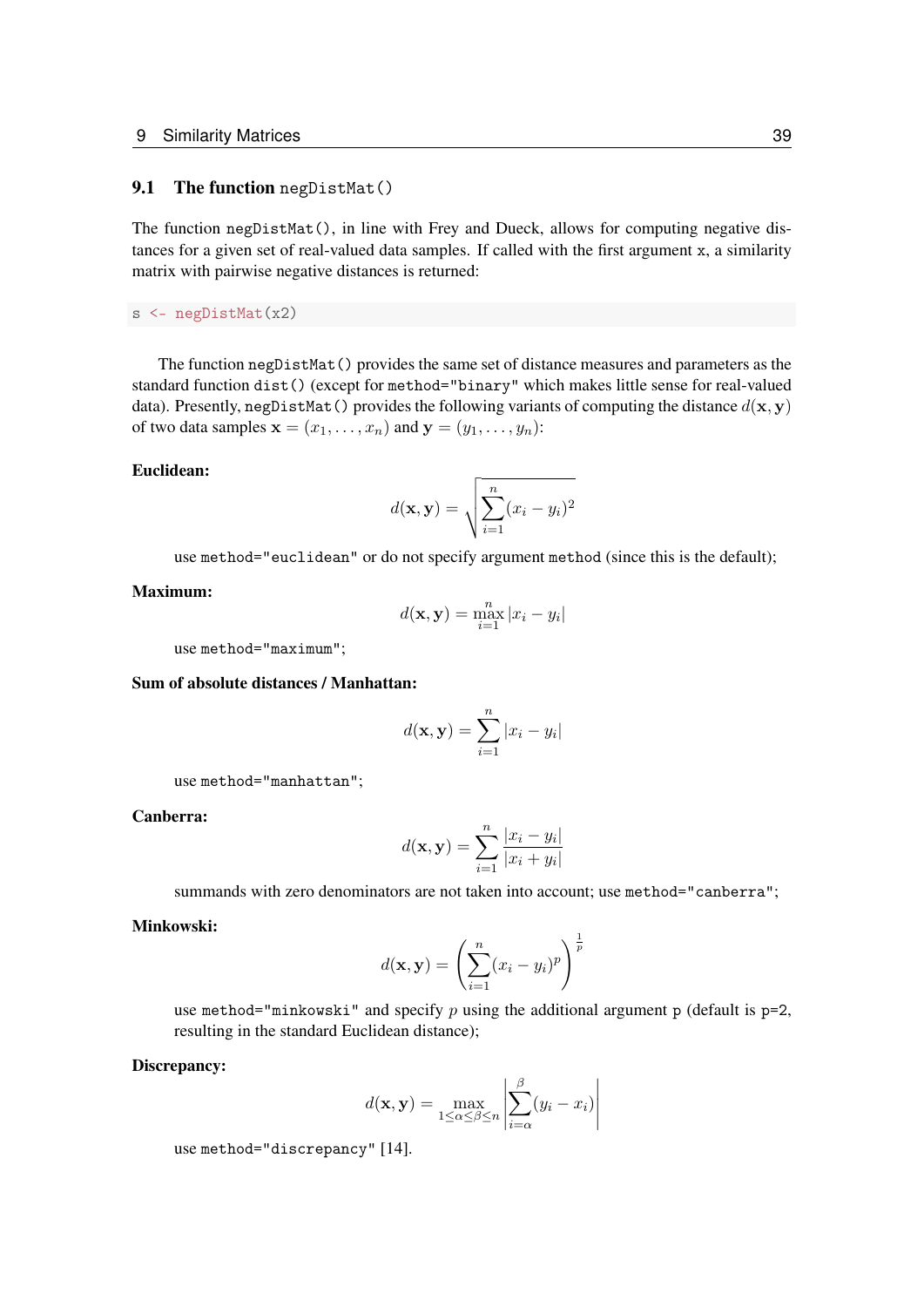The function negDistMat() then takes the distances computed with one of the variants listed above and returns  $-1$  times the r-th power of it, i.e.,

<span id="page-39-0"></span>
$$
s(\mathbf{x}, \mathbf{y}) = -d(\mathbf{x}, \mathbf{y})^r.
$$
 (1)

The exponent r can be adjusted with the argument r. The default is  $r=1$ , hence, one has to supply r=2 to obtain negative squared distances as in the examples in previous sections.

Here are some examples:

```
ex <- matrix(c(0, 0.5, 0.8, 1, 0, 0.2, 0.5, 0.7,
              0.1, 0, 1, 0.3, 1, 0.8, 0.2), 5, 3, byrow=TRUE)
ex
## [,1] [,2] [,3]
## [1,] 0.0 0.5 0.8
## [2,] 1.0 0.0 0.2
## [3,] 0.5 0.7 0.1
## [4,] 0.0 1.0 0.3
## [5,] 1.0 0.8 0.2
```
Standard Euclidean distance:

```
negDistMat(ex)
```

```
## 1 2 3 4 5
## 1 0.0000000 -1.2688578 -0.8831761 -0.7071068 -1.2041595
## 2 -1.2688578 0.0000000 -0.8660254 -1.4177447 -0.8000000
## 3 -0.8831761 -0.8660254 0.0000000 -0.6164414 -0.5196152
## 4 -0.7071068 -1.4177447 -0.6164414 0.0000000 -1.0246951
## 5 -1.2041595 -0.8000000 -0.5196152 -1.0246951 0.0000000
```
### Squared Euclidean distance:

negDistMat(ex, r=2)

## 1 2 3 4 5 ## 1 0.00 -1.61 -0.78 -0.50 -1.45 ## 2 -1.61 0.00 -0.75 -2.01 -0.64 ## 3 -0.78 -0.75 0.00 -0.38 -0.27 ## 4 -0.50 -2.01 -0.38 0.00 -1.05 ## 5 -1.45 -0.64 -0.27 -1.05 0.00

Maximum norm-based distance: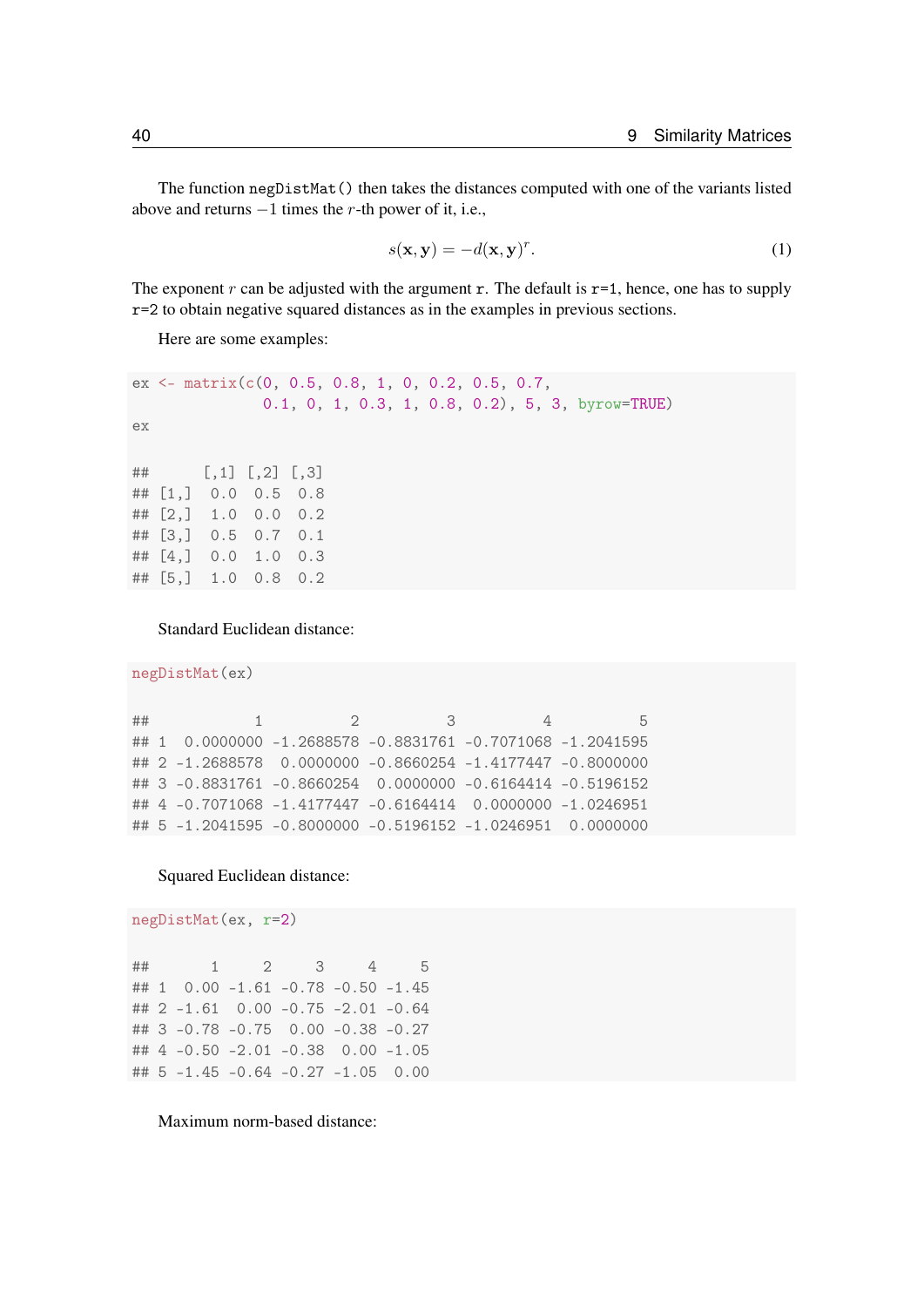```
negDistMat(ex, method="maximum")
```
## 1 2 3 4 5 ## 1 0.0 -1.0 -0.7 -0.5 -1.0 ## 2 -1.0 0.0 -0.7 -1.0 -0.8 ## 3 -0.7 -0.7 0.0 -0.5 -0.5 ## 4 -0.5 -1.0 -0.5 0.0 -1.0 ## 5 -1.0 -0.8 -0.5 -1.0 0.0

Sum of absolute distances (aka Manhattan distance):

```
negDistMat(ex, method="manhattan")
```

|  |  | ## 1 2 3 4 5                         |  |
|--|--|--------------------------------------|--|
|  |  | ## 1 $0.0 -2.1 -1.4 -1.0 -1.9$       |  |
|  |  | ## 2 $-2.1$ 0.0 $-1.3$ $-2.1$ $-0.8$ |  |
|  |  | ## $3 -1.4 -1.3$ 0.0 $-1.0$ -0.7     |  |
|  |  | ## $4 -1.0 -2.1 -1.0 0.0 -1.3$       |  |
|  |  | ## $5 -1.9 -0.8 -0.7 -1.3$ 0.0       |  |

Canberra distance:

```
negDistMat(ex, method="canberra")
```

```
## 1 2 3 4 5
## 1 0.000000 -2.600000 -1.9444444 -1.181818 -1.8307692
## 2 -2.600000 0.000000 -1.6666667 -2.200000 -1.0000000
## 3 -1.944444 -1.666667 0.0000000 -1.676471 -0.7333333
## 4 -1.181818 -2.200000 -1.6764706 0.000000 -1.3111111
## 5 -1.830769 -1.000000 -0.7333333 -1.311111 0.0000000
```
Minkowski distance for  $p = 3$  (3-norm):

```
negDistMat(ex, method="minkowski", p=3)
```
## 1 2 3 4 5 ## 1 0.0000000 -1.1027480 -0.7807925 -0.6299605 -1.0752028 ## 2 -1.1027480 0.0000000 -0.7769462 -1.2601310 -0.8000000 ## 3 -0.7807925 -0.7769462 0.0000000 -0.5428835 -0.5026526 ## 4 -0.6299605 -1.2601310 -0.5428835 0.0000000 -1.0029910 ## 5 -1.0752028 -0.8000000 -0.5026526 -1.0029910 0.0000000

If called without the data argument x, a function object is returned that can be supplied to clustering functions — as in the majority of the above examples: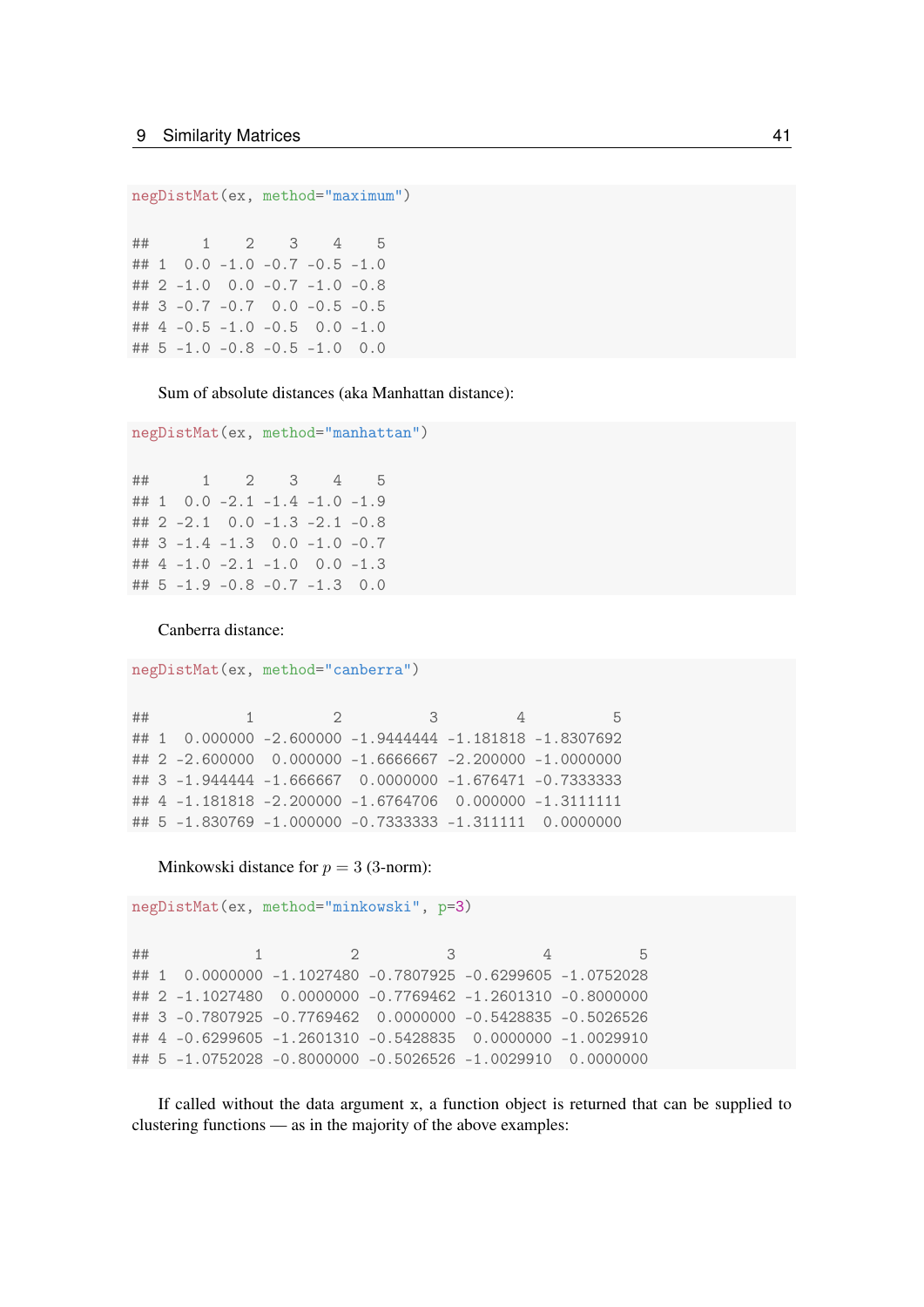```
sim <- negDistMat(r=2)
is.function(sim)
## [1] TRUE
apcluster(sim, x1)
##
## APResult object
##
## Number of samples = 60
## Number of iterations = 131
## Input preference = -0.1416022
\## Sum of similarities = -0.1955119\## Sum of preferences = -0.2832044
## Net similarity = -0.4787163
## Number of clusters = 2
##
## Exemplars:
## 25 44
## Clusters:
## Cluster 1, exemplar 25:
## 1 2 3 4 5 6 7 8 9 10 11 12 13 14 15 16 17 18 19 20 21 22 23 24 25
## 26 27 28 29 30
## Cluster 2, exemplar 44:
## 31 32 33 34 35 36 37 38 39 40 41 42 43 44 45 46 47 48 49 50 51 52
## 53 54 55 56 57 58 59 60
```
Depending on the application, it might be advisable to center and/or scale the data in order to equalize the influence of all features/columns. This makes sense for standard vector space distances like the Euclidean distance and can easily be accomplished by the scale() method. The discrepancy distance, in contrast, is strongly dependent on the order to feature/columns and is rather aimed at comparing signals. For this measure, therefore, row-wise centering can be advisable [\[1\]](#page-61-3). This is easily done with the sweep() function:

```
ex2 \leq -\text{matrix}(c(0, 0, 1, 1, 1, 0, 0, 0,0, 0, 0, 0, 0, 1, 1, 0,
                 0, 1, 0, 1, 0, 1, 0, 1), 3, 8, byrow=TRUE)
matplot(t(ex2), ylab="")matlines(t(ex2), type="s")
```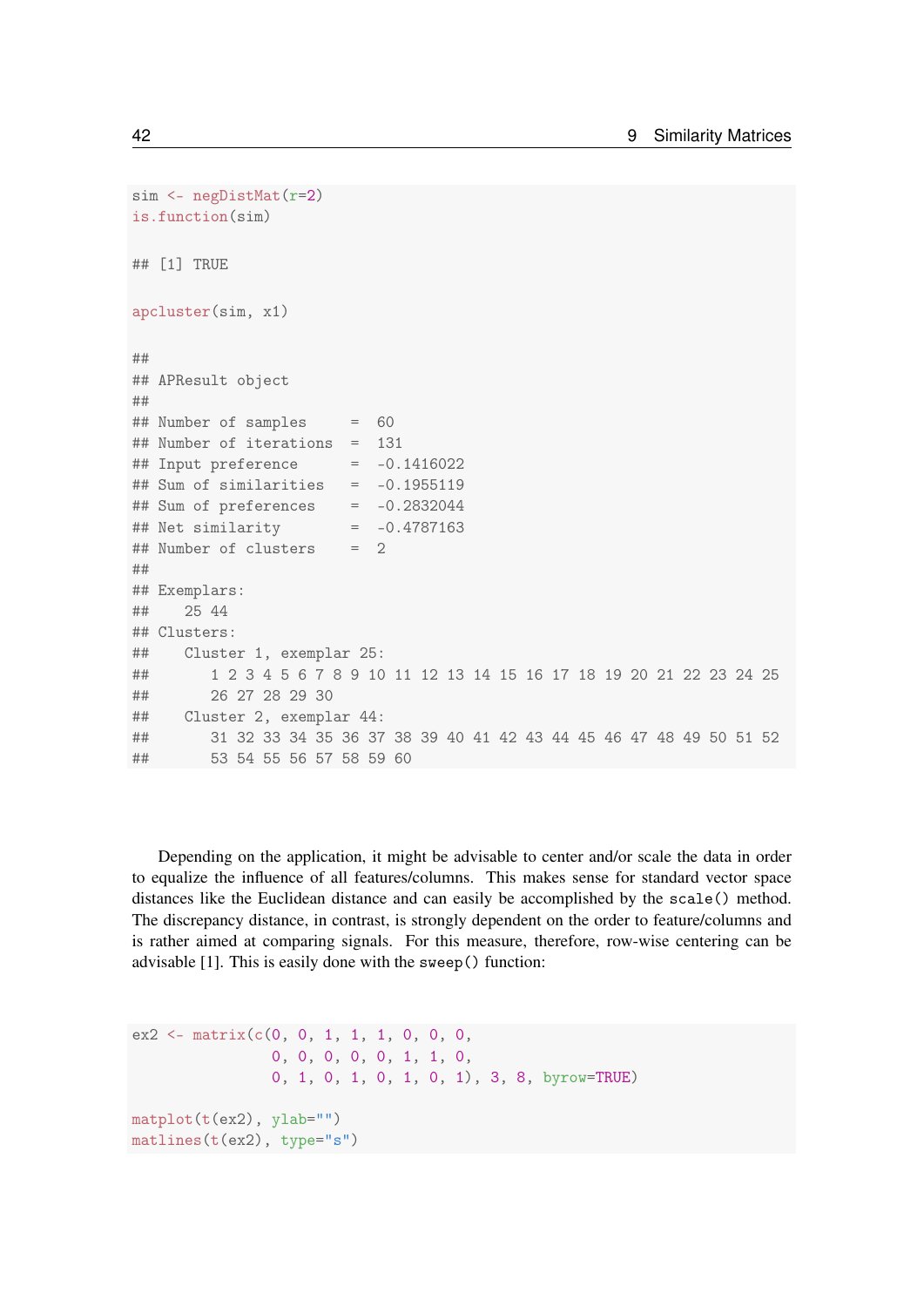

negDistMat(ex2, method="discrepancy") ## 1 2 3 ## 1 0 -3 -2 ## 2 -3 0 -1  $\#$   $\#$  3 -2 -1 0 ex2Scaled <- sweep(ex2, 1, rowMeans(ex2)) ex2Scaled ## [,1] [,2] [,3] [,4] [,5] [,6] [,7] [,8] ## [1,] -0.375 -0.375 0.625 0.625 0.625 -0.375 -0.375 -0.375 ## [2,] -0.250 -0.250 -0.250 -0.250 -0.250 0.750 0.750 -0.250 ## [3,] -0.500 0.500 -0.500 0.500 -0.500 0.500 -0.500 0.500 matplot(t(ex2Scaled), ylab="") matlines(t(ex2Scaled), type="s")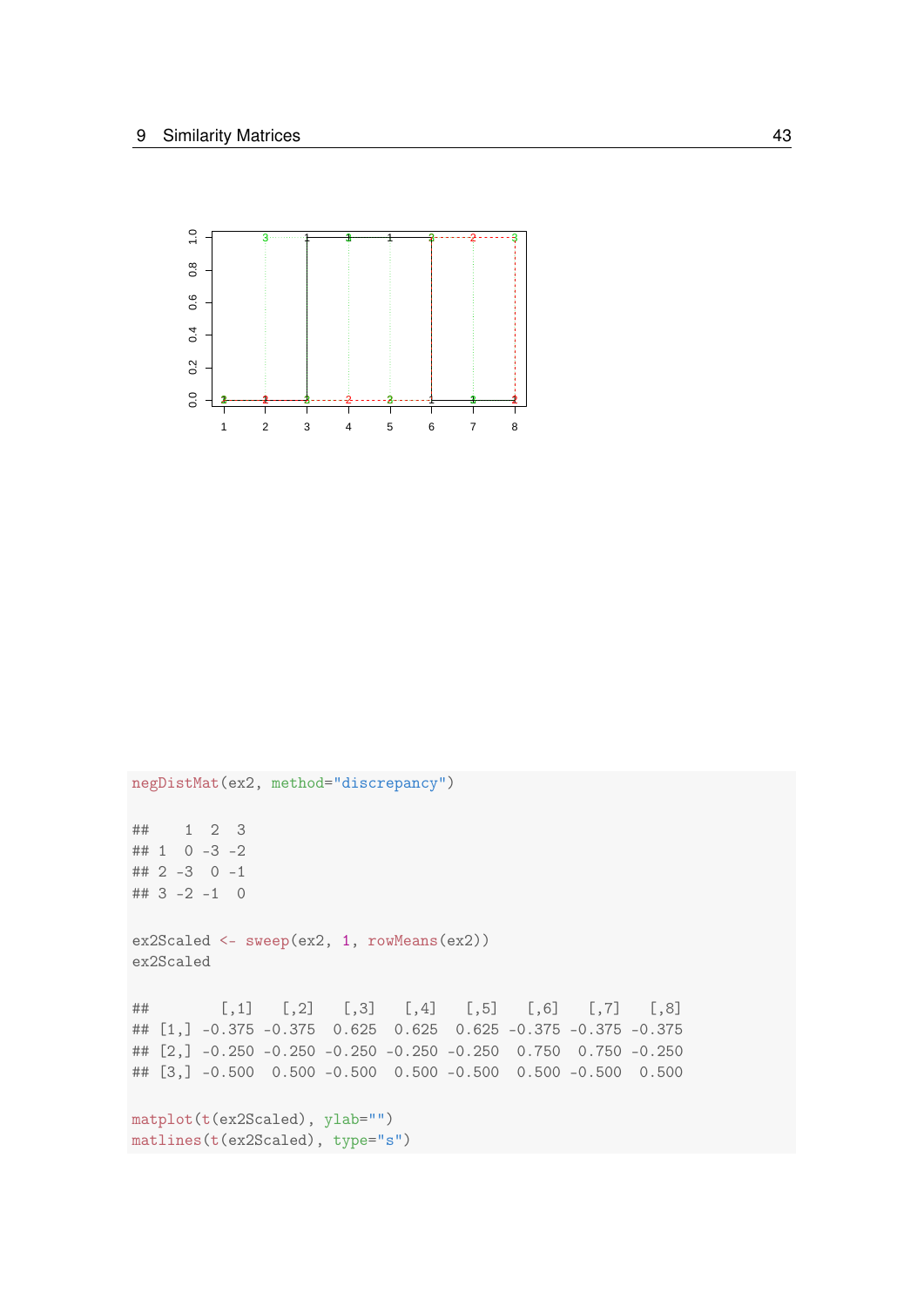

negDistMat(ex2Scaled, method="discrepancy")

| ## | 1                            | $\mathcal{D}$ | 3 |
|----|------------------------------|---------------|---|
|    | ## 1 $0.000 -2.625 -2.375$   |               |   |
|    | ## 2 $-2.625$ 0.000 $-1.750$ |               |   |
|    | ## 3 -2.375 -1.750 0.000     |               |   |

### <span id="page-43-0"></span>9.2 Other similarity measures

The package apcluster offers four more functions for creating similarity matrices for real-valued data:

Exponential transformation of distances: the function expSimMat() works in the same way as the function negDistMat(). The difference is that, instead of the transformation [\(1\)](#page-39-0), it uses the following transformation:

$$
s(\mathbf{x}, \mathbf{y}) = \exp\left(-\left(\frac{d(\mathbf{x}, \mathbf{y})}{w}\right)^r\right)
$$

Here the default is  $r=2$ . It is clear that  $r=2$  in conjunction with method="euclidean" results in the well-known *Gaussian kernel / RBF kernel* [\[5,](#page-61-4) [9,](#page-62-6) [12\]](#page-62-7), whereas r=1 in conjunction with method="euclidean" results in the similarity measure that is sometimes called *Laplace kernel* [\[5,](#page-61-4) [9\]](#page-62-6). Both variants (for non-Euclidean distances as well) can also be interpreted as *fuzzy equality/similarity relations* [\[3\]](#page-61-5).

Linear scaling of distances with truncation: the function linSimMat() uses the transformation

$$
s(\mathbf{x}, \mathbf{y}) = \max\left(1 - \frac{d(\mathbf{x}, \mathbf{y})}{w}, 0\right)
$$

which is also often interpreted as a *fuzzy equality/similarity relation* [\[3\]](#page-61-5).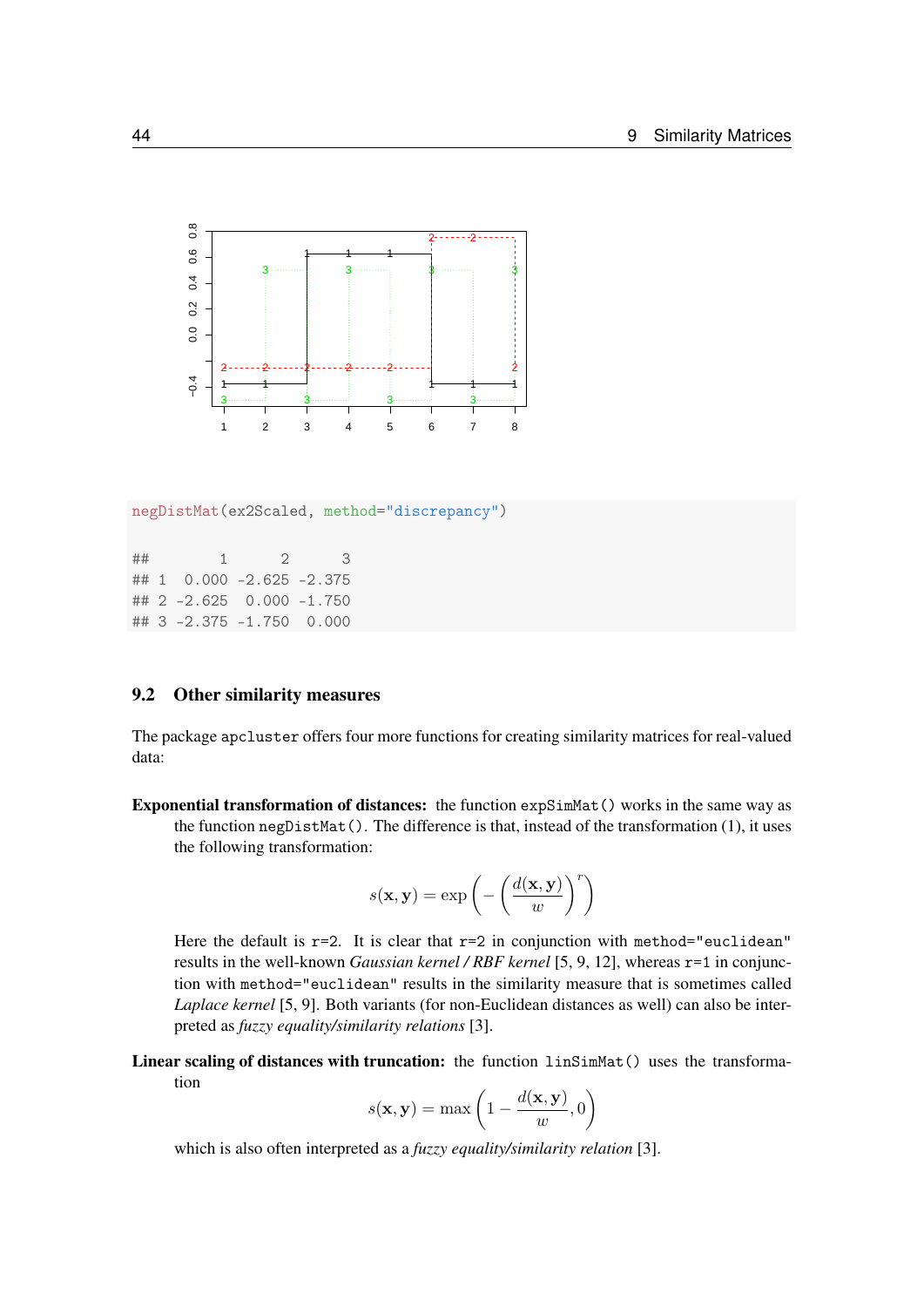- **Correlation:** the function cor $SimMat()$  interprets the rows of its argument x (matrix or data frame) as multivariate observations and computes similarities as pairwise correlations. The function corSimMat() is actually a wrapper around the standard function cor(). Consequently, the method argument allows for selecting the type of correlation to compute (Pearson, Spearman, or Kendall).
- Linear kernel: scalar products can also be interpreted as similarity measures, a view that is often adopted by kernel methods in machine learning. In order to provide the user with this option as well, the function linKernel() is available. For two data samples  $\mathbf{x} = (x_1, \dots, x_n)$  and  $y = (y_1, \ldots, y_n)$ , it computes the similarity as

$$
s(\mathbf{x}, \mathbf{y}) = \sum_{i=1}^{n} x_i \cdot y_i.
$$

The function has one additional argument, normalize (default: FALSE). If normalize is set to TRUE, values are normalized to the range  $[-1, +1]$  in the following way:

$$
s(\mathbf{x}, \mathbf{y}) = \frac{\sum_{i=1}^{n} x_i \cdot y_i}{\sqrt{\left(\sum_{i=1}^{n} x_i^2\right) \cdot \left(\sum_{i=1}^{n} y_i^2\right)}}
$$

Entries for which at least one of the two factors in the denominator is zero are set to zero (however, the user should be aware that this should be avoided anyway).

For the same example data as above, we obtain the following for the RBF kernel:

```
expSimMat(ex)
```

```
## 1 2 3 4 5
## 1 1.0000000 0.1998876 0.4584060 0.6065307 0.2345703
## 2 0.1998876 1.0000000 0.4723666 0.1339887 0.5272924
## 3 0.4584060 0.4723666 1.0000000 0.6838614 0.7633795
## 4 0.6065307 0.1339887 0.6838614 1.0000000 0.3499377
## 5 0.2345703 0.5272924 0.7633795 0.3499377 1.0000000
```
Laplace kernel:

```
expSimMat(ex, r=1)
```

```
## 1 2 3 4 5
## 1 1.0000000 0.2811526 0.4134676 0.4930687 0.2999440
## 2 0.2811526 1.0000000 0.4206200 0.2422598 0.4493290
## 3 0.4134676 0.4206200 1.0000000 0.5398622 0.5947493
## 4 0.4930687 0.2422598 0.5398622 1.0000000 0.3589059
## 5 0.2999440 0.4493290 0.5947493 0.3589059 1.0000000
```
Pearson correlation coefficient: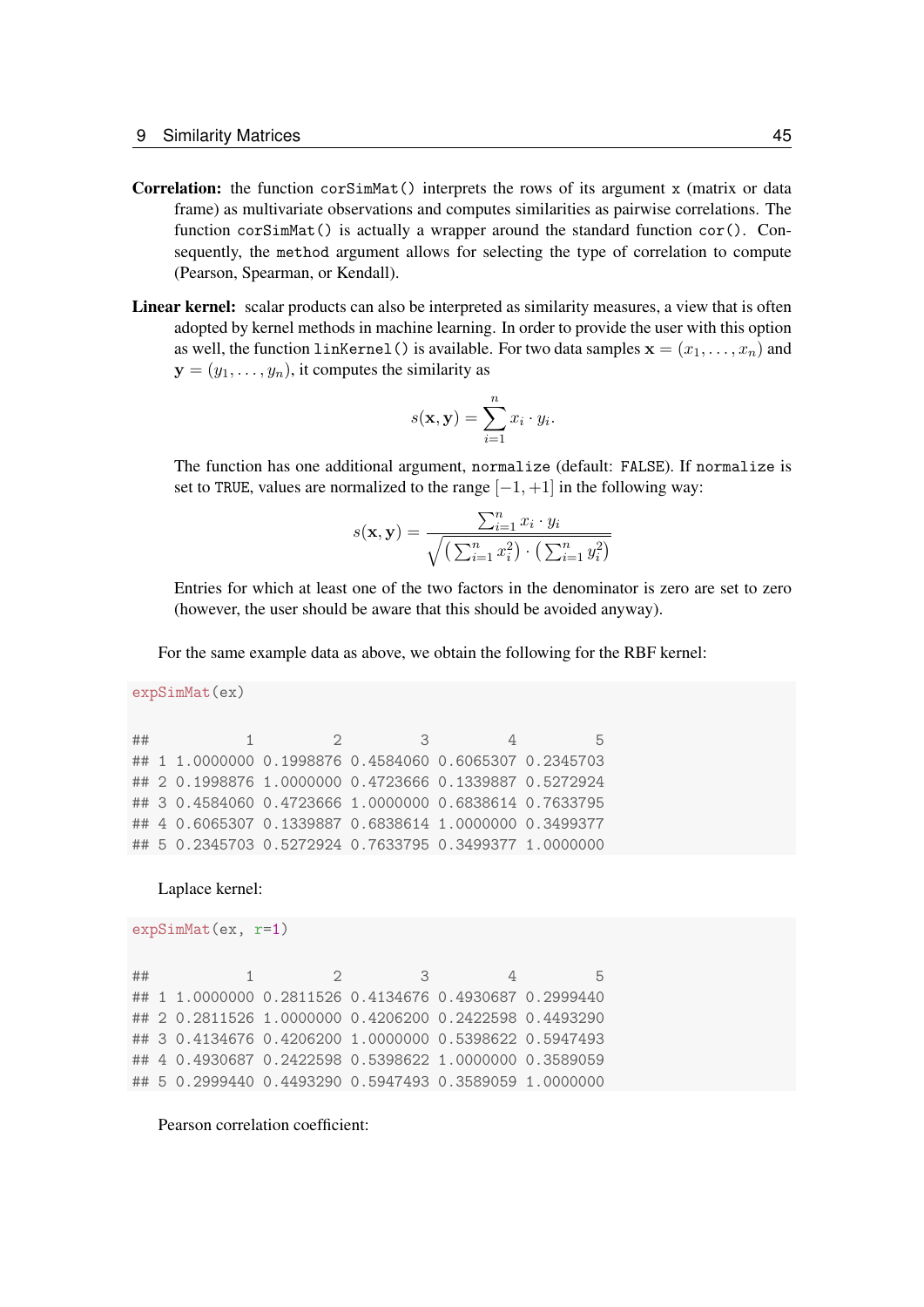```
corSimMat(ex, method="pearson")
```
## 1 2 3 4 5 ## 1 1.0000000 -8.416976e-01 -5.399492e-01 0.42592613 -0.91129318 ## 2 -0.8416976 1.000000e+00 4.007290e-17 -0.84702436 0.54470478 ## 3 -0.5399492 4.007290e-17 1.000000e+00 0.53155407 0.83862787 ## 4 0.4259261 -8.470244e-01 5.315541e-01 1.00000000 -0.01560216 ## 5 -0.9112932 5.447048e-01 8.386279e-01 -0.01560216 1.00000000

Spearman rank correlation coefficient:

```
corSimMat(ex, method="spearman")
```
## 1 2 3 4 5 ## 1 1.0 -0.5 -0.5 0.5 -1.0 ## 2 -0.5 1.0 -0.5 -1.0 0.5 ## 3 -0.5 -0.5 1.0 0.5 0.5 ## 4 0.5 -1.0 0.5 1.0 -0.5 ## 5 -1.0 0.5 0.5 -0.5 1.0

Linear scaling of distances with truncation:

```
linSimMat(ex, w=1.2)
## 1 2 3 4 5
## 1 1.0000000 0.0000000 0.2640199 0.4107443 0.0000000
## 2 0.0000000 1.0000000 0.2783122 0.0000000 0.3333333
## 3 0.2640199 0.2783122 1.0000000 0.4862988 0.5669873
## 4 0.4107443 0.0000000 0.4862988 1.0000000 0.1460874
## 5 0.0000000 0.3333333 0.5669873 0.1460874 1.0000000
```
Linear kernel:

linKernel(ex[2:5,])

| ## |                          | $1 \quad \blacksquare$ | 2 3 | 4 |
|----|--------------------------|------------------------|-----|---|
|    | ## 1 1.04 0.52 0.06 1.04 |                        |     |   |
|    | ## 2 0.52 0.75 0.73 1.08 |                        |     |   |
|    | ## 3 0.06 0.73 1.09 0.86 |                        |     |   |
|    | ## 4 1.04 1.08 0.86 1.68 |                        |     |   |

Normalized linear kernel: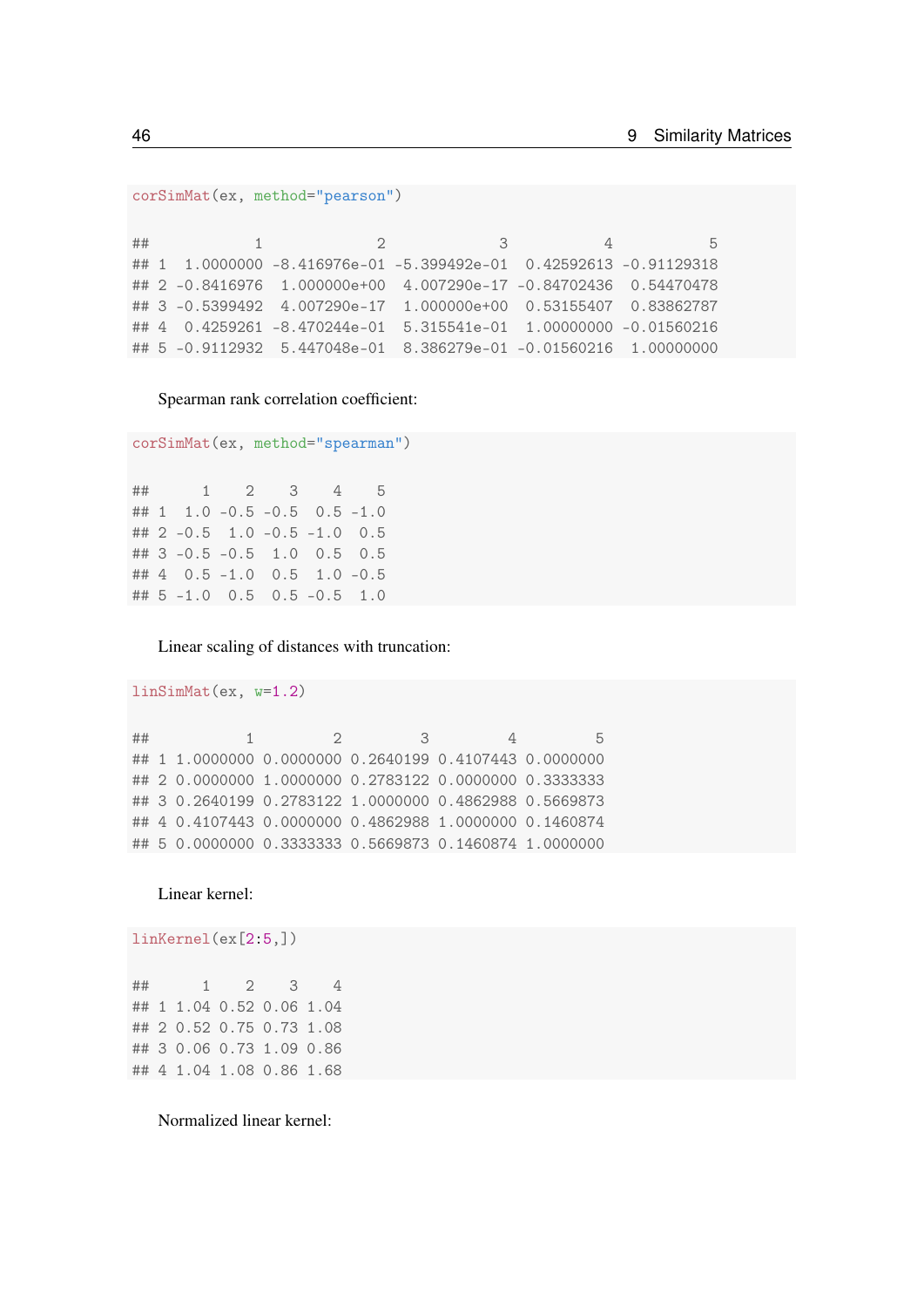linKernel(ex[2:5,], normalize=TRUE)

## 1 2 3 4 ## 1 1.00000000 0.5887841 0.05635356 0.7867958 ## 2 0.58878406 1.0000000 0.80738184 0.9621405 ## 3 0.05635356 0.8073818 1.00000000 0.6355220 ## 4 0.78679579 0.9621405 0.63552196 1.0000000

All of these functions work in the same way as neglist  $Mat()$ : if called with argument x, a similarity matrix is returned, otherwise a function is returned.

### <span id="page-46-0"></span>9.3 Rectangular similarity matrices

With the introduction of leveraged affinity propagation, distance calculations are entirely performed within the apcluster package. The code is based on a customized version of the dist() function from the stats package. In the following example, a rectangular similarity matrix of all samples against a subset of the samples is computed:

```
sel \leq sort(sample(1:nrow(x1), ceiling(0.08 \star nrow(x1))))
sel
## [1] 11 22 31 47 51
s1r <- negDistMat(x1, sel, r=2)
dim(s1r)
## [1] 60 5
s1r[1:7,]
## 11 22 31 47 51
## 1 -0.006982570 -0.001992343 -0.1742406 -0.2431246 -0.1898499
## 2 -0.011439132 -0.001281923 -0.2309737 -0.2953211 -0.2371324
## 3 -0.008483738 -0.002272809 -0.1684002 -0.2353024 -0.1829655
## 4 -0.009920010 -0.002121758 -0.1667141 -0.2313361 -0.1795341
## 5 -0.002005659 -0.001951643 -0.2246856 -0.3027730 -0.2429632
## 6 -0.013853342 -0.012929196 -0.3204449 -0.4012394 -0.3325971
## 7 -0.008096697 -0.007261904 -0.2877874 -0.3674590 -0.3016724
```
The rows correspond to all samples, the columns to the sample subset. The sel parameter specifies the sample indices of the selected samples in increasing order. Rectangular similarity calculation is provided in all distance functions of the package. If the parameter sel is not specified, the quadratic similarity matrix of all sample pairs is computed.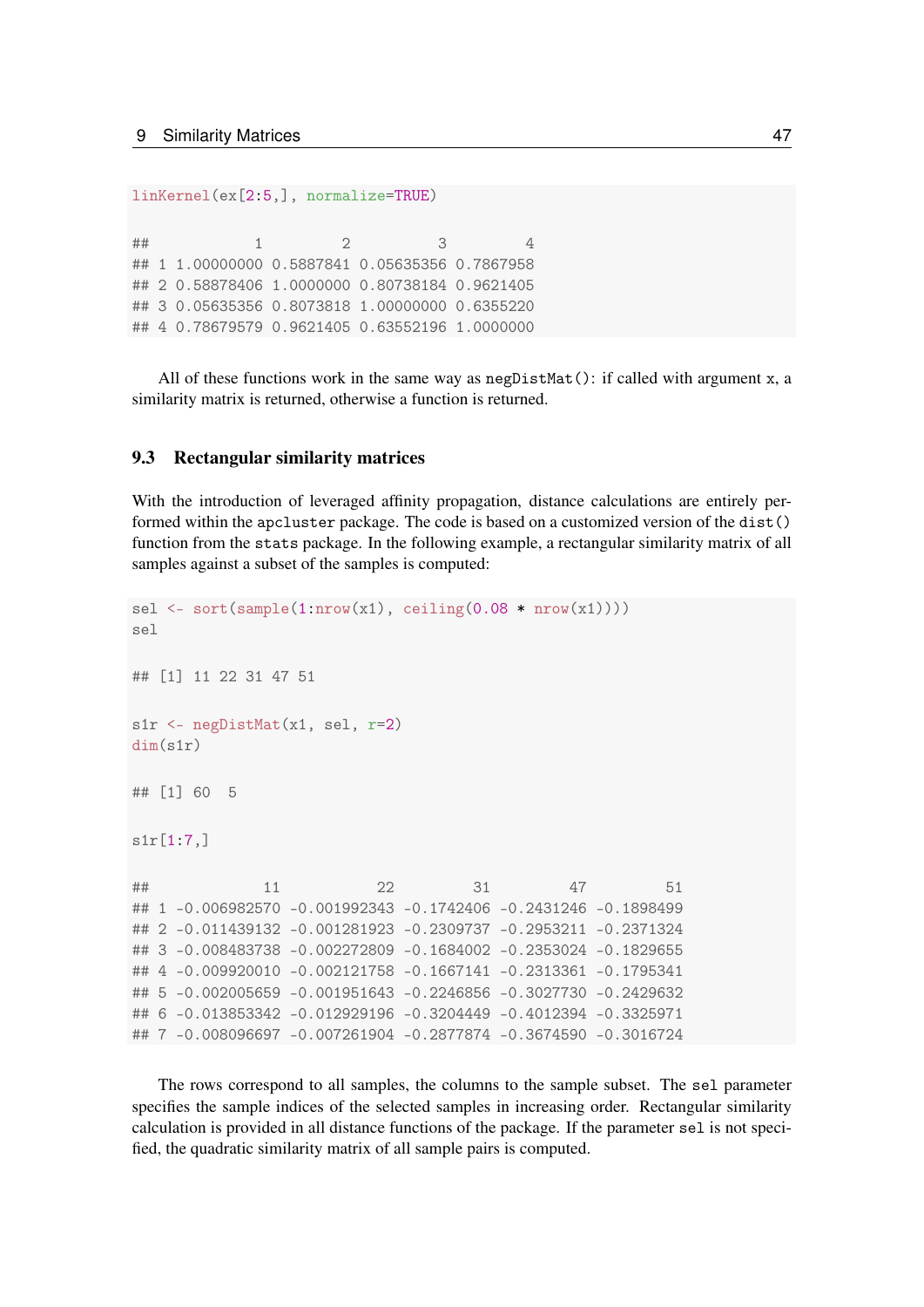### <span id="page-47-0"></span>9.4 Defining a custom similarity measure for leveraged affinity propagation

As mentioned in Section [6](#page-26-0) above, leveraged affinity propagation requires the definition of a similarity measure that is supplied as a function or function name to apclusterL(). For vectorial data, the similarity measures supplied with the package (see above) may be sufficient. If other similarity measures are necessary or if the data are not vectorial, the user must supply his/her own similarity measure. The user can supply any function as argument s to apcluster(), apcluster $K()$ , or apclusterL(), but the following rules must be obeyed in order to avoid errors and to ensure meaningful results:

- 1. The data must be supplied as first argument, which must be named x.
- 2. The second argument must be named sel and must be interpreted as a vector of indices that select a subset of data items in x.
- 3. The function must return a numeric matrix with similarities. If sel=NA, the format of the matrix must be length(x) $\times$ length(x). If sel is not NA, but contains indices selecting a subset, the format of the returned similarity matrix must be length(x) $\times$ length(sel).
- 4. Although this is not a must, it is recommended to properly set row and column names in the returned similarity matrix.

As an example, let us revisit the sequence clustering example presented in Section [8.](#page-32-0) Let us first define the function that implements the similarity measure:

```
spectrumK6 <- function(x, sel=NA)
{
    if (any(is.na(sel)))
        s <- getKernelMatrix(specK6, x)
    else
        s <- getKernelMatrix(specK6, x, x[sel])
    as(s, "matrix")
}
```
Now we run leveraged affinity propagation on the ch22Promoters data set using this similarity measure

```
promAPL <- apclusterL(s=spectrumK6, ch22Promoters, frac=0.1, sweeps=10,
                     p=promAP@p)
promAPL
##
## APResult object
##
## Number of samples = 150
## Number of sel samples = 15 (10\%)
```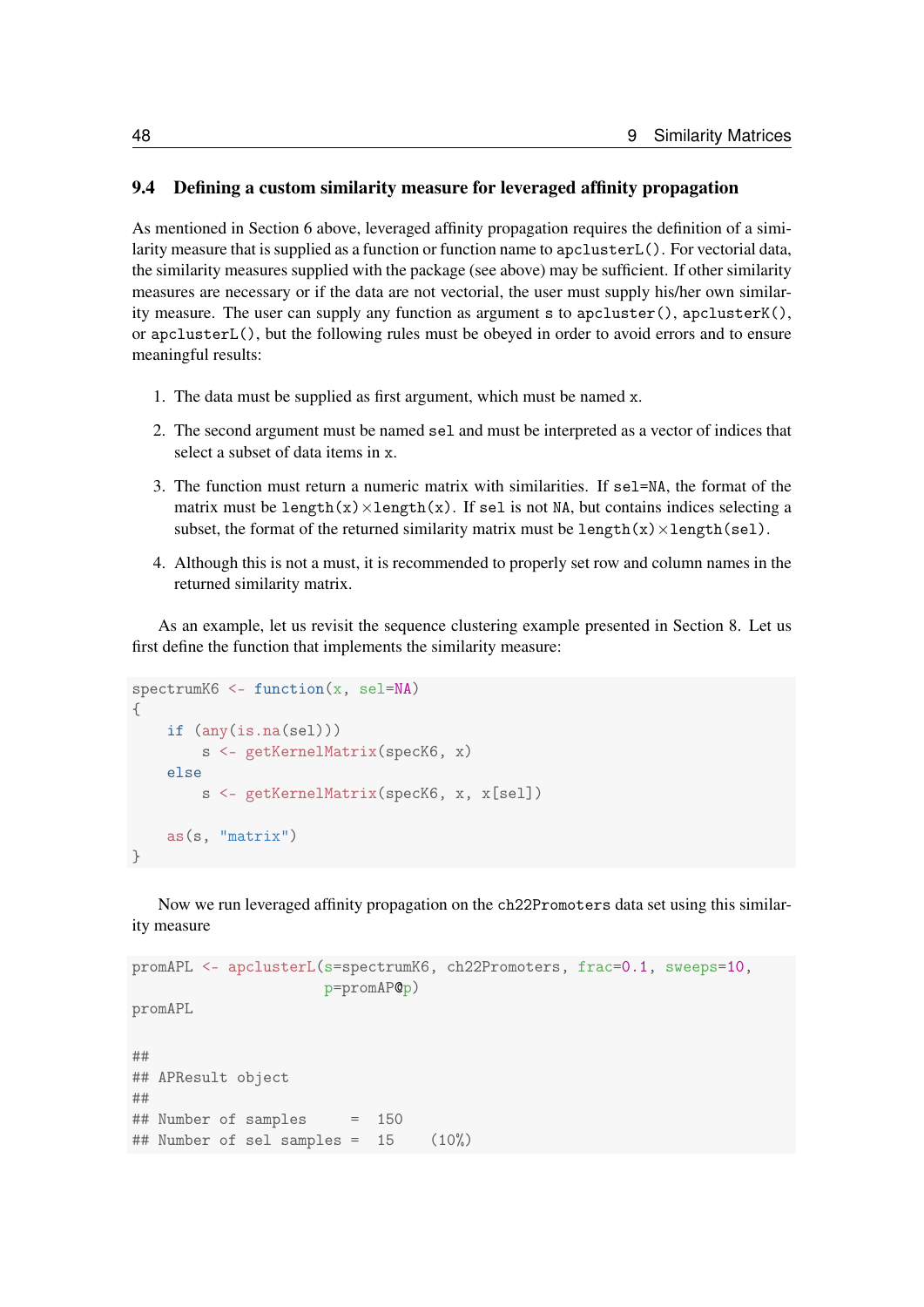```
## Number of sweeps = 10
## Number of iterations = 165
## Input preference = 0.01367984
## Sum of similarities = 56.87447
## Sum of preferences = 0.1231185
## Net similarity = 56.99759
## Number of clusters = 9
##
## Exemplars:
## NM_015672 NM_014460 NM_001199580 NM_017829 NM_020243 NM_003490
## NM_001137606 NM_152513 NM_001001479
## Clusters:
## Cluster 1, exemplar NM_015672:
## NM_001128633 NM_002133 NM_015672 NM_013378 NM_001128633 NM_000106
## NM_152855
## Cluster 2, exemplar NM_014460:
## NM_002883 NM_001051 NM_004900 NM_001097 NM_007128 NM_174975
## NM_014460 NM_153615 NM_001010859 NM_053006 NM_015367 NM_012143
## NM_004861 NM_001145398 NM_015715 NM_021974 NM_013236
## Cluster 3, exemplar NM_001199580:
## NM_001169111 NM_012324 NM_144704 NM_002473 NM_005198 NM_004737
## NM_138415 NM_007194 NM_014292 NM_001199580 NM_001164501 NM_032758
## NM_003325 NM_152868 NM_014876 NM_000407 NM_053004 NM_022720
## NM_023004 NM_001130517 NM_002882 NM_001169110 NM_020831
## NM_001195071 NM_001164502 NM_152299 NM_014509 NM_138433 NM_052906
## NM_006487 NM_005984 NM_001085427 NM_000754
## Cluster 4, exemplar NM 017829:
## NM_001102371 NM_017829 NM_001039366 NM_030882 NM_024053 NM_052945
## NM_018006 NM_014433 NM_032561 NM_001142964 NM_181492 NM_003073
## NM_015366 NM_005877 NM_148674 NM_005008 NM_017414 NM_000185
## NM_001199562 NM_003935 NM_003560 NM_001166242 NM_001165877
## Cluster 5, exemplar NM_020243:
## NM_020243 NM_015330
## Cluster 6, exemplar NM_003490:
## NM_175878 NM_003490 NM_014306 NM_080764 NM_004147 NM_001164104
## Cluster 7, exemplar NM_001137606:
## NM_022141 NM_001137606 NM_001184971 NM_000496 NM_000395 NM_138338
## Cluster 8, exemplar NM_152513:
## NM_001135772 NM_014227 NM_203377 NM_152267 NM_017590 NM_001098270
## NM_138481 NM_012401 NM_014303 NM_001144931 NM_001098535 NM_000262
## NM_152510 NM_003347 NM_001039141 NM_001014440 NM_152513
## NM_001135911 NM_032608
## Cluster 9, exemplar NM_001001479:
## NM_001184970 NM_015140 NM_001195072 NM_014339 NM_002305 NM_033257
## NM_004377 NM_001099294 NM_004121 NM_014941 NM_001146288 NM_031937
## NM_002415 NM_001159546 NM_033386 NM_004327 NM_152426 NM_007311
```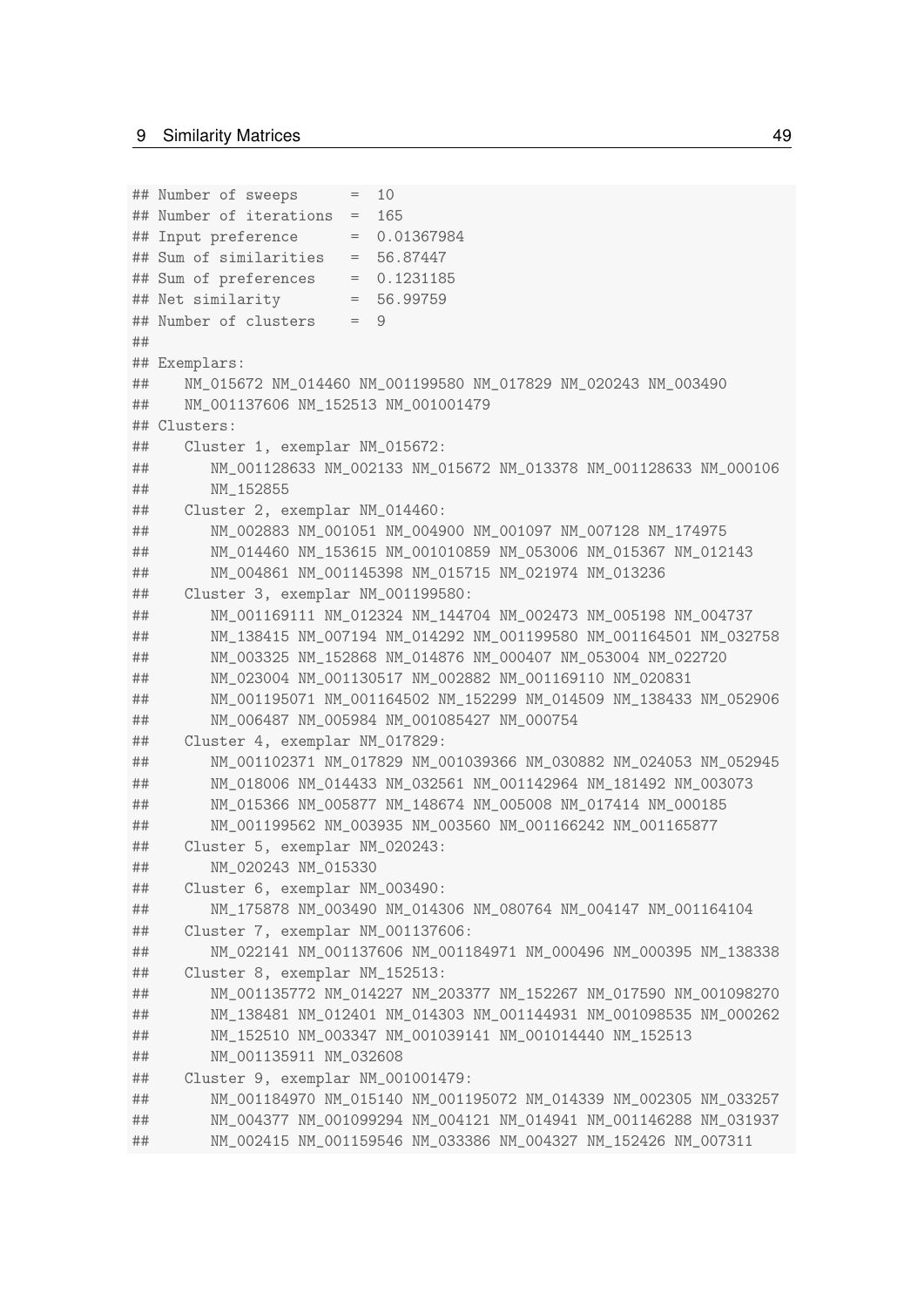## NM\_017911 NM\_007098 NM\_001670 NM\_001193414 NM\_015653 NM\_032775 ## NM\_001172688 NM\_001136029 NM\_001024939 NM\_002969 NM\_152511 ## NM\_001001479 NM\_001159554 NM\_001171660 NM\_015124 NM\_006932 ## NM\_152906 NM\_001002034 NM\_145343

So we obtain 9 clusters in total.

### <span id="page-49-0"></span>9.5 Defining a custom similarity measure that creates a sparse similarity matrix

Since Version 1.4.0, similarity matrices may also be sparse (cf. Section [7\)](#page-29-0). Correspondingly, the similarity measures passed to apcluster() and apcluster K() may also return sparse similarity matrices:

```
sparseSim \leq function(x){
   as.SparseSimilarityMatrix(negDistMat(x, r=2), lower=-0.2)
}
sapres2 <- apcluster(sparseSim, x2, q=0)
sapres2
##
## APResult object
##
## Number of samples = 105
## Number of iterations = 132
\## Input preference = -0.1999997\## Sum of similarities = -0.2791395
\## Sum of preferences = -0.799999
## Net similarity = -1.079138
\# Number of clusters = 4
##
## Exemplars:
## 25 44 79 83
## Clusters:
## Cluster 1, exemplar 25:
## 1 2 3 4 5 6 7 8 9 11 12 13 14 15 16 17 18 19 20 21 22 23 24 25 26
## 27 28 29 30
## Cluster 2, exemplar 44:
## 31 32 33 34 35 36 37 38 39 40 41 42 43 44 45 46 47 48 49 50 51 52
## 53 54 55 56 57 58 59 60
## Cluster 3, exemplar 79:
## 10 61 62 63 64 65 66 67 68 69 70 71 72 73 74 75 76 77 78 79 80
## Cluster 4, exemplar 83:
## 81 82 83 84 85 86 87 88 89 90 91 92 93 94 95 96 97 98 99 100 101
## 102 103 104 105
```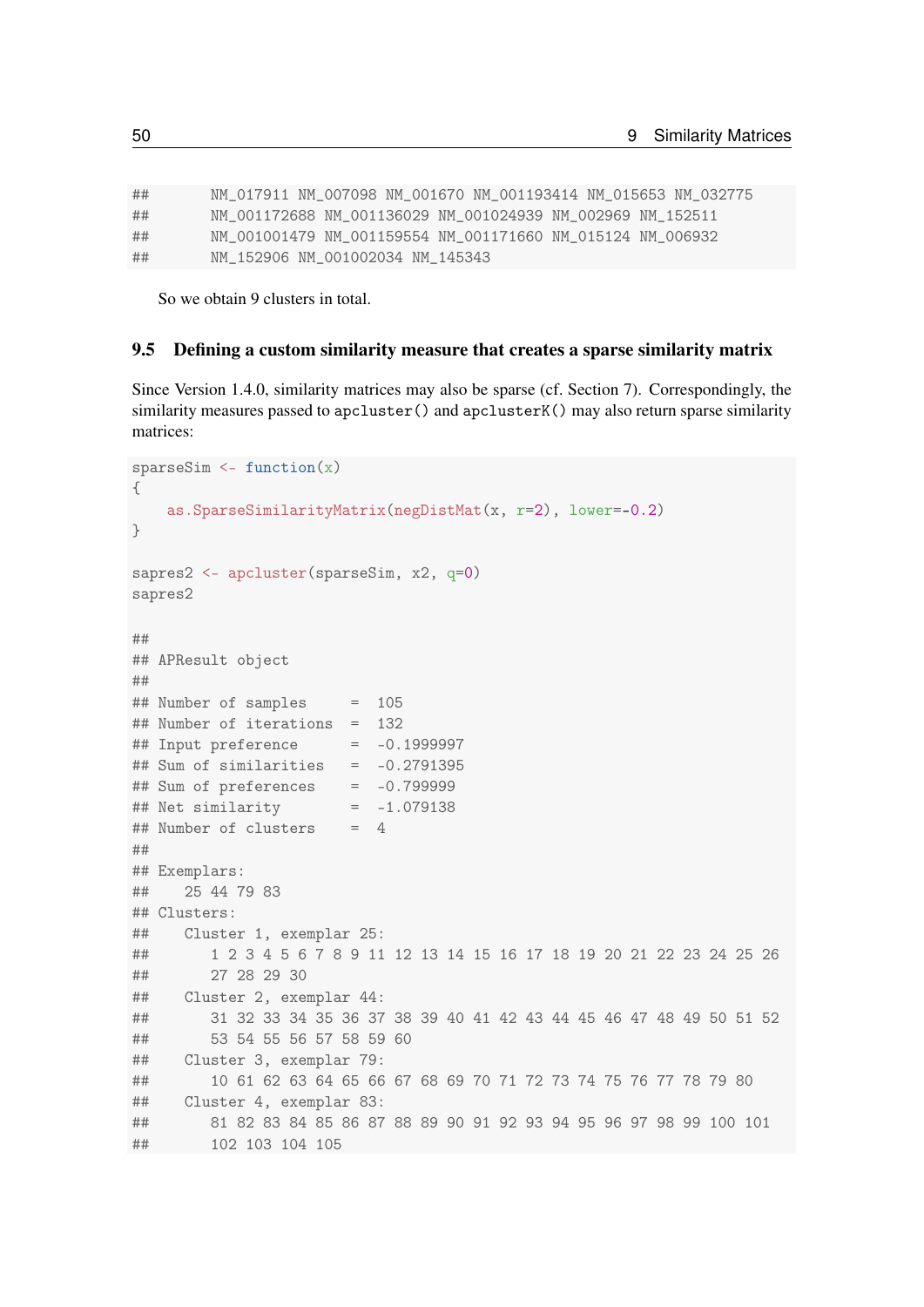```
str(similarity(sapres2))
```

```
## Formal class 'dgTMatrix' [package "Matrix"] with 6 slots
## ..@ i : int [1:9244] 1 2 3 4 5 6 7 8 9 10 ...
## ..@ j : int [1:9244] 0 0 0 0 0 0 0 0 0 0 ...
## ..@ Dim : int [1:2] 105 105
## ..@ Dimnames:List of 2
## .. ..$ : NULL
## .. ..$ : NULL
## ..@ x : num [1:9244] -6.46e-03 -7.36e-05 -2.74e-04 -3.28e-03 -2.27e-02 ...
## ..@ factors : list()
```
Note that similarity measures passed to apclusterL() may not return sparse matrices. Instead, they must accept a sel argument and return a rectangular dense matrix (see Subsection [9.4](#page-47-0) above).

### <span id="page-50-0"></span>10 Miscellaneous

### <span id="page-50-1"></span>10.1 Convenience vs. efficiency

In most of the above examples, we called a clustering method by supplying it with a similarity function and the data to be clustered. This is undoubtedly a convenient approach. Since the resulting output objects (unless the option includeSim=FALSE is supplied) even includes the similarity matrix, we can plot heatmaps and produce a cluster hierarchy on the basis of the clustering result without the need to supply the similarity matrix explicitly.

For large data sets, however, this convenient approach has some disadvantages:

- If the clustering algorithm is run several times on the same data set (e.g., for different parameters), the similarity matrix is recomputed every time.
- Every clustering result (depending on the option includeSim) usually includes a copy of the similarity matrix.

For these reasons, depending on the actual application scenario, users should consider computing the similarity matrix beforehand. This strategy, however, requires some extra effort for subsequent processing, i.e. the similarity must be supplied as an extra argument in subsequent processing.

### <span id="page-50-2"></span>10.2 Clustering named objects

The function apcluster() and all functions for computing distance matrices are implemented to recognize names of data objects and to correctly pass them through computations. The mechanism is best described with a simple example: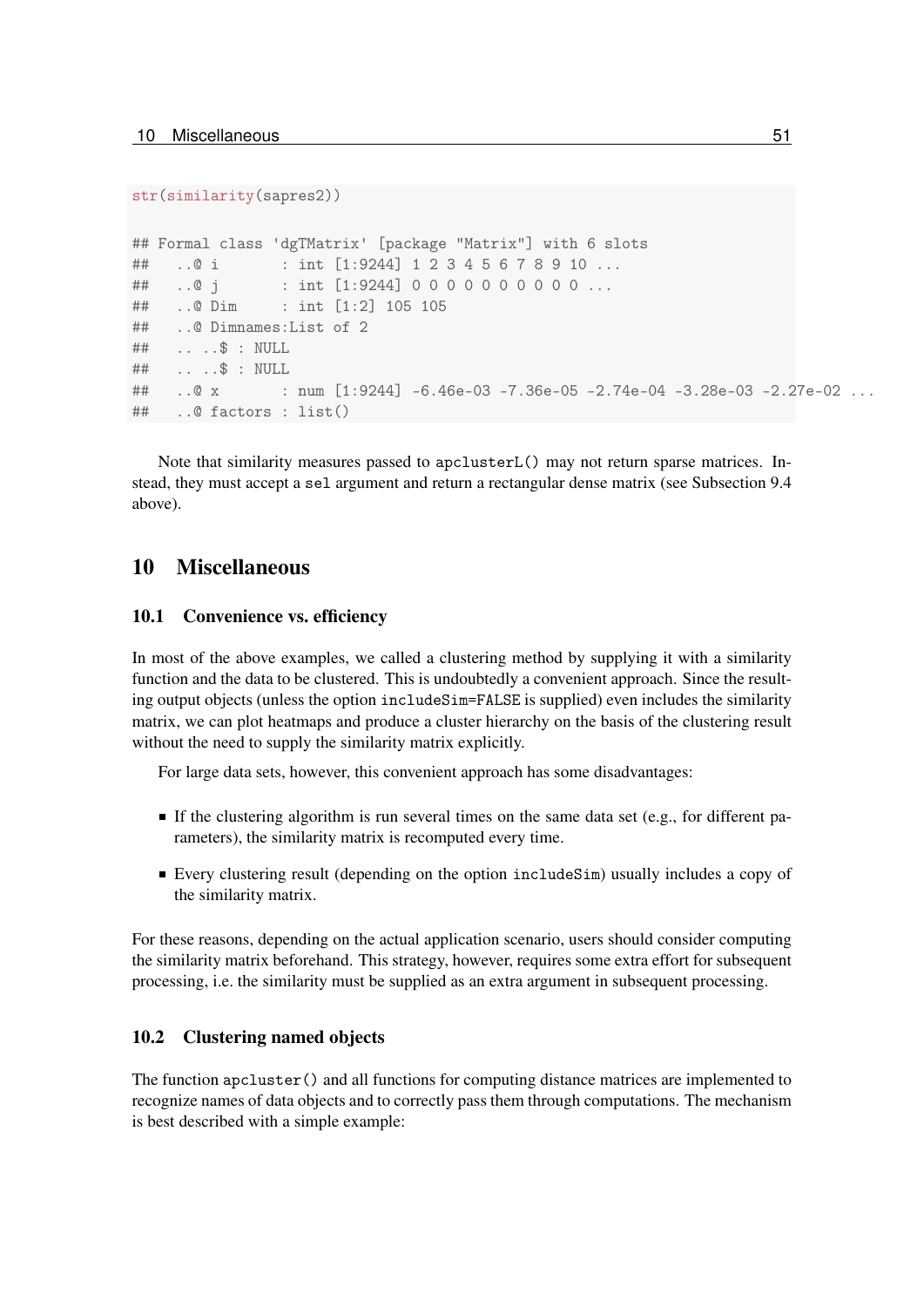```
x3 \leftarrow c(1, 2, 3, 7, 8, 9)names(x3) <- c("a", "b", "c", "d", "e", "f")
s3 <- negDistMat(x3, r=2)
```
So we see that the names attribute must be used if a vector of named one-dimensional samples is to be clustered. If the data are not one-dimensional (a matrix or data frame), object names must be stored in the row names of the data matrix.

All functions for computing similarity matrices recognize the object names. The resulting similarity matrix has the list of names both as row and column names.

```
s3
## a b c d e f
## a 0 -1 -4 -36 -49 -64
## b -1 0 -1 -25 -36 -49
## c -4 -1 0 -16 -25 -36
## d -36 -25 -16 0 -1 -4
## e -49 -36 -25 -1 0 -1
## f -64 -49 -36 -4 -1 0
colnames(s3)
## [1] "a" "b" "c" "d" "e" "f"
```
The function apcluster() and all related functions use column names of similarity matrices as object names. If object names are available, clustering results are by default shown by names.

```
apres3a <-apcluster(s3)
apres3a
##
## APResult object
##
## Number of samples = 6
## Number of iterations = 124
## Input preference = -25
## Sum of similarities = -4
## Sum of preferences = -50
## Net similarity = -54
## Number of clusters = 2
##
## Exemplars:
## b e
## Clusters:
```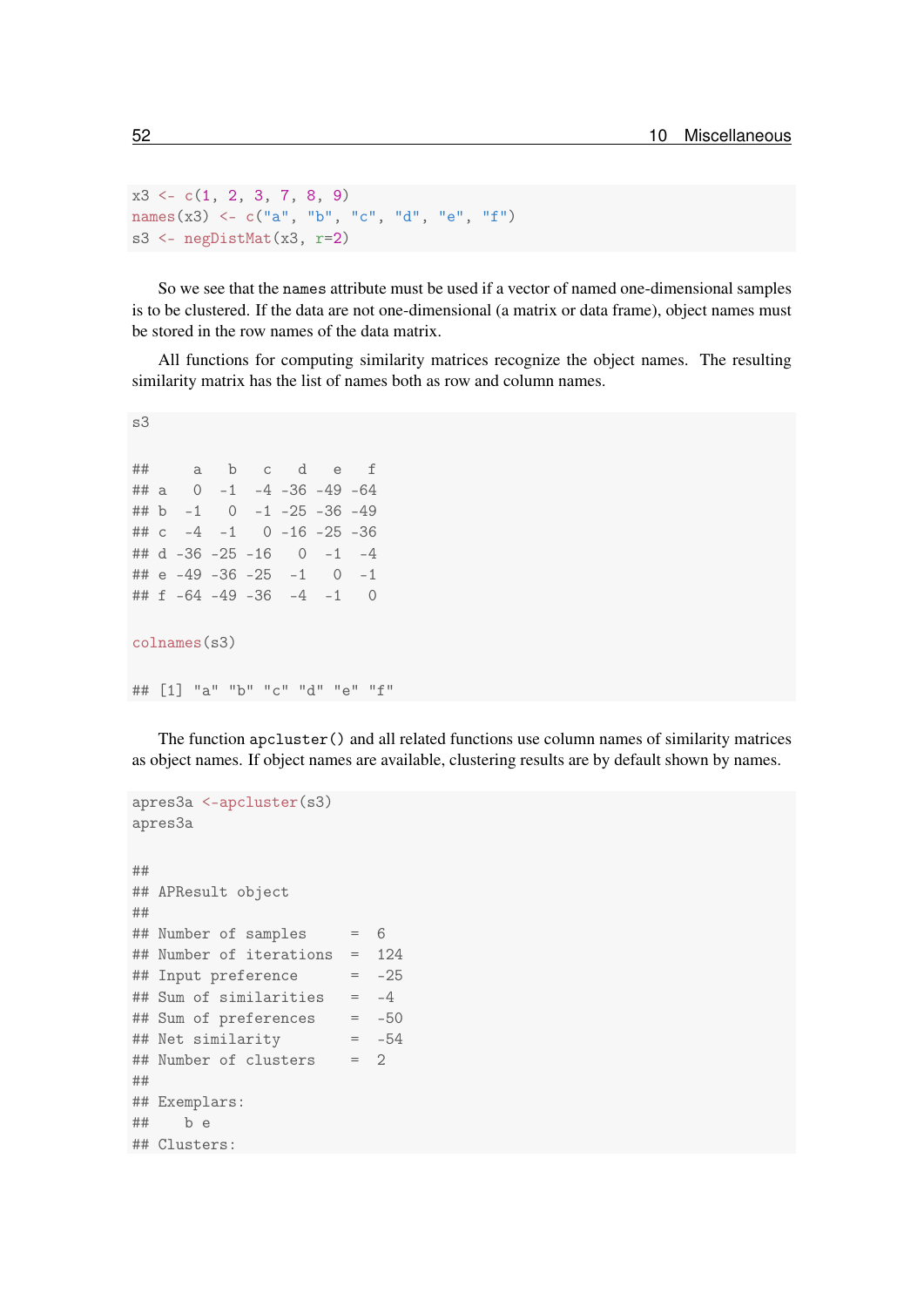## 4 5 6

```
## Cluster 1, exemplar b:
## a b c
## Cluster 2, exemplar e:
## d e f
apres3a@exemplars
## b e
## 2 5
apres3a@clusters
## [[1]]
## a b c
## 1 2 3
##
## [[2]]
## d e f
```
### <span id="page-52-0"></span>10.3 Computing a label vector from a clustering result

For later classification or comparisons with other clustering methods, it may be useful to compute a label vector from a clustering result. Our package provides an instance of the generic function labels() for this task. As obvious from the following example, the argument type can be used to determine how to compute the label vector.

```
apres3a@exemplars
## b e
## 2 5
labels(apres3a, type="names")
## [1] "b" "b" "b" "e" "e" "e"
labels(apres3a, type="exemplars")
## [1] 2 2 2 5 5 5
labels(apres3a, type="enum")
## [1] 1 1 1 2 2 2
```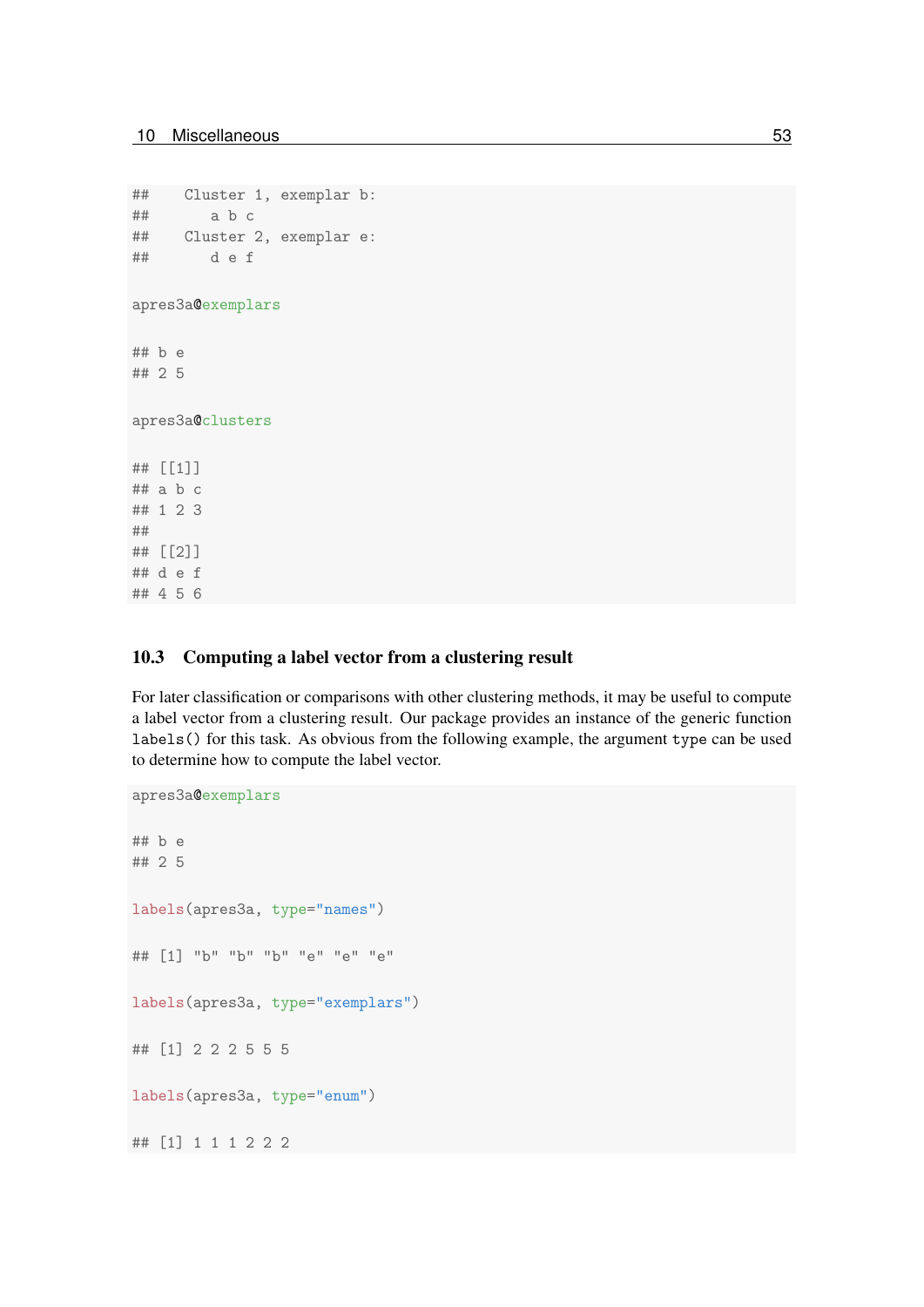The first choice, "names" (default), uses names of exemplars as labels (if names are available, otherwise an error message is displayed). The second choice, "exemplars", uses indices of exemplars (enumerated as in the original data set). The third choice, "enum", uses indices of clusters (consecutively numbered as stored in the slot clusters — analogous to the standard implementation of cutree() or the clusters field of the list returned by the standard function kmeans()).

### <span id="page-53-0"></span>10.4 Customizing heatmaps

With Version 1.3.1, the implementation of heatmap plotting has changed significantly. The method now allows for many more customizations than before. Apart from changes in the argument list (see ?heatmap), the behavior of the method has changed as follows:

- Dendrograms are always plotted if possible. To switch off plotting of dendrograms, set Rowv and Colv to FALSE or NA. If a dendrogram should only appear to the left of the heatmap, set Colv to FALSE or NA. Analogously, set Rowv to FALSE or NA if a dendrogram should only be plotted on top of the plot (not possible if the similarity matrix is non-quadratic).
- Previously, rainbow() was used internally to determine how the bars illustrating the clusters are colored. Now users can determine the coloring of the color bars using the sideColors argument. For sideColors=NULL, a meaningful color coding is determined automatically which still uses rainbow(), but ensures that no similar colors are placed next to each other in the bar.
- The default font sizes for displaying row/column labels have been changed to make sure that they do not overlap. This can result in quite small labels if the number of samples is larger. In any case, the user can override the sizes by making custom settings of the parameters cexRow and cexCol. Row and column labels can even be switched off entirely by setting cexRow and cexCol to 0, respectively.

Moreover, with Version 1.4.3, the possibility to add a color legend has been integrated.

Here is an example with the vertical dendrogram switched off, an alternate color scheme, custom margins, and a color legend:

```
heatmap(apres2c, sideColors=c("darkgreen", "yellowgreen"),
        col=terrain.colors(12), Rowv=FALSE, dendScale=0.5,
        margins=c(3, 3, 2), legend='col")
```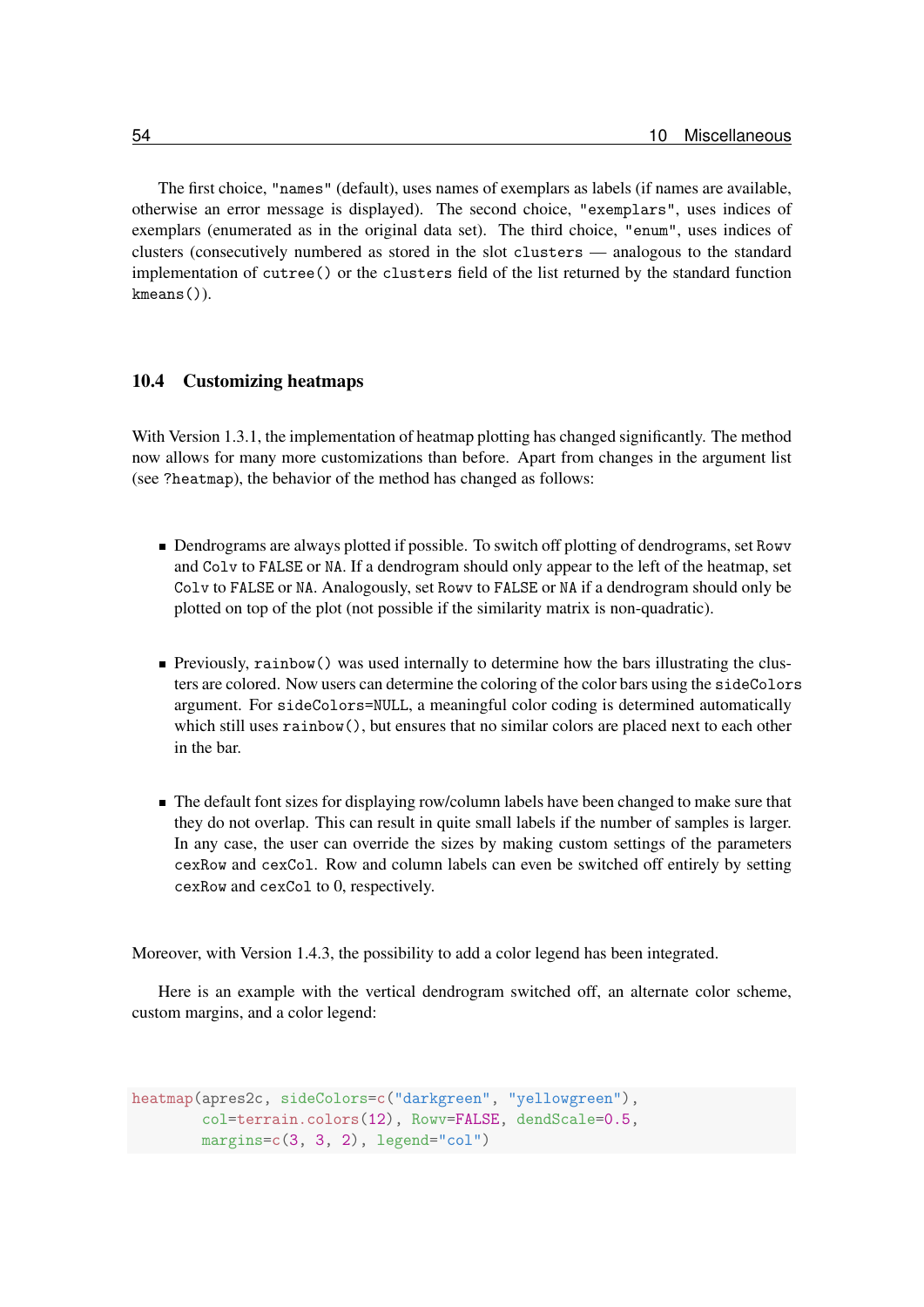

The following example reverts to the default behavior prior to Version 1.3.1: consecutive rainbow colors, no dendrograms, and traditional sizing of row/column labels:

```
heatmap(apres2c, sideColors=rainbow(length(apres2c)), Rowv=FALSE, Colv=FALSE,
        cexRow=(0.2 + 1 / log10(nrow(apres2c@sim))),
        cexCol=(0.2 + 1 / log10(nrow(apres2c@sim))))
```
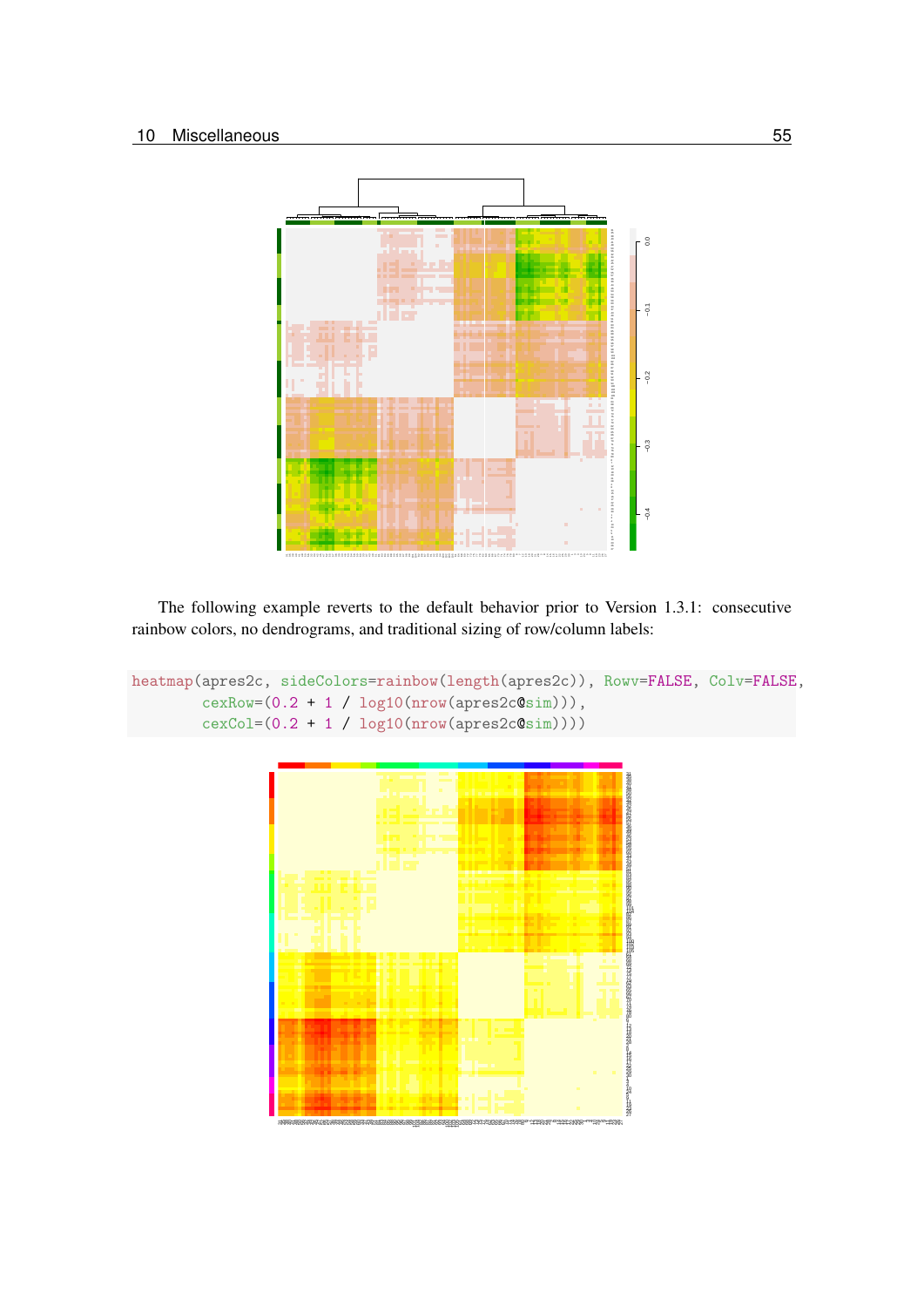### <span id="page-55-0"></span>10.5 Adding a legend to plots of clustering results

As shown above, plot() called for an APResult object as first and a matrix or data frame as second argument plots the clustering result superimposed on a scatter plot (or a scatter plot matrix if the number of columns in the second argument exceeds 2). The clusters are shown in different colors, but it may not be clear which cluster is shown in which color. Therefore, it may be useful to show a legend along with the plot. The current implementation of plot() does not show a legend, since it is hard to determine where to actually place the legend such that no important cluster information gets occluded by the legend. Therefore, the user has to add legends manually. Actually, colors are always chosen according to a simple rule: plot() uses rainbow() to create a vector of colors that is exactly as long as the number of clusters in the APResult object. The following example shows how to plot a legend manually (with the clusters enumerated in the same way as in the APResult object):

```
plot(apres2a, x2)
legend("bottomleft", legend=paste("Cluster", 1:length(apres2a)),
       col=rainbow(length(apres2a)), pch=19)
```


Note that this method is only meaningful for plotting clustering results superimposed on a 2D data set. For scatter plot matrices, this does not work in a meaningful way. In such a case, the user is rather recommended to create a legend separately (in a separate graphics device/file) and to display it along with the scatter plot matrix. To create only the legend, code like the following could be used:

```
plot.new()
par(\text{oma=rep}(0, 4), mar=rep(0, 4))legend("center", legend=paste("Cluster", 1:length(apres2c)),
       col=rainbow(length(apres2c)), pch=19)
```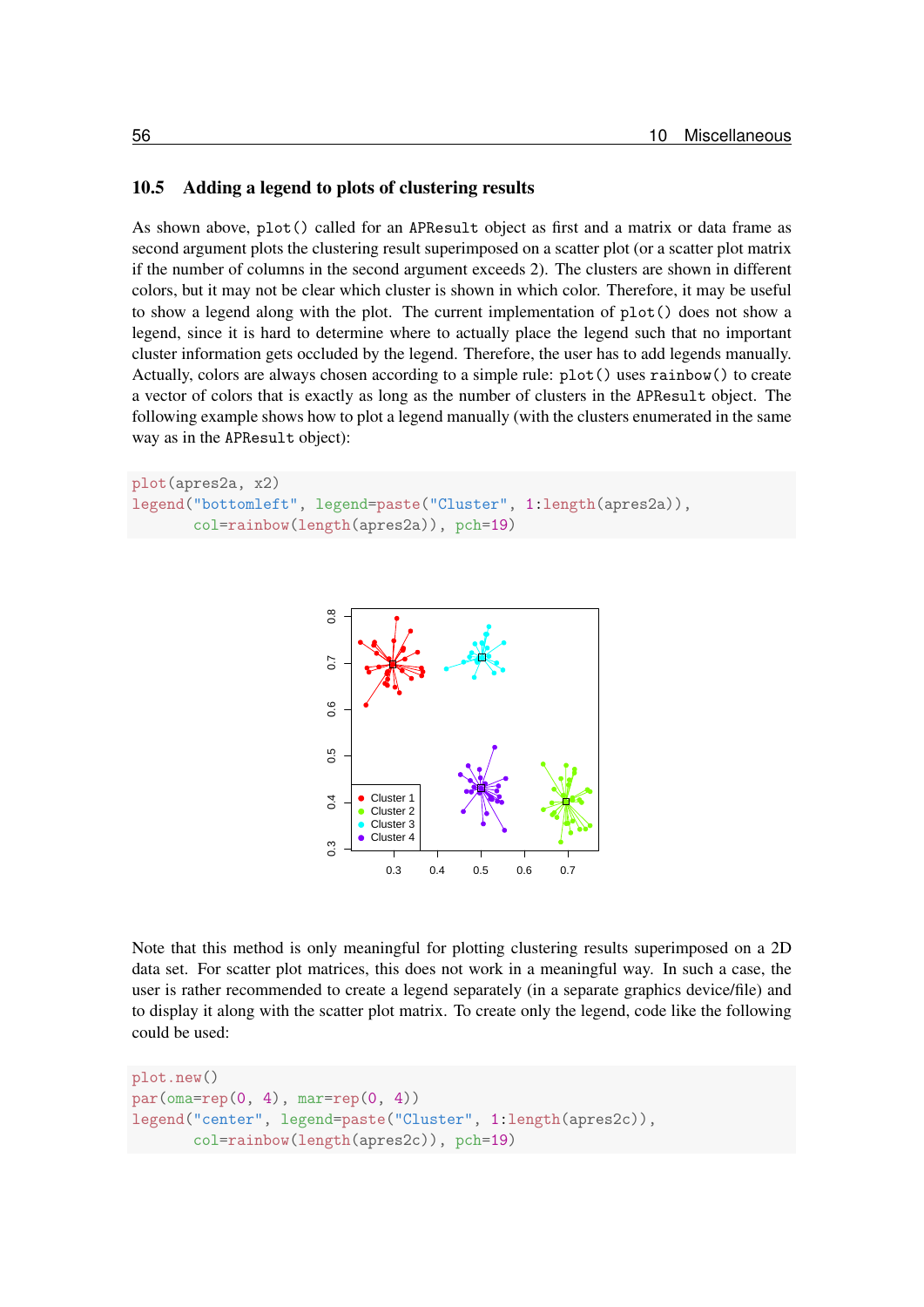

It still may be necessary to strip off white margins for further usage of the legend.

### <span id="page-56-0"></span>10.6 Implementation and performance issues

Prior to Version 1.2.0, apcluster() was implemented in R. Starting with version 1.2.0, the main iteration loop of apcluster() has been implemented in C++ using the Rcpp package [\[4\]](#page-61-6), which has led to a speedup in the range of a factor or 9–10.

Note that details=TRUE requires quite an amount of additional memory. If possible, avoid this for larger data sets.

The asymptotic computational complexity of aggExCluster () is  $\mathcal{O}(l^3)$  (where l is the number of samples or clusters from which the clustering starts). This may result in excessively long computation times if aggExCluster() is used for larger data sets without using affinity propagation first. For real-world data sets, in particular, if they are large, we recommend to use affinity propagation first and then, if necessary, to use aggExCluster() to create a cluster hierarchy.

### <span id="page-56-1"></span>10.7 Using APCluster in Conjunction with KeBABS

The example in Section [8](#page-32-0) makes use of the kebabs package [\[11\]](#page-62-4). In previous versions, the two packages defined the heatmap() methods as S4 generics in conflicting ways. For this reason, the order in which the two packages were loaded mattered, and the heatmap() methods of the package that was loaded first was no longer available. This conflict has been resolved with kebabs development version 1.5.4. The first official release solving this issue was 1.6.0, which was released as part of Bioconductor 3.3 on May 4, 2016.

### <span id="page-56-2"></span>11 Special Notes for Users Upgrading from Previous Versions

### <span id="page-56-3"></span>11.1 Upgrading from a version older than 1.3.0

Version 1.3.0 has brought several fundamental changes to the architecture of the package. We tried to ensure backward compatibility with previous versions where possible. However, there are still some caveats the users should take into account:

 $\blacksquare$  The functions apcluster(), apclusterK(), and aggExCluster() have been re-implemented as S4 generics, therefore, they do not have a fixed list of arguments anymore. For this reason, users are recommended to name all optional parameters.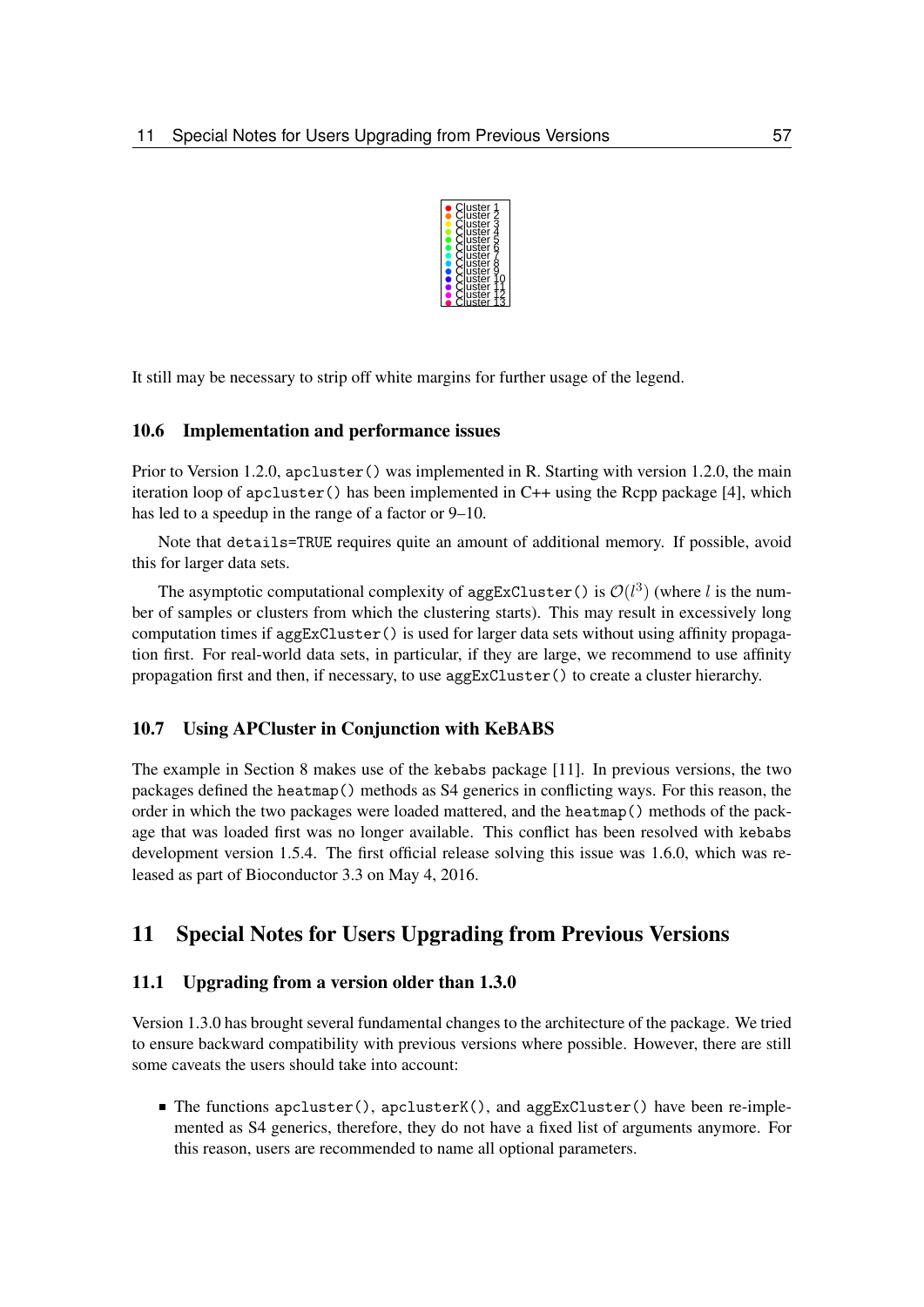■ Heatmap plotting has been shifted to the function heatmap() which has now been defined as an S4 generic method. Previous methods for plotting heatmaps using plot() have been partly available in Versions 1.3.0 and 1.3.1. Since Version 1.3.2, they are no longer available.

### <span id="page-57-0"></span>11.2 Upgrading to Version 1.3.3 or newer

Users who upgrade to Version 1.3.3 (or newer) from an older version should be aware that the package now requires a newer version of Rcpp. This issue can simply be solved by re-installing Rcpp from CRAN using install.packages("Rcpp").

### <span id="page-57-1"></span>11.3 Upgrading to Version 1.4.0

The function sparseToFull() has been deprecated. A fully compatible function as.DenseSimilarityMatrix() is available that replaces and extends sparseToFull().

### <span id="page-57-2"></span>12 Change Log

### Version 1.4.7:

■ correction of aggExCluster() C++ code to avoid compilation error on Solaris

#### Version 1.4.6:

- $\blacksquare$  aggExCluster() now implemented in C++ instead of R in order to improve speed
- further correction of conditional loading of package suggested by vignette

### Version 1.4.5:

loading of suggested Bioconductor packages now performed conditionally to avoid problems when building the package on some platforms that do not have the Bioconductor packages installed

#### Version 1.4.4:

- changed dependency to suggested package kebabs to version of at least 1.5.4 for improved interoperability
- bug fix in as.dendrogram() method with signature 'AggExResult'
- added discrepancy metric to distance computations and updated src/distanceL.c to new version
- registered  $C/C++$  subroutines
- minor change in the vignette template
- moved NEWS to inst/NEWS
- added inst/COPYRIGHT

### Version 1.4.3: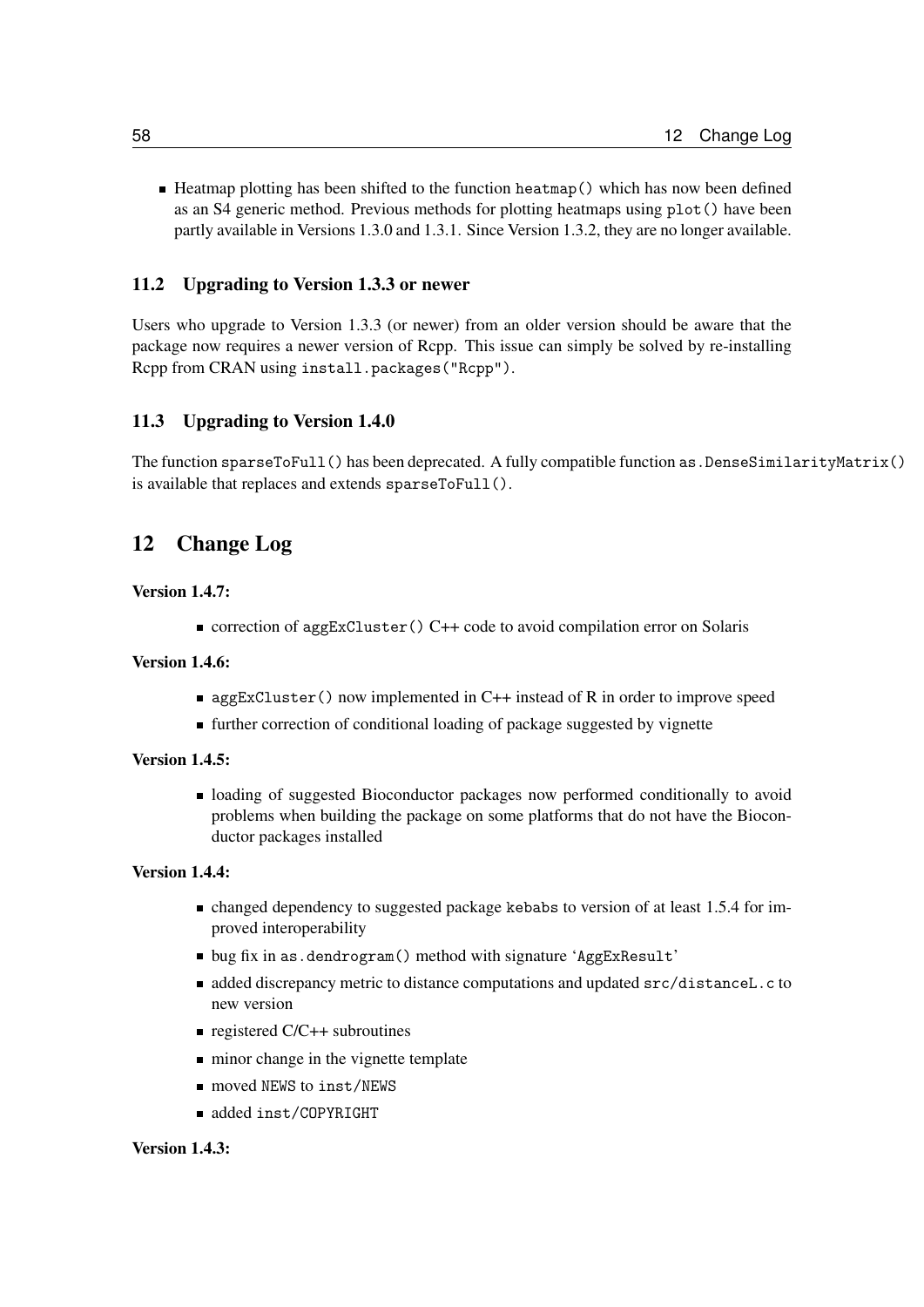- added optional color legend to heatmap plotting; in line with this change, some minor changes to the interface of the heatmap() function
- $\blacksquare$  corresponding updates of help pages and vignette

#### Version 1.4.2:

- switched sequence kernel example in vignette from kernlab to kebabs package
- workaround to ensure that all apcluster\*() methods are able to process KernelMatrix objects (cf. kebabs package)
- replaced data set ch22Promoters by plain text file (FASTA format) in inst/examples
- $\blacksquare$  bug fix in the heatmap() method
- vignette engine changed from Sweave to knitr

#### Version 1.4.1:

 $\blacksquare$  fixes in C++ code of sparse affinity propagation

#### Version 1.4.0:

- added apcluster() method for sparse similarity matrices; as a consequence, the package now imports the Matrix package and is now also able to handle non-sparse matrix classes defined by the Matrix package. Moreover, similarity functions supplied to the apcluster() method may now also return any matrix type defined by the Matrix package.
- fix of apcluster() for dense matrices to better support -Inf similarities
- $\blacksquare$  added apclusterK() method for sparse similarity matrices
- preferenceRange() is now an S4 generic; re-implementation in C++ to speed up function; changed handling of -Inf similarities for consistency with sparse version.
- added preferenceRange() methods for sparse matrices and dense matrix objects from the Matrix package.
- new conversion methods implemented for converting dense similarity matrices to sparse ones and vice versa; consequently, sparseToFull() is marked as deprecated.
- adaptation of heatmap() function for improved handling of -Inf similarities
- adaptations of signatures of [ and [ [ accessor methods
- renamed help page of methods for computing similarity matrices to 'similarities' in order to avoid confusion with the accessor method similarity().
- corresponding updates of help pages and vignette

### Version 1.3.5:

- memory access fixes in  $C++$  code called from apcluster  $L()$
- minor updates of vignette

### Version 1.3.4: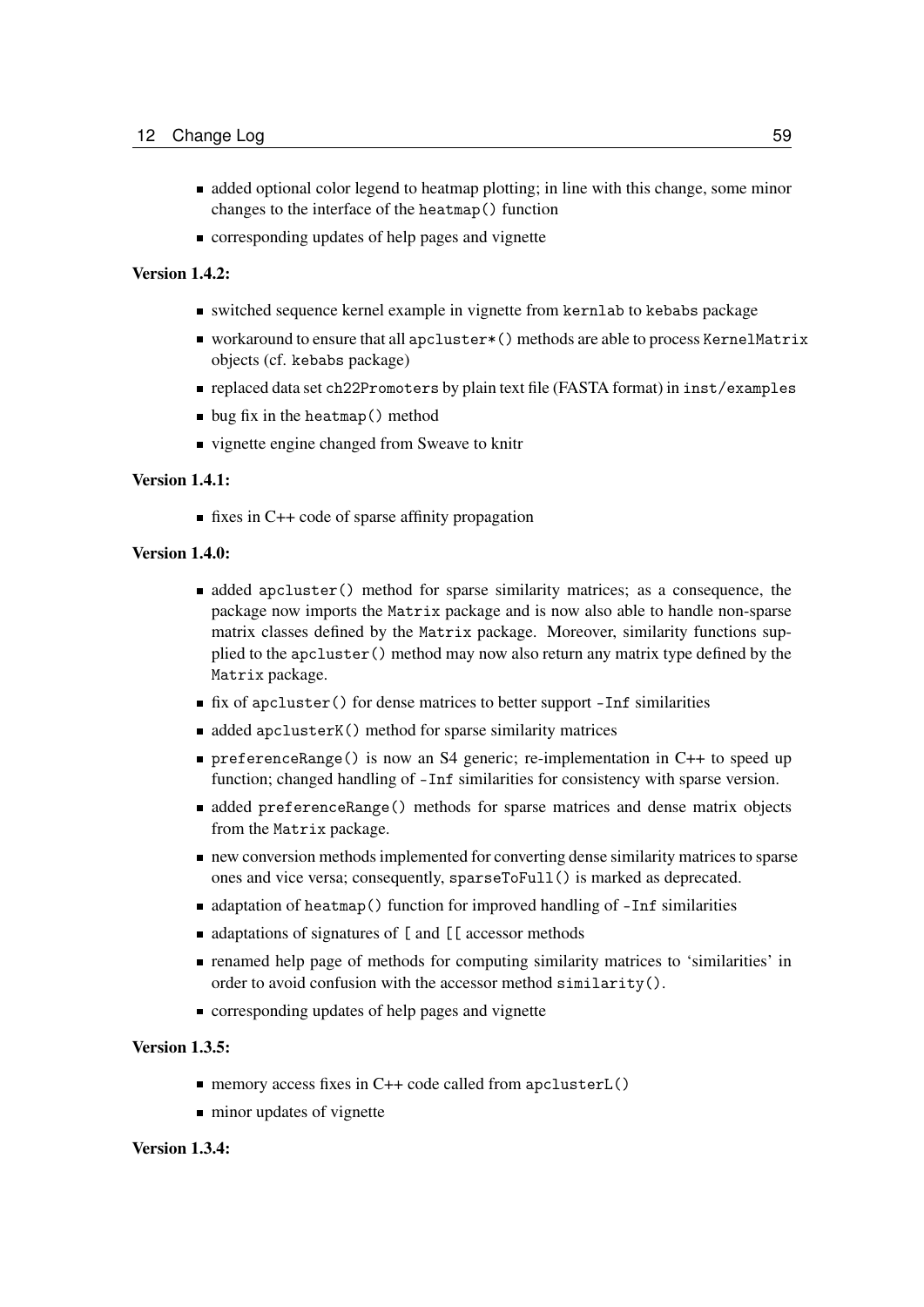- **added sort()** function to rearrange clusters according to sort criterion; note that this is an S3 method (see help page for explanation)
- improvements and bug fixes of apclusterL() method for signature (s="matrix", x="missing")
- performance optimizations of apcluster() and apclusterL()
- plotting of clustering results superimposed in scatter plot matrices now also works for 'AggExResult' objects
- **IMPROVEMENTS** improvements of consistency of error and warning messages
- **according adaptations of documentation and vignette**
- $\blacksquare$  adapted dependency and linking to Rcpp version 0.11.1 (to avoid issues on Mac OS)
- minor correction of package namespace

#### Version 1.3.3:

- $\blacksquare$  adapted dependencies and linking to Rcpp version 0.11.0
- cleared up package dependencies

### Version 1.3.2:

- **plotting of clustering results extended to data sets with more than two dimensions** (resulting in the clustering result being superimposed in a scatterplot matrix); the variant that plot() can be used to draw a heatmap has been removed. From now on, heatmap() must always be used.
- improved NA handling
- correction of input check in apcluster() and apcluster L() (previously, both functions issued a warning whenever argument p had length  $> 1$ )
- corresponding updates and further improvements of help pages and vignette

### Version 1.3.1:

- re-implementation of heatmap() method: dendrograms can now be plotted even for APResult and ExClust objects as well as for cluster hierarchies based on prior clusterings; color bars can now be switched off and colors can be changed by user (by new sideColor argument); dendrograms can be switched on and off (by Rowv and Colv arguments);
- added as.hclust() and as.dendrogram() methods
- added new arguments base, showSamples, and horizto the plot() method with signature (x="AggExResult", y="missing"); moreover, parameters for changing the appearance of the height axis are now respected as well
- streamlining of methods (redundant definition of inherited methods removed)
- various minor improvements of code and documentation

### Version 1.3.0:

■ added Leveraged Affinity Propagation Clustering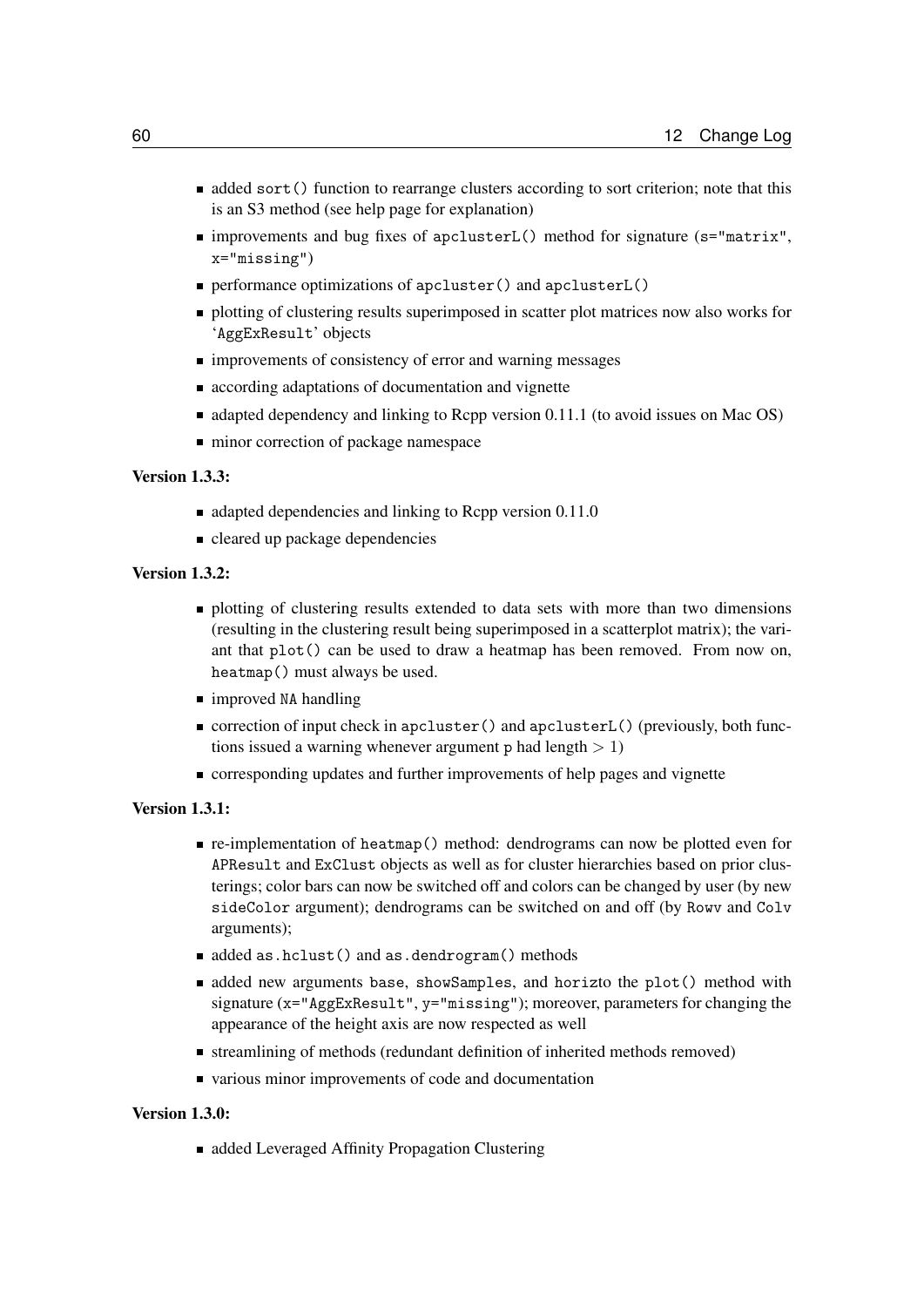- re-implementation of main functions as S4 generic methods in order to facilitate the convenient internal computation of similarity matrices
- for convenience, similarity matrices can be stored as part of clustering results
- $\blacksquare$  heatmap plotting now done by heatmap() which has been defined as S4 generic
- extended interface to functions for computing similarity matrices
- added function corSimMat()
- implementation of length() method for classes APResult, AggExResult, and ExClust
- diaded accessor function to extract clustering levels from AggExResult objects
- correction of exemplars returned by apcluster for details=TRUE in slot idxAll of returned APResult object
- when using data stored in a data frame, categorical columns are now explicitly omitted, thereby, avoiding warnings
- all clustering methods now store their calls into the result objects
- updates and extensions of help pages and vignette

### Version 1.2.0:

- reimplementation of apcluster() in C++ using the Rcpp package [\[4\]](#page-61-6) which reduces computation times by a factor of 9-10
- obsolete function apclusterLM() removed
- updates of help pages and vignette

### Version 1.1.1:

- updated citation
- $\blacksquare$  minor corrections in help pages and vignette

### Version 1.1.0:

- added exemplar-based agglomerative clustering function aggExCluster()
- died various plotting functions for dendrograms and heatmaps
- **Extended help pages and vignette according to new functionality**
- added sequence analysis example to vignette along with data set ch22Promoters
- $\blacksquare$  re-organization of variable names in vignette
- ded option verbose to apclusterK()
- numerous minor corrections in help pages and vignette

### Version 1.0.3:

- Makefile in inst/doc eliminated to avoid installation problems
- **renamed vignette to "apcluster.Rnw"**

#### Version 1.0.2: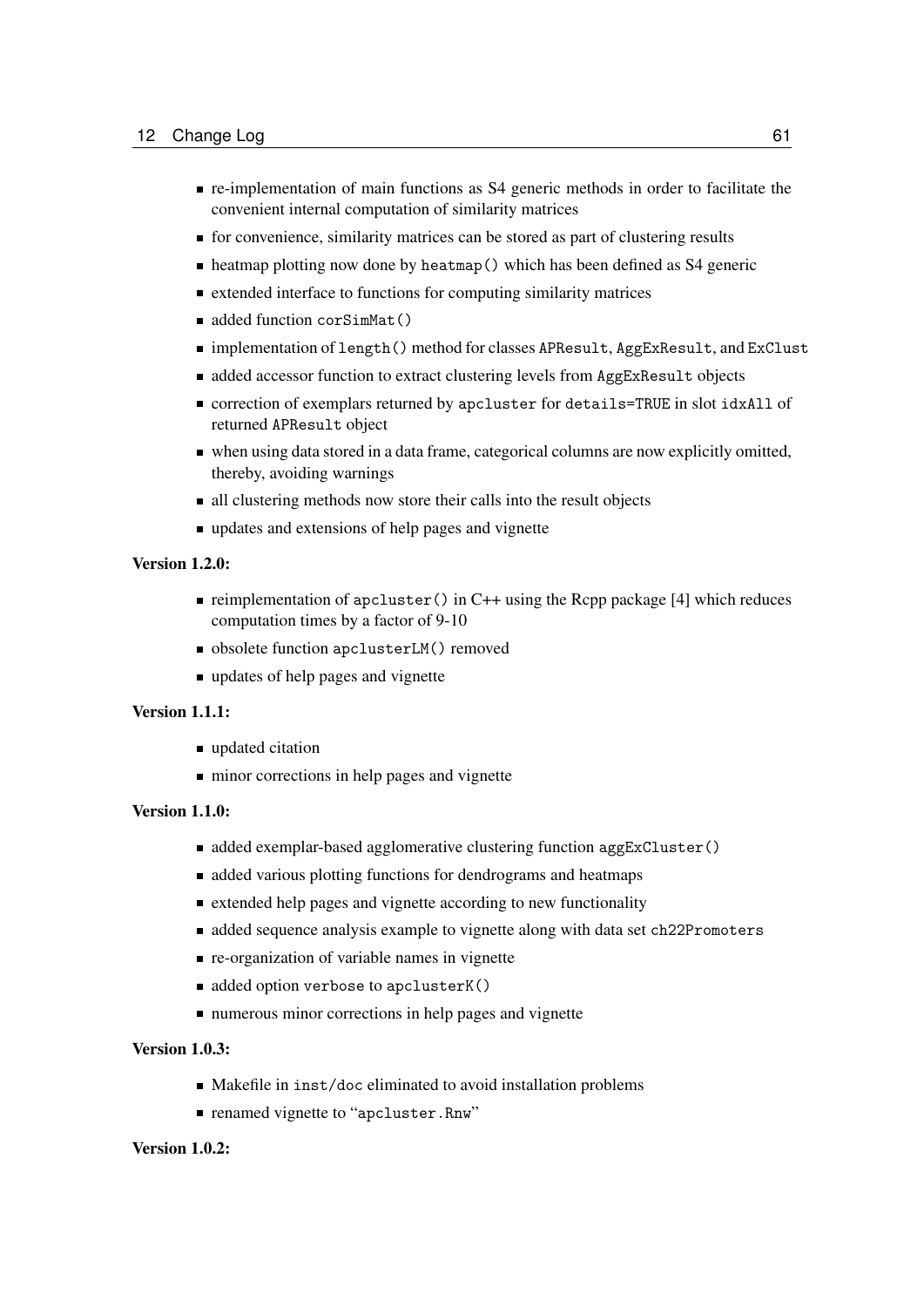- $\blacksquare$  replacement of computation of responsibilities and availabilities in function apcluster() by pure matrix operations (see [10.6](#page-56-0) above); traditional implementation à la Frey and Dueck still available as function apclusterLM;
- $\blacksquare$  improved support for named objects (see [10.2\)](#page-50-2)
- $\blacksquare$  new function for computing label vectors (see [10.3\)](#page-52-0)
- $\blacksquare$  re-organization of package source files and help pages

Version 1.0.1: first official release, released March 2, 2010

### <span id="page-61-1"></span>13 How to Cite This Package

If you use this package for research that is published later, you are kindly asked to cite it as follows:

U. Bodenhofer, A. Kothmeier, and S. Hochreiter (2011). APCluster: an R package for affinity propagation clustering. *Bioinformatics* 27(17):2463–2464. DOI: [10.1093/bioinformatics/btr406.](http://dx.doi.org/10.1093/bioinformatics/btr406)

Moreover, we insist that, any time you cite the package, you also cite the original paper in which affinity propagation has been introduced [\[6\]](#page-61-2).

To obtain BibTEX entries of the two references, you can enter the following into your R session:

toBibtex(citation("apcluster"))

### References

- <span id="page-61-3"></span>[1] P. Bauer, U. Bodenhofer, and E. P. Klement. A fuzzy algorithm for pixel classification based on the discrepancy norm. In *Proc. 5th IEEE Int. Conf. on Fuzzy Systems*, volume III, pages 2007–2012, New Orleans, LA, September 1996.
- <span id="page-61-0"></span>[2] U. Bodenhofer, A. Kothmeier, and S. Hochreiter. APCluster: an R package for affinity propagation clustering. *Bioinformatics*, 27(17):2463–2464, 2011.
- <span id="page-61-5"></span>[3] B. De Baets and R. Mesiar. Metrics and T-equalities. *J. Math. Anal. Appl.*, 267:531–547, 2002.
- <span id="page-61-6"></span>[4] D. Eddelbuettel and R. François. Rcpp: seamless R and C++ integration. *J. Stat. Softw.*, 40(8):1–18, 2011.
- <span id="page-61-4"></span>[5] C. H. FitzGerald, C. A. Micchelli, and A. Pinkus. Functions that preserve families of positive semidefinite matrices. *Linear Alg. Appl.*, 221:83–102, 1995.
- <span id="page-61-2"></span>[6] B. J. Frey and D. Dueck. Clustering by passing messages between data points. *Science*, 315(5814):972–976, 2007.